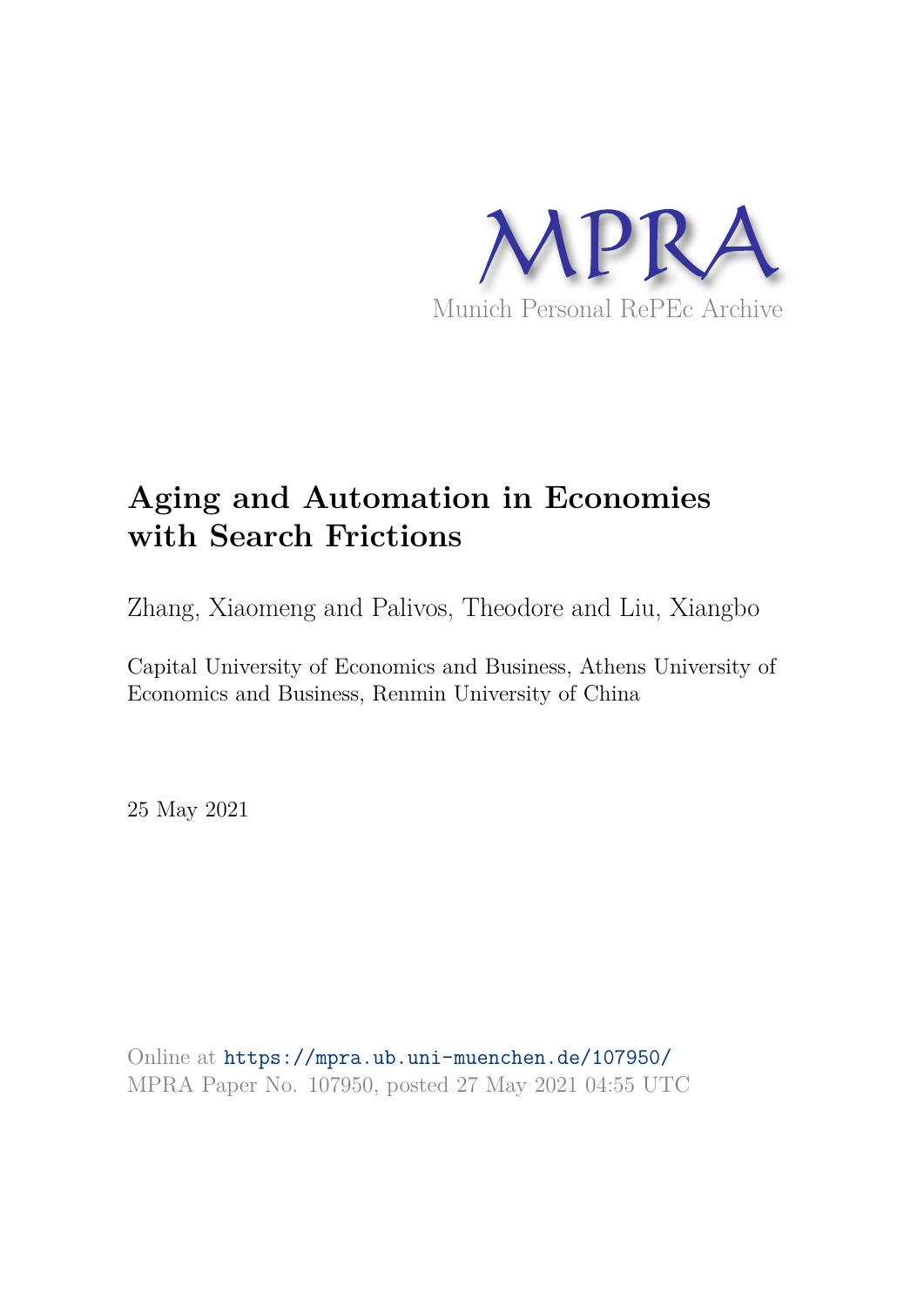# Aging and Automation in Economies with Search Frictions

Xiaomeng Zhang Capital University of Economics and Business

Theodore Palivos Athens University of Economics and Business

> Xiangbo Liu Renmin University of China

#### Abstract

This paper investigates the impact of an increase in life expectancy on the level and the distribution of income in the presence of skill heterogeneity and automation capital. It shows analytically that an increase in life expectancy induces the replacement of low-skilled workers by automation capital and high-skilled workers. It also raises the skill premium, but has an ambiguous effect on total income. When we perform a simulation exercise, based on US data, we find that an increase in life expectancy raises the level of income but exacerbates its distribution. For this reason, we also examine redistributive policies that can mitigate some of the negative effects that follow an increase in life expectancy.

JEL Classification: J11, J24, J64, O33

Keywords: Life Expectancy, Automation, Search and Matching, Skill Heterogeneity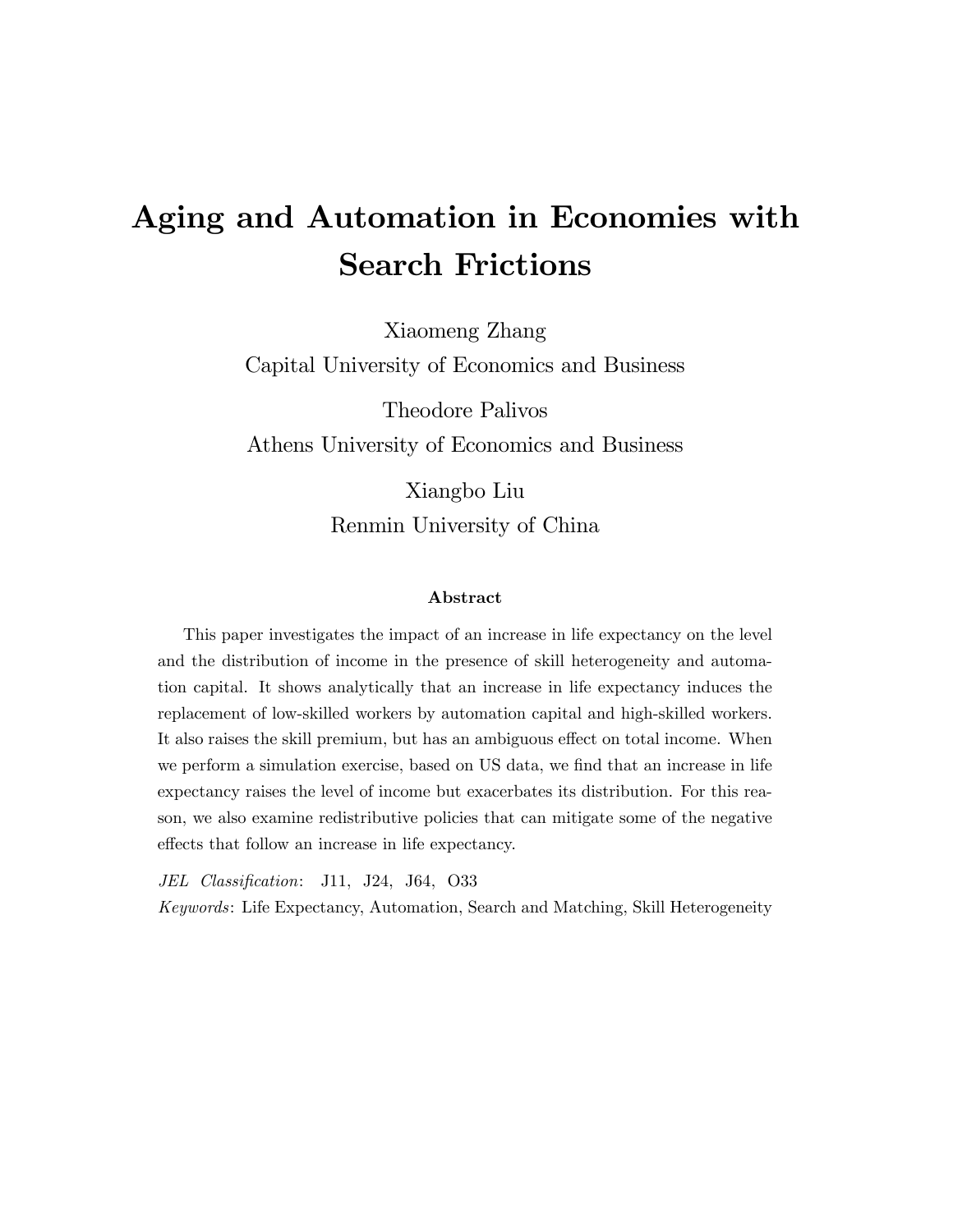# 1 Introduction

A specter is haunting the developed world - the specter of automation. The steady growth of automation capital, such as robots, control systems and 3D-printers is ubiquitous in every developed country. It is estimated that the number of industrial robots in operation globally was around 1.8 million at the end of 2016, rose to over 2.4 million at the end of 2018 and is expected to approach 4.5 million by the end of 2022 (our calculations based on data in IFR 2019a). Moreover, roughly 168,000 professional service robots were sold globally in 2017 and this figure is expected to reach over 2.8 million in the period between 2018 and 2022 (IFR 2019b). The fear is then that automation capital will replace labor, especially the low-skilled one, thereby leading to "high rates of technological unemployment" and a worsening of wage inequality, a situation often referred to as "automation anxietyî (see Prettner and Bloom 2020, pp. xi and xii).

A related phenomenon, as we argue below, is population aging, which has become a global phenomenon. Over the past several decades, most economies have experienced a substantial increase in life expectancy. According to the United Nations, in 2019 there were 703 million older persons aged 65 years or over, who comprised 9 percent of the world population. In particular, Europe and Northern America have the most aged population, with 18 percent being over 65 years.<sup>1</sup> Population aging results in an increase in the dependency ratio - the ratio of those not of working age to those of working age - lowers per capita income and puts pressure on productive population. To overcome these adverse effects and increase their productivity, it is often argued that economies must rely not only on traditional capital deepening but also on robots and automation, which, as we mention above, may affect negatively the distribution of income. Still, we claim that the connection between longevity and automation is even deeper.

Automation and robotics are fields of artificial intelligence  $(AI)$ .<sup>2</sup> While AI and robots, in particular, emerged in large-scale mass manufacturing, they are now spreading to more and more application areas.<sup>3</sup> One of them is Healthcare Informatics, which seems to be advancing in great leaps and bounds. For example, new technology, such as AIpowered Digital Workers, reduces significantly the cost of collecting, sorting and analyzing data that are important for the development and approval of new medicines. Thus, the pharmaceutical companies are in a position to bring new and better drugs to the market

<sup>&</sup>lt;sup>1</sup>The advanced economies are not the only ones facing rapid population aging. Some emerging economies follow closely a similar transformation. For example, in China, the share of the population aged 65 years or over has continuously increased in recent years and reached 11.9 percent in 2019.

<sup>&</sup>lt;sup>2</sup>The economic use of AI can be divided into five categories: Deep Learning, Robotization, Dematerialization, Gig economy, and Autonomous Driving (see Wisskirchen et al. 2017)

<sup>&</sup>lt;sup>3</sup>The first industrial robot was installed in a General Motors automobile factory in New Jersey (Brynjolfsson and McAfee 2016).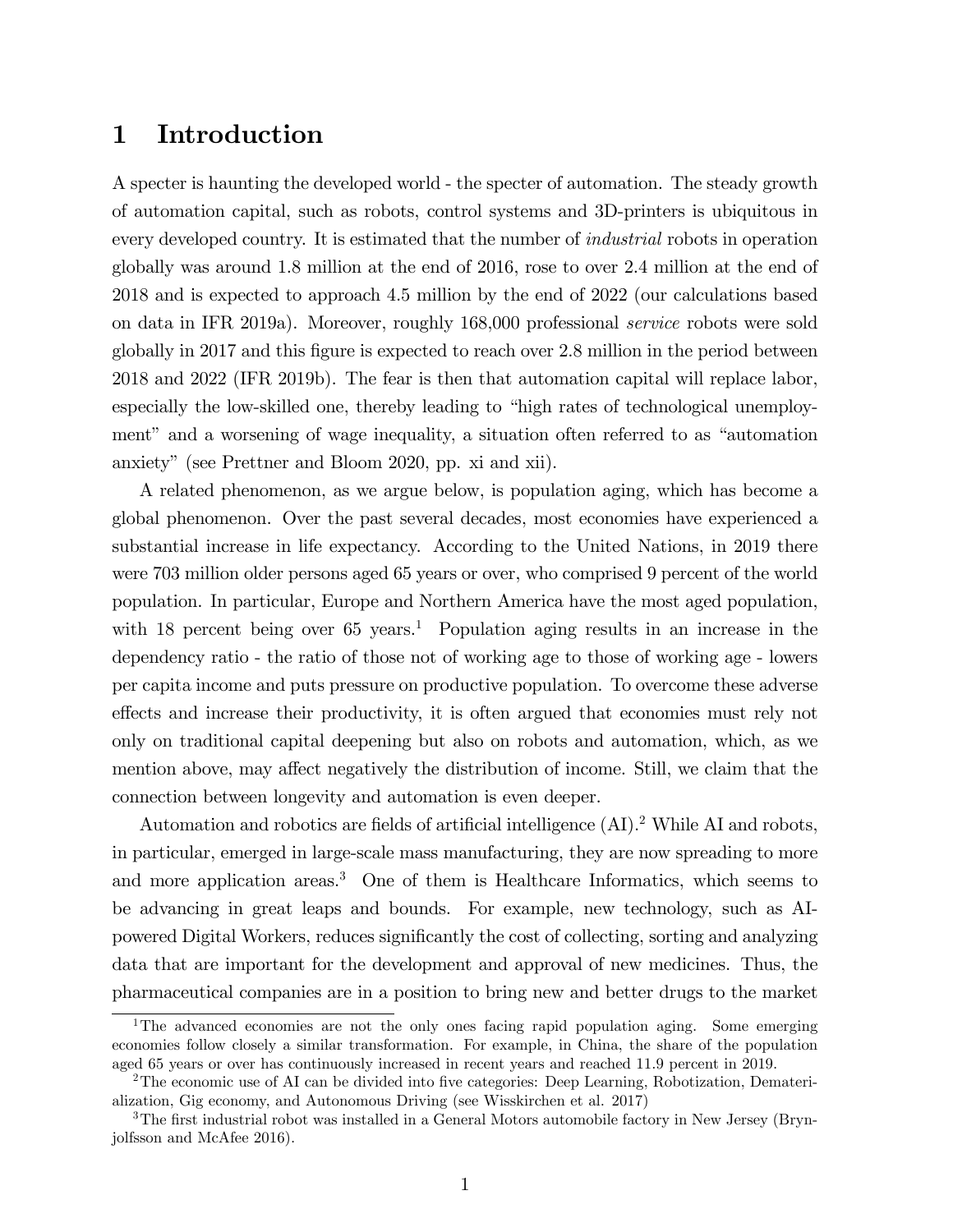faster. Moreover, using AI-powered tools such as DAC [Deep Aging Clocks], doctors should be able to track the changes that occur every second in patients' bodies over their lifetime; hence, they should be able to assess more precisely individual health risks and design appropriate interventions and changes in lifestyle for each specific patient. Longevity medicine, a new branch of medicine, "is specifically focused on promoting healthspan and lifespan, and is powered by AI technology" (Zhavoronkov et al. 2021, p. 6).<sup>4</sup>

At the same time, an increase in longevity has a positive effect on saving (see, for example, Bloom et al. 2003, Zhang and Zhang 2005, Kinugasa and Mason 2007 and Li et al. 2007). It is then natural to expect that part of this saving is invested in new technologies.<sup>5</sup> Hence, automation and population aging are not only synchronous phenomena, but they also reinforce each other. Research in AI, which includes automation, finds applications in medicine and raises human longevity, while longevity increases saving and investment in AI. In fact, whereas, in the past, part of the increase in longevity was driven by improvements in sanitation, housing and education, in addition to vaccines and antibiotics, a further increase would have to rely almost entirely on technological advancements. Hence, the link between longevity and AI will become even stronger.<sup>6</sup>

This paper analyzes the distributional effects of a change in life expectancy. Specifically, it examines the interplay between longevity and automation capital within an otherwise standard overlapping generations model that allows for labor market frictions and skill heterogeneity. We capture the increase in longevity parametrically and show how it leads to higher saving and investment in automation. Within such a framework, then, we show analytically that an increase in life expectancy induces the replacement of low-skilled workers by automation capital and high-skilled workers. It also raises the skill premium, but has an ambiguous effect on total income. When we calibrate the model to the US data, we find that an increase in life expectancy raises the level of income but exacerbates its distribution. We also extend the baseline model and allow for differential longevity between low- and high-skilled workers as well as for endogenous education and thus occupational attainment. Finally, we propose redistributive policies that can mitigate and in some cases even reverse the aforementioned adverse effects.

<sup>4</sup>Other important applications of AI in health include deep learning to diagnose diseases, medical robots, and AI-powered radiology assistant, to name but a few.

<sup>&</sup>lt;sup>5</sup>Indeed, Gehringer and Prettner (2019) using data from the OECD find a remarkably robust positive relation between decreasing mortality and technological progress.

<sup>&</sup>lt;sup>6</sup>Recent empirical studies that examine the relation between demographics and automation include Abeliansky and Prettner (2017) and Acemoglu and Restrepo (2018). The first study finds that an increase in population growth is associated with a reduction in the growth rate of automation density. The second study documents that countries that undergo faster aging - measured by an increase in the ratio of older to middle-aged workers - invest more in robots.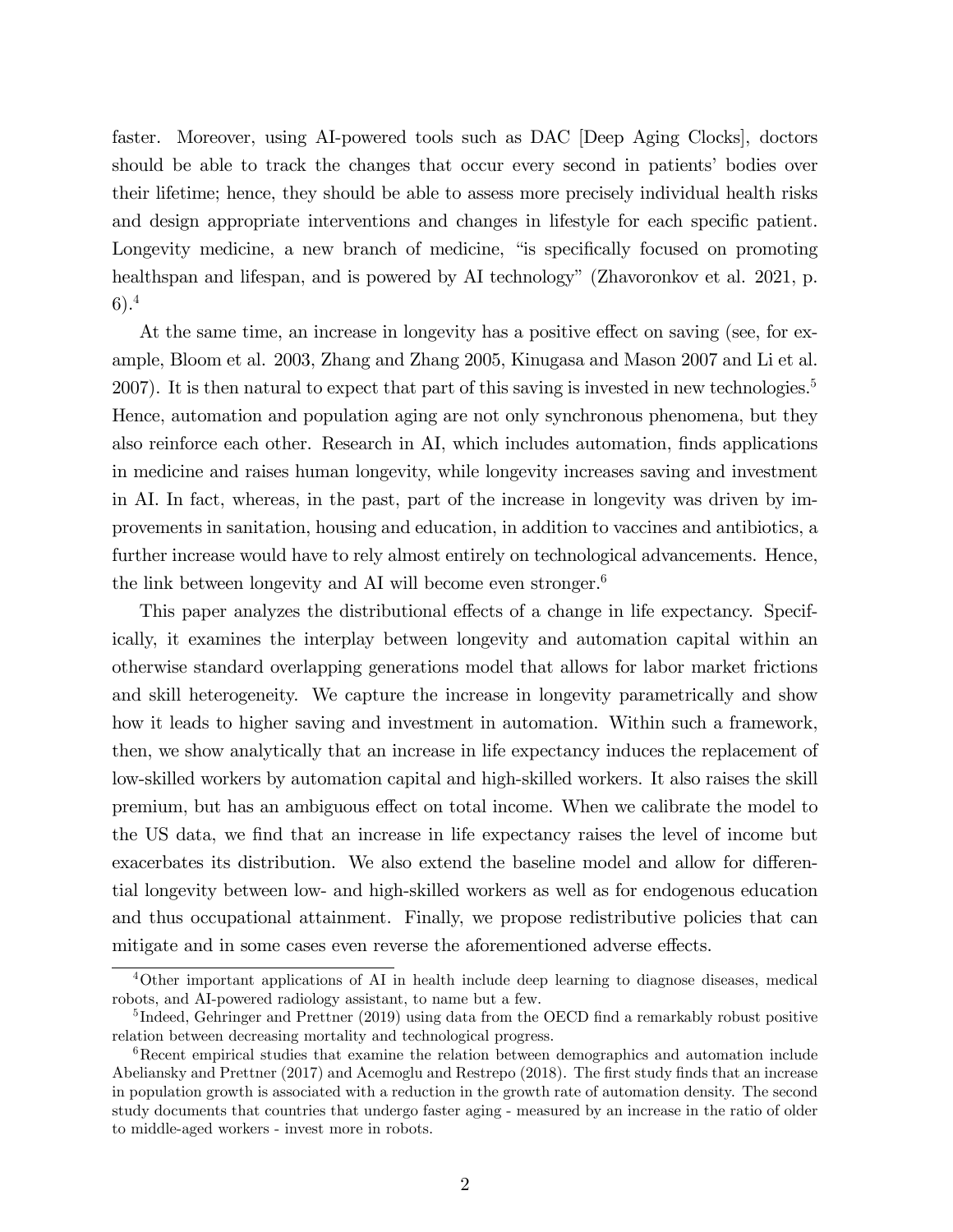The remainder of the paper is organized as follows. The next subsection reviews some of the related literature. Section 2 presents the basic model and Section 3 analyzes its steady-state equilibrium. Section 4 calibrates the model to the US data and assesses quantitatively the effects of an increase in agents' life expectancy/longevity. Moreover, using the calibrated model, the same section assesses the implications of a redistributive policy that provides a subsidy to firms for maintaining low-skilled vacancies and finances it with a "robot tax." Section 5 extends first the basic model to allow for a) different mortality rates between low- and high-skilled workers and b) endogenous education decision. Then, it evaluates a second redistributive policy, namely, one that levies again a robot tax and uses the proceeds to subsidize the acquisition of human capital. Finally, Section 6 summarizes the main results and suggests some avenues for future research.

#### 1.1 Related Literature

This section outlines the contribution of the paper with respect to the relevant literature. Several important papers have examined the effects of an increase in longevity on saving and economic growth; e.g., Zhang et al. (2001), Zhang and Zhang (2005), Cipriani (2014), Baldanzi et al. (2019). However, much of the existing research pays little attention to the impact of longevity on labor market outcomes. Two notable exceptions include de la Croix et al. (2013) and Friese (2016). Nevertheless, since these studies do not allow for skill heterogeneity, they are not designed to analyze any distributional effects. Moreover, most of the previous studies, when analyzing the effects of longevity, do not take into account the importance of automation capital, a factor that is highly substitutable for unskilled labor.

Our paper is closely related to the recent literature that studies the effects of automation. In fact, our analysis of life expectancy within an automation-augmented search and matching framework brings together two previously disconnected lines of research, consisting of Abeliansky and Prettner  $(2017)$ , Acemoglu and Restrepo  $(2018)$  and Stähler  $(2021)$ , on the one hand, and Cords and Prettner  $(2019)$ , Guimarães and Gil  $(2019)$ , Lankisch et al. (2019) and Gasteiger and Prettner (2020), on the other. As mentioned above (see footnote 6), the papers by Abeliansky and Prettner (2017) and Acemoglu and Restrepo (2018) show theoretically and document empirically that aging leads to greater automation. The first paper captures aging by a decrease in the population growth rate, whereas the second paper measures it as an increase in the ratio of older to middle-aged workers. The paper by Stähler  $(2021)$  analyzes a life-cycle model in which the representative firm produces a final good using four factors: routine and non-routine labor, traditional and automation capital. It shows that the positive effect of technological progress on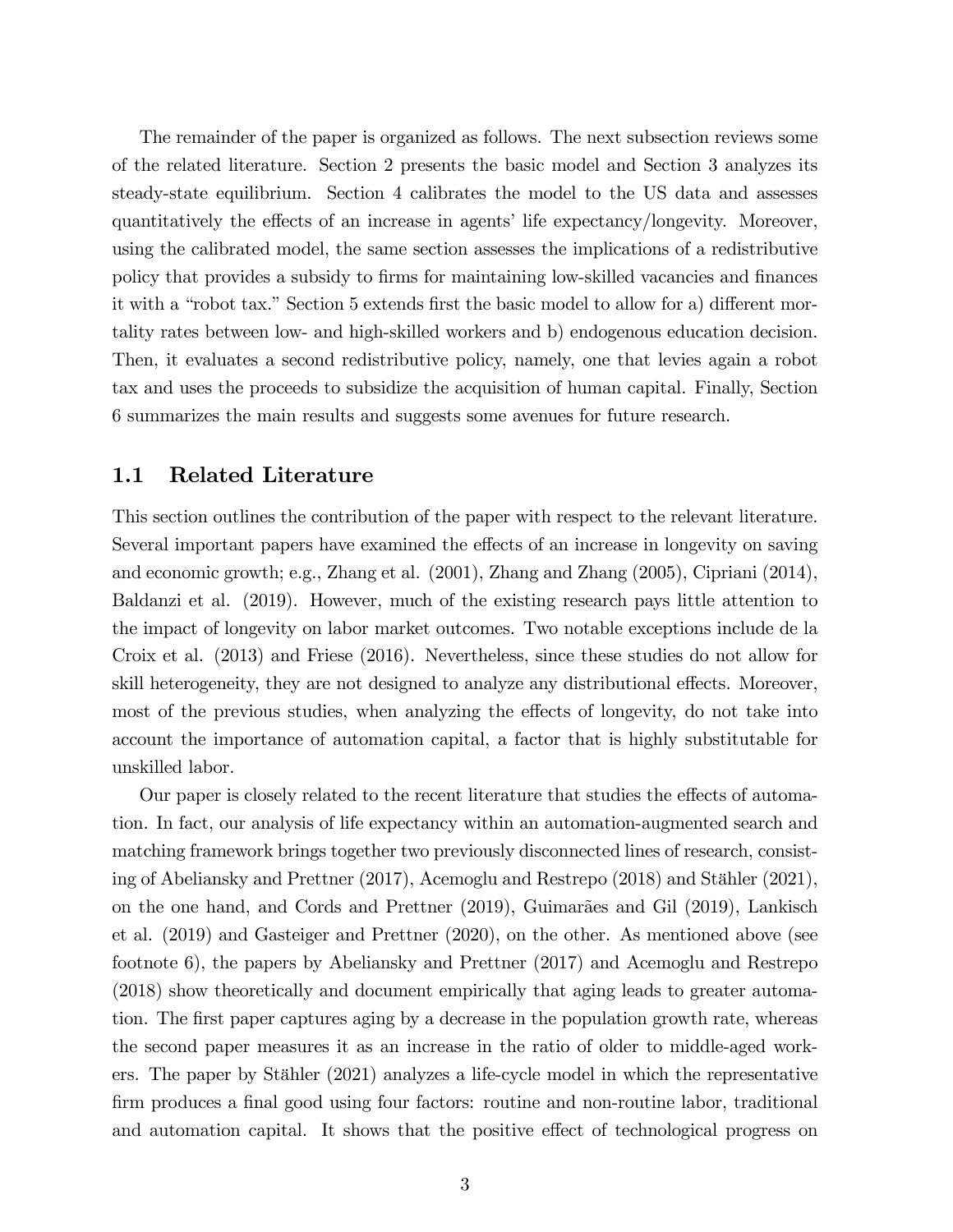per capita output outweighs the negative effect of population aging; this, however, comes at the cost of increased inequality. We do not consider technological progress and focus instead on changes in the skill premium, the (un)employment rates and the distribution of income. We also allow for different survival probabilities across skill groups as well as for endogenous education decision. Finally, we analyze the role of policy in mitigating the adverse distributional effects.

Cords and Prettner (2019) develop a model with automation and a rich search and matching environment. The production side of their model is almost identical to the one that we use in this paper, namely, the aggregate production technology combines skilled and unskilled labor with physical and automation capital. Automation capital, in particular, is a perfect substitute for unskilled labor and an imperfect substitute for skilled labor. Within such a framework, they study how changes in automation capital affect the unemployment and wages of the two types of labor. When they calibrate their model to German data they find that the job creation of automation outweighs the job destruction and thus overall employment increases. Although our paper shares several common characteristics with the one by Cords and Prettner (2019), there are also several important differences between the two papers. For example, our research question is different in that we ask how a change in longevity affects labor market outcomes and especially income inequality. Moreover, the answer to this question depends crucially on our use of an overlapping generations model where agents save for the old days, whereas Cords and Prettner use an infinite horizon Mortensen-Pissarides type model where agents are risk neutral.

Guimarães and Gil (2019) develop a search and matching model in which firms choose between two different technologies, an automated and a manual-labor. They show that an automation-augmenting shock, i.e., an increase in the productivity of automation capital, increases the average wage and employment, but reduces the labor share in total income. Their model also suggests that the observed decline in the US labor share is mainly attributed to technological shocks, with institutional shocks playing an almost insignificant role. Thus, their focus is on the effect of automation capital on the labor share and not on changes in longevity or income inequality.

Lankisch et al. (2019) is another important paper in this literature. They simplify the household side of the economy by assuming a constant saving rate  $\hat{a}$  la Solow and emphasize the production side by using a technology with four factors as in Cords and Prettner (2019), described above. They show the possibility of a balanced growth path with a positive growth rate of per capita output despite the absence of technical progress. Furthermore, they find that automation decreases the real wages of low-skilled workers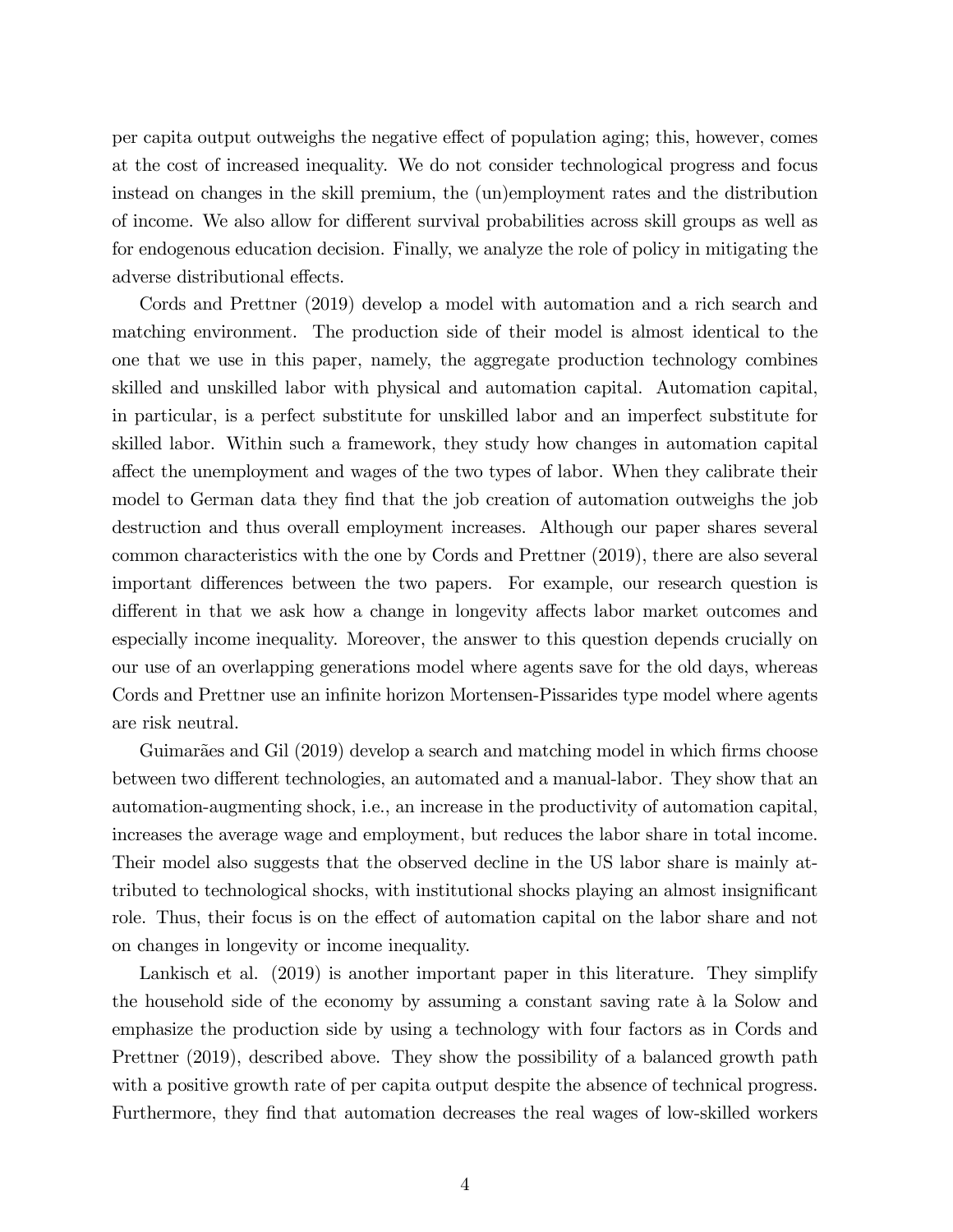and increases the skill premium. Our paper differs from theirs since i) it uses an overlapping generations model with endogenous saving behavior and varying lifetime and ii) it includes, as part of the economic environment, search frictions that create involuntary unemployment. Moreover, Lankisch et al. (2019) conclude their paper with a central policy implication of their model, namely, to invest in higher education. They write that Example is used an education policy could dampen the effect of automation on wage inequality.<sup>n</sup> We explore in detail this policy recommendation.

Methodologically, Gasteiger and Prettner (2020) is also closely related to our work even though it has a different focus. They show that the implications of automation for long-run growth in an overlapping generations model are different from those in a Cass-Koopmans or in a Solow model. In an overlapping generations model with automation, the economy converges to a steady-state with zero growth in per capita output, even when labor is fully replaced by automation capital and thus the production function becomes of the AK form. The reason is that, in the overlapping generations framework, households save and invest exclusively out of their first-period labor income, which diminishes with automation and eventually becomes a negligible fraction of the stock of automated capital; hence, accumulation ceases to take place.

Finally, an important recent contribution regarding the taxation of robots is Guerreiro et al. (2021). They develop an overlapping generations framework with endogenous skill acquisition and labor supply. Robots are better substitutes for routine than for non-routine labor. Moreover, the cost of producing robots falls over time as a result of technical progress. Within this framework, they solve for the optimal Mirrleesian tax structure under perfect commitment. We are not concerned with optimal taxation issues. Instead, we focus on how a change in longevity affects labor market outcomes. Also, in our investigation of the role of policy in mitigating the adverse distributional effects of an increase in longevity, we take the tax on automation capital as given.

In sum, our paper shares common ingredients with several of the above-mentioned papers. We cast our model within an overlapping generations framework, as in Gasteiger and Prettner (2020), because of the convenience that it provides in modelling changes in life expectancy/longevity and the motive to save for the old days. Also, we introduce automation capital as a highly substitutable factor for unskilled labor, which is a common characteristic of most papers in the literature. Hence, changes in the quantity of automation capital lead to changes in the demand for unskilled labor (availability of unskilled jobs). This ingredient coupled with search and matching frictions, also found in Cords and Prettner (2019) and Guimarães and Gil (2019), affects the rate of unemployment among unskilled workers, as a result of the way that firms react to market conditions (changes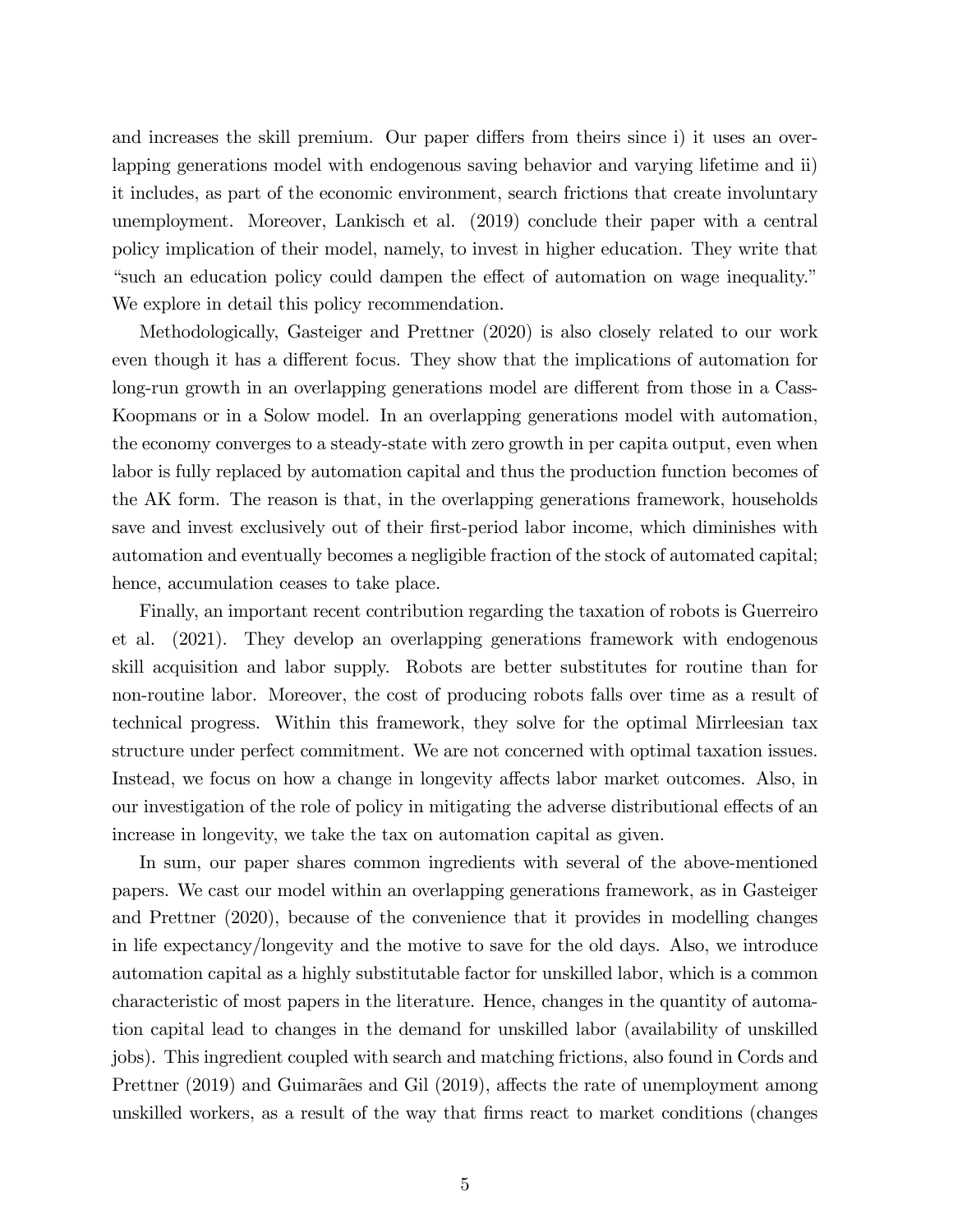in market tightness). The position then of unskilled labor is affected not only by changes in its price but also by changes in its quantity employed. Finally, we distinguish between two groups, skilled and unskilled workers, as in Cords and Prettner (2019) and Lankisch et al. (2019), so that we can analyze changes in the skill premium and the distribution of income.

Our main contribution to the literature is that we study the effects of longevity, which has been consistently increasing for most societal groups and in most developed countries. We argue that this increase in longevity is consistent and in fact contributes to some of the changes that we observe in the labor markets, namely, an increasing skill premium, declined real wages and replacement of the low-skilled workers by automation capital and a rising income inequality.<sup>7</sup> Finally, we propose policies that can mitigate and in some cases even reverse the adverse distributional effects of an increase in longevity.

# 2 The Model

Consider an overlapping-generations economy inhabited by an infinite sequence of large households whose members have the potential lifetime of two periods. More specifically, the individual members of each household live with certainty during the period following their birth, but they may or may not survive to their second and last period of life. We assume that, before their survival prospect is realized, each agent gives birth to one o§spring.

All agents belong to a household and all members of a household are a priori identical. There are two types of household: one whose members are all high-skilled  $(h)$  and another whose members are all low-skilled (*l*). We use the index  $i \in \{h, l\}$ , either as a subscript or as a superscript, to denote the skill level. We normalize the numbers of representative high- and low-skilled households to  $n_h$  and  $n_l$ , so that  $n_l = 1 - n_h$ . Moreover, we also normalize the size of each type of household to 1. We let  $\rho \in [0,1]$  denote the probability that a young agent survives to maturity; consequently,  $1 - \rho$  is the probability that the agent dies prematurely.

During youth, agents search for employment. If they are successful in finding a match with a firm, they work (the time endowment is  $1$ ) and receive labor income. If, on the other hand, individuals cannot Önd a job, they remain unemployed. In the second period of their life, even if agents survive, nature does not bestow on them the ability to work. Thus, as a result of frictions in the labor market, individuals face uncertainty in income.

<sup>&</sup>lt;sup>7</sup>For a summary of the stylized facts regarding the skill premium, wages, employment rates and inequality see Lankisch et al. (2019) and Prettner and Bloom (2020).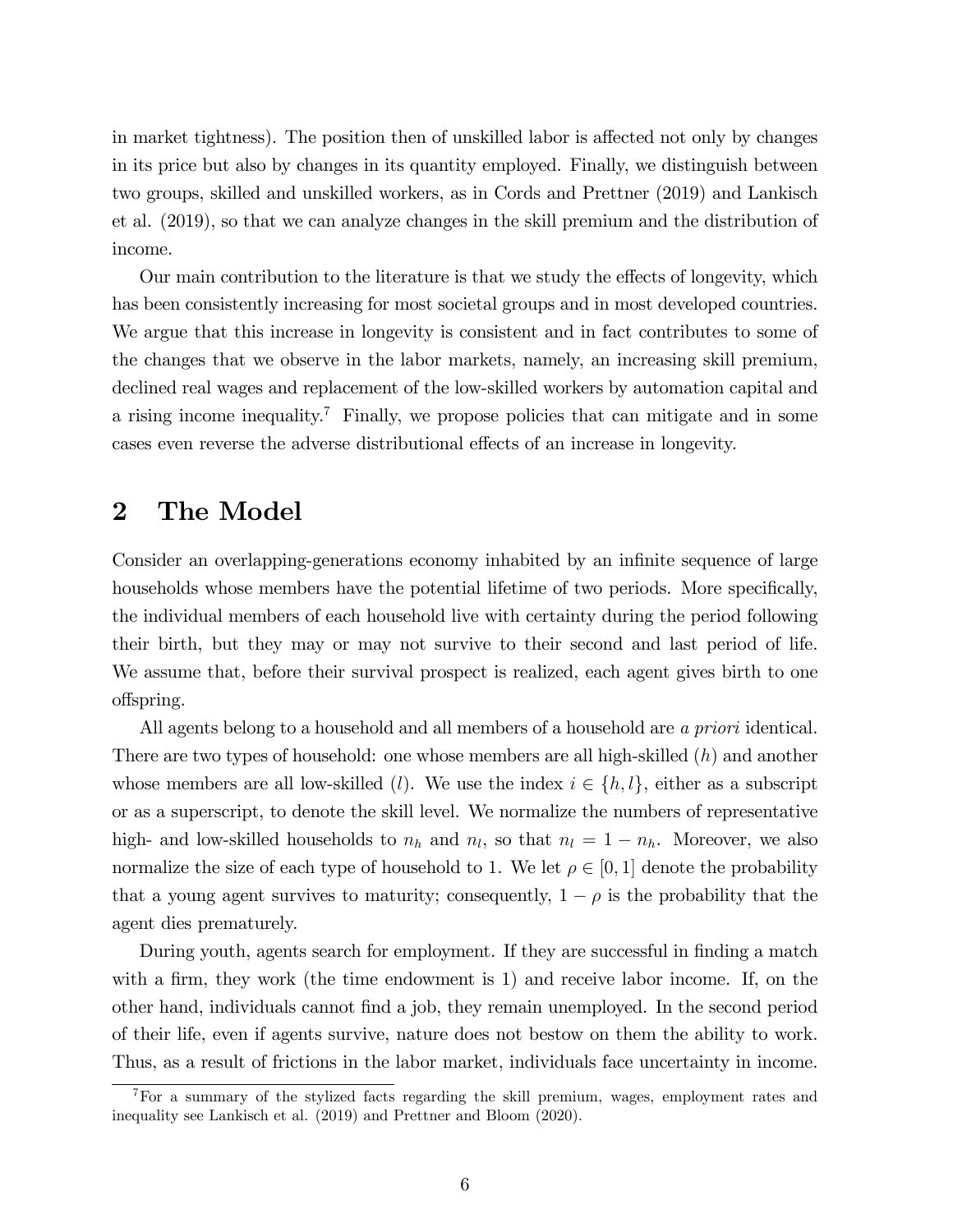We follow the "large household" assumption (see, for example, Lucas 1990), and assume that all members in the same household pool their income together in both periods of life.

#### 2.1 Households

Each household i seeks to maximize the average utility of its members:

$$
U_t^i = \log c_{y,t}^i + \beta \rho \log c_{o,t+1}^i,
$$

where  $c_{y,t}^i$  and  $c_{o,t+1}^i$  denote consumption in the young and in the old age, respectively,  $\beta > 0$  is the discount factor and, as mentioned before,  $\rho$  is the probability that a young agent survives to maturity.<sup>8</sup> The household's problem is to choose  $\{c_{y,t}^i, c_{o,t+1}^i\}$  and saving  $s_t^i$  subject to the budget constraints (one for each period):

$$
c_{y,t}^i + s_t^i = w_t^i e_t^i,\tag{1}
$$

$$
c_{o,t+1}^i = \frac{1 + r_{t+1}}{\rho} s_t^i,\tag{2}
$$

where  $e_t^i$  is the proportion of household members that are employed,  $w_t^i$  is the wage for workers with skill i, and  $r_{t+1}$  is the (common) interest rate.<sup>9</sup> Solving the maximization problem outlined above yields the expressions:

$$
\frac{c_{o,t+1}^i}{c_{y,t}^i} = \beta(1 + r_{t+1}),\tag{3}
$$

$$
s_t^i = \frac{\beta \rho w_t^i e_t^i}{1 + \beta \rho}.\tag{4}
$$

It follows from equation (4) that an increase in the probability of survival to the second period of life,  $\rho$ , and hence an increase in longevity, has a positive effect on household's saving. As mentioned in the Introduction, this finding receives strong empirical support.<sup>10</sup>

<sup>&</sup>lt;sup>8</sup>This is a common way of introducing the survival probability in overlapping generations models, see, for example, Blackburn and Cipriani (2002), Chakraborty (2004), Cipriani (2014), Palivos and Varvarigos (2017) and Baltanzi et al. (2019).

 $9T\sigma$  simplify our analysis, we do not consider taxation and unemployment benefits.

 $10$ The logarithmic utility function that we use results in great analytical tractability; however, it yields a constant saving rate,  $\beta \rho/(1 + \beta \rho)$  (the income and substitution effect of an increase in the interest rate offset each other). Thus, one cannot distinguish the effect of an increase in patience, as captured by an increase in  $\beta$ , from the effect of an increase in longevity, as captured by an increase in  $\rho$ , on saving. On the contrary, the two parameters have an opposite effect on future consumption  $c_{o,t+1}^i$ . Whereas an increase in  $\beta$  raises  $c_{o,t+1}^i$ , because the future matters more, an increase in  $\rho$  lowers it, because the opportunity cost of future consumption  $(= \rho/(1 + r_{t+1})$  increases.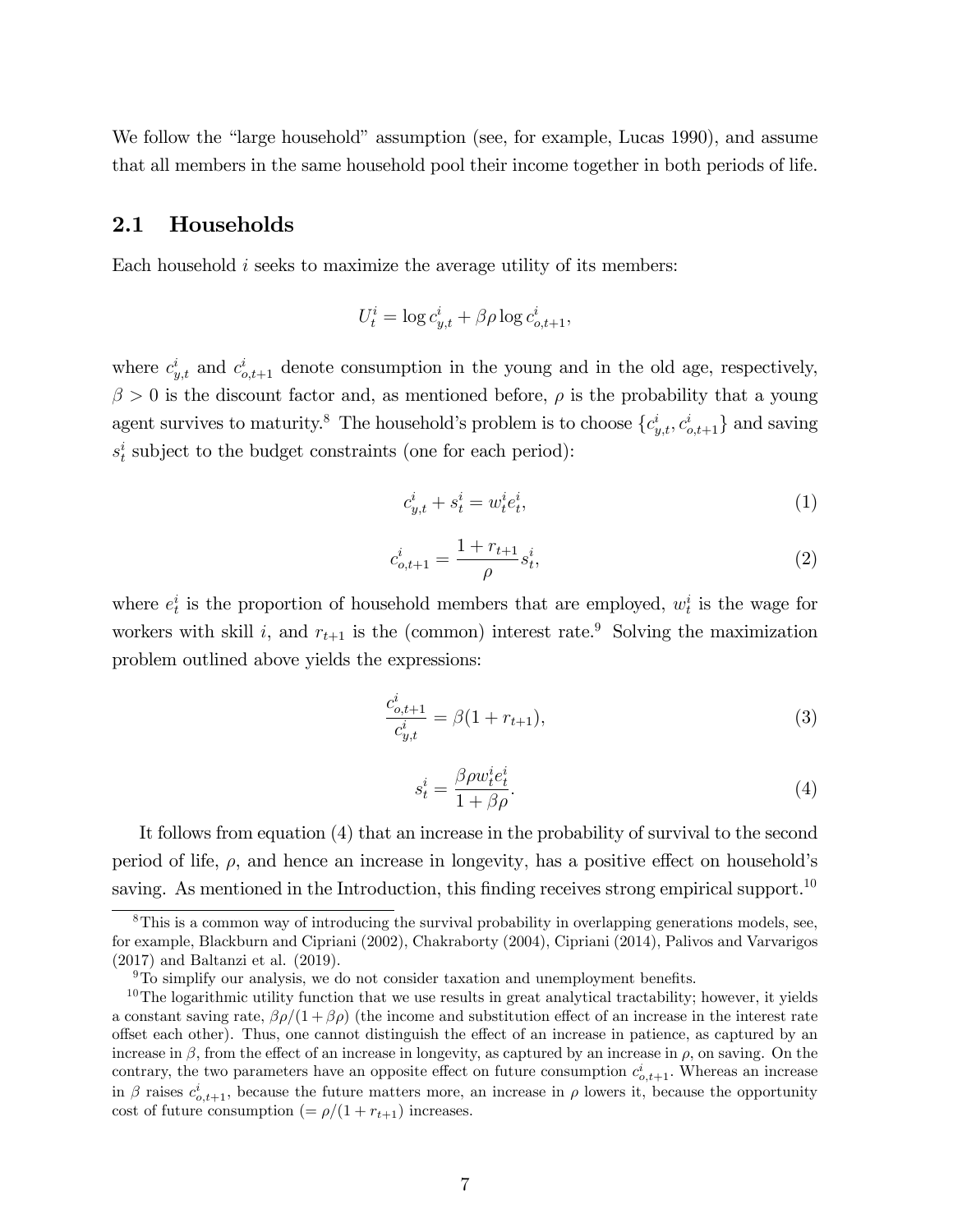### 2.2 Firms

There is a continuum of identical firms. Each period  $t$ , the representative firm employs low-skilled labor,  $l_t$ , high-skilled labor,  $h_t$ , traditional physical capital,  $k_t$ , and automation capital,  $p_t$ , e.g., robots, control systems and other appliances with a minimal direct human operation, to produce output,  $y_t$ . More specifically, we postulate that the production technology takes the same functional form as in Cords and Prettner (2019) and Lankisch et al. (2019):

$$
y_t = Ak_t^{\psi} \left[ \lambda (l_t + \phi p_t)^{\sigma} + (1 - \lambda) h_t^{\sigma} \right]^{\frac{1 - \psi}{\sigma}}, \tag{5}
$$

where  $A > 0$  is a productivity parameter,  $\psi \in (0, 1)$  governs capital income share,  $\lambda \in$  $(0, 1)$  governs labor income shares,  $\sigma < 1$  determines the elasticity of substitution between low- and high-skilled labor and  $\phi > 0$  measures the productivity of automation capital relative to unskilled labor. Accordingly, as it is common in this literature, e.g., Prettner (2019) and Gasteiger and Prettner (2020), automation capital is assumed to be a perfect substitute for unskilled labor (at the rate  $\phi$ ) and an imperfect substitute for skilled labor. Henceforth, we restrict our attention to the empirically relevant case where low- and high-skilled labor are gross substitutes for each other, i.e.,  $\sigma > 0$  and the elasticity of substitution  $1/(1 - \sigma) > 1$  (see, for example, Ottaviano and Peri 2012). This is also the case analyzed in the recent literature (see Cords and Prettner 2019 and Lankisch et al. 2019).

The marginal products of low- and high-skilled labor are given by

$$
y_{l,t} = Ak_t^{\psi} \left[ \lambda (l_t + \phi p_t)^{\sigma} + (1 - \lambda) h_t^{\sigma} \right]^{\frac{1-\psi}{\sigma}-1} (1 - \psi) \lambda (l_t + \phi p_t)^{\sigma-1}, \tag{6}
$$

$$
y_{h,t} = Ak_t^{\psi} \left[ \lambda (l_t + \phi p_t)^{\sigma} + (1 - \lambda) h_t^{\sigma} \right]^{\frac{1-\psi}{\sigma}-1} (1 - \psi) (1 - \lambda) h_t^{\sigma-1}, \tag{7}
$$

while the marginal product of traditional physical capital is

$$
y_{k,t} = \psi A k_t^{\psi-1} \left[ \lambda (l_t + \phi p_t)^{\sigma} + (1 - \lambda) h_t^{\sigma} \right]^{\frac{1-\psi}{\sigma}}
$$
(8)

and that of automation capital  $y_{p,t} = \phi y_{l,t}$ .

A firm opens a job vacancy of type  $i$  and searches for a suitable worker in the labor market. There is a cost  $d_i > 0$  for maintaining a vacancy (a recruitment cost). Hence, the representative firm's profit flow,  $\pi_t$ , is equal to the output produced net of the cost of employing low- and high-skilled labor, the cost of renting traditional physical and automation capital, and the cost of maintaining vacancies: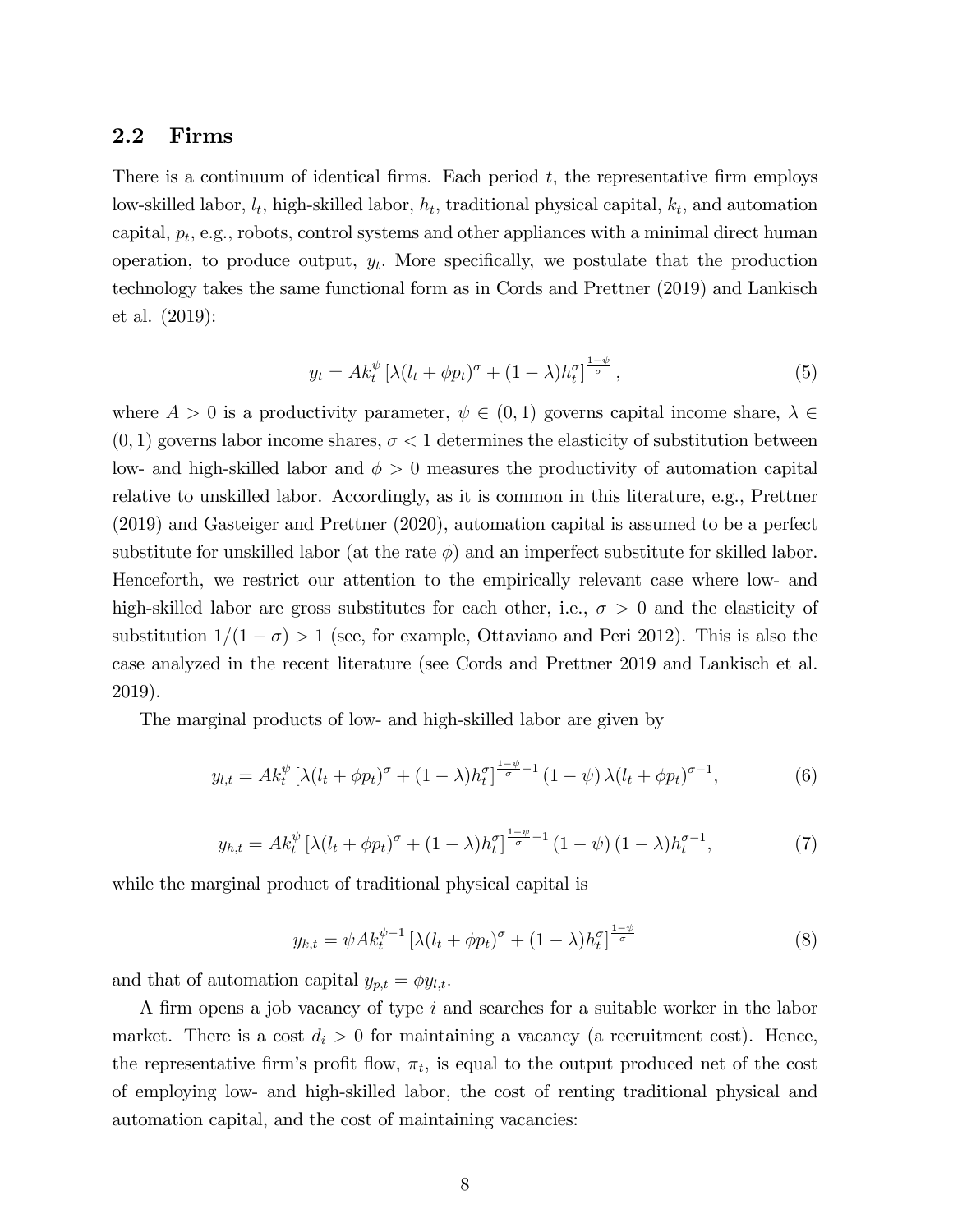$$
\pi_t = y_t - w_t^l l_t - w_t^h h_t - R_{k,t} k_t - R_{p,t} p_t - d_l v_t^l - d_h v_t^h,
$$

where  $v_t^i$  denotes vacancies of type i, and  $R_{k,t}$  and  $R_{p,t}$  denote, respectively, the gross rate paid to traditional physical capital and to automation capital. The demands for low- and high-skilled labor are given by  $l_t = q_t^l v_t^l$  and  $h_t = q_t^h v_t^h$ , where  $q_t^i$  is the vacancy matching rate in labor market  $i$ , that is, the probability that a vacancy of type  $i$  will be filled.

The firm maximizes profits with respect to  $p_t$ ,  $k_t$ ,  $v_t^l$  and  $v_t^h$ . The first-order conditions for profit maximization are

$$
y_{k,t} = R_{k,t},\tag{9}
$$

$$
\phi y_{l,t} = R_{p,t},\tag{10}
$$

$$
y_{l,t}q_t^l - q_t^l w_t^l = d_l,\tag{11}
$$

$$
y_{h,t}q_t^h - q_t^h w_t^h = d_h. \tag{12}
$$

Equations (9) and (10) state that, at the optimum, the marginal products of traditional and automation capital equal their respective marginal cost. Equations (11) and (12), on the other hand, equate the expected marginal benefit from filling a vacancy of type  $i$  to its marginal cost  $d_i$ .

In addition, there is a no-arbitrage condition, which states that investing in traditional physical capital or in automation capital yields the same rate of return, i.e.,  $R_{k,t} = R_{p,t}$ ,  $\forall t$ . Setting equations (9) and (10) equal to each other, we solve for  $k_t$ 

$$
k_t = \frac{\psi}{1 - \psi} \frac{\lambda \left(l_t + \phi p_t\right)^{\sigma} + (1 - \lambda) h_t^{\sigma}}{\lambda (l_t + \phi p_t)^{\sigma - 1} \phi}.
$$
\n(13)

For simplicity, we assume that traditional and automation capital are fully depreciated within a period. As a result,  $R_{j,t} = 1 + r_t$ , where  $j \in \{k, p\}$ .

### 2.3 Job Matching

Each labor market exhibits search and matching frictions. We assume pair-wise random matching. Moreover, vacancies match with workers of the same type, i.e., there is no cross-skill matching. All newly born individuals are initially unemployed and, thus, the total measure of job-seekers of type i at the beginning of every period is  $n_i$ . The measure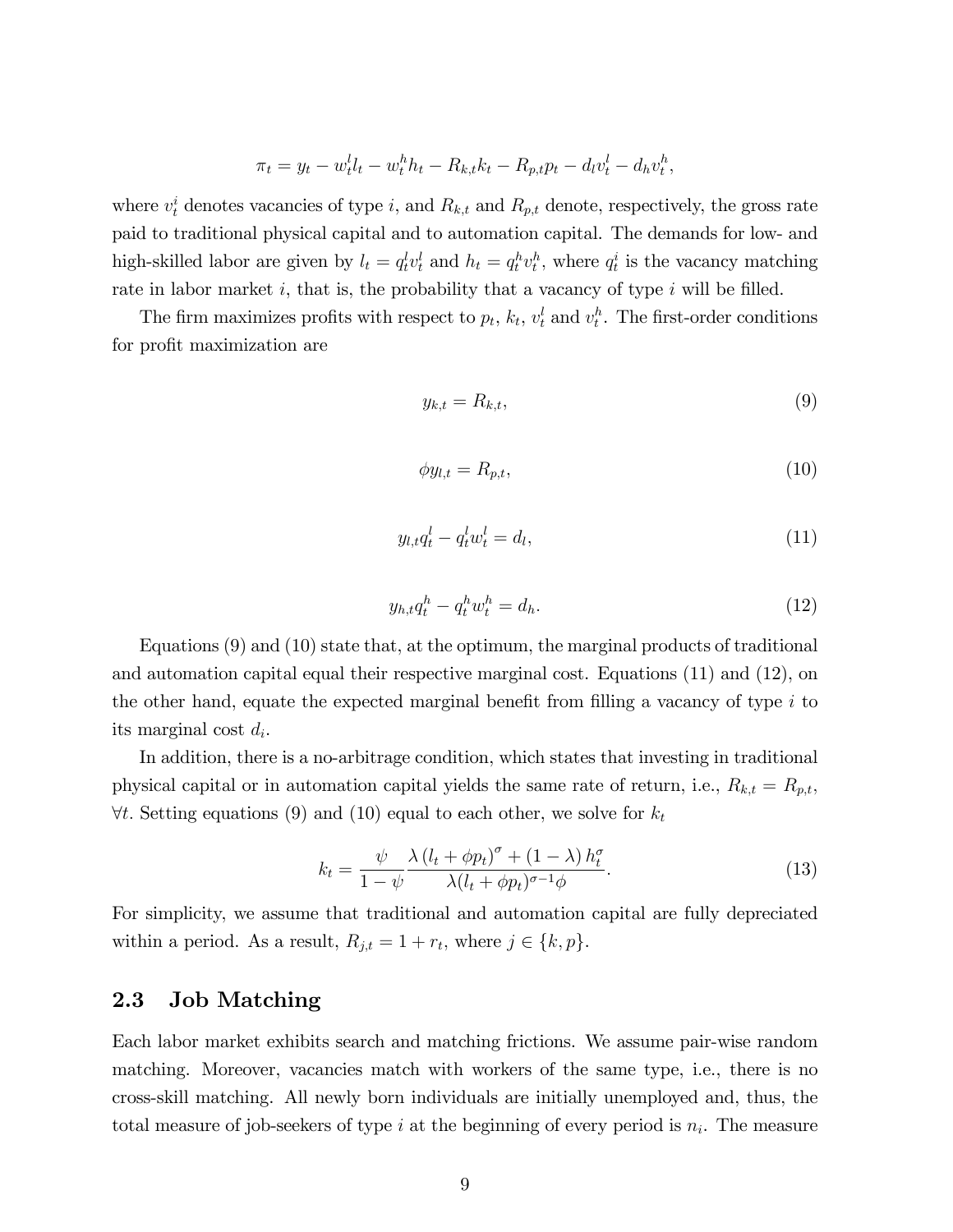of successful job matches in each labor market  $i = l, h$  is determined by the matching functions:

$$
l_t = M\left(v_t^l, n_l\right) = \mu_l(v_t^l)^\alpha (n_l)^{1-\alpha},\tag{14}
$$

$$
h_t = M\left(v_t^h, n_h\right) = \mu_h(v_t^h)^\alpha (n_h)^{1-\alpha},\tag{15}
$$

where  $\mu_i > 0$  measures the degree of matching efficiency and  $\alpha \in (0,1)$  denotes the elasticity of the matching function with respect to vacancies.

Define the tightness in labor market *i* as  $\theta_t^i = v_t^i/n_i$ . The job finding rate, i.e., the probability that a worker of type  $i$  finds a job, is

$$
m\left(\theta_t^i\right) = \frac{M\left(v_t^i, n_i\right)}{n_i} = \mu_i \left(\frac{v_t^i}{n_i}\right)^\alpha = \mu_i(\theta_t^i)^\alpha, \tag{16}
$$

whereas the vacancy matching rate is given by

$$
q_t^i = \frac{M(v_t^i, n_i)}{v_t^i} = \mu_i \left(\frac{v_t^i}{n_i}\right)^{\alpha - 1} = \mu_i (\theta_t^i)^{\alpha - 1}.
$$
 (17)

#### 2.4 Wage Determination

The wage rate  $w_t^i$  is determined through cooperative Nash bargaining. Workers and firms have relative bargaining power  $\gamma$  and  $1 - \gamma$ , respectively, where  $\gamma \in (0, 1)$ . For a firm, hiring an additional worker will create a surplus of  $y_{i,t} - w_t^i$ . On the other hand, for a household, accepting a job offer will raise its objective function by  $\partial U_t^i / \partial e_t^i$ . The outcome of the bargaining game then is the wage rate  $w_t^i$  that solves the maximization problem:

$$
\max_{w_t^i} \left\{ (1 - \gamma) \log (y_{i,t} - w_t^i) + \gamma \log \left( \frac{\partial U_t^i}{\partial e_t^i} \right) \right\}.
$$

Simple differentiation yields:

$$
w_t^i = \gamma y_{i,t},\tag{18}
$$

i.e., workers receive a fraction of their marginal product, which is equal to their bargaining power  $\gamma$ .

# 3 Equilibrium Analysis: The Effects of an Increase in Life Expectancy

**Definition 1** The equilibrium is a sequence  $\{c_{y,t}^i, c_{o,t+1}^i, s_t^i, v_t^i, k_t, p_t, l_t, h_t, w_t^i, r_t, R_{j,t}\}, i \in$  $\{h, l\}$  and  $j \in \{k, p\}$ , such that in every period t: (a) given the factor price sequence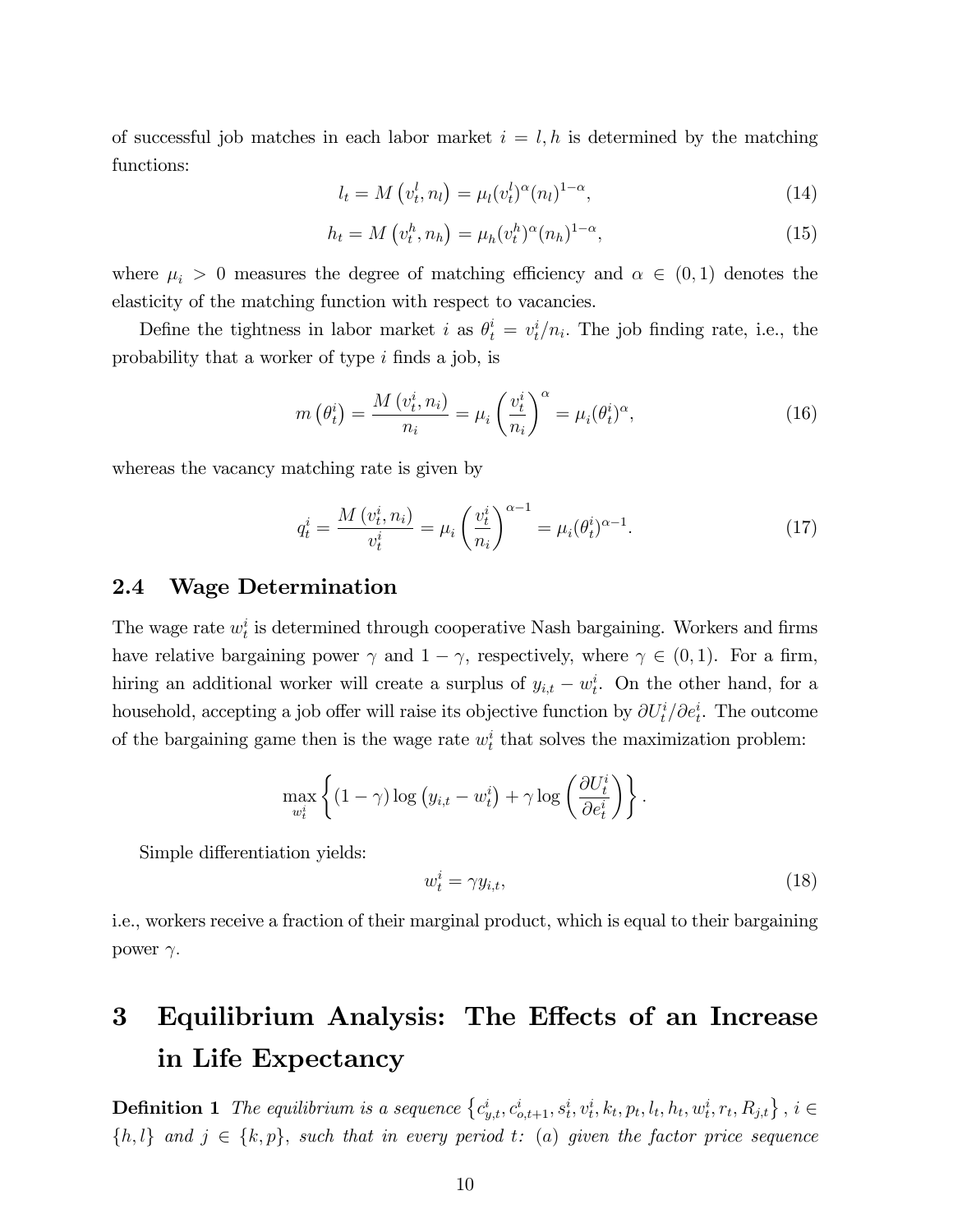$\{w_t^i, r_t\}$ , the consumption and saving decisions  $\{c_{y,t}^i, c_{o,t+1}^i, s_t^i\}$  maximize household's i discounted lifetime utility; (b) given  $\{w_t^i, R_{j,t}\}\,$ , the vacancy and investment decisions  $\{v_t^i, k_t, p_t\}$  maximize firm's profits; (c) the measures of low- and high-skilled employed workers are given by equations  $(14)$  and  $(15)$ ;  $(d)$  the wage in each market is given by equation (18); (e) the no-arbitrage condition  $R_{k,t} = R_{p,t}$  holds; (f) the interest rate  $r_t = R_{j,t}-1$ ; and (g) the market-clearing condition for loanable funds,  $k_{t+1} + p_{t+1} = s_t^l n_l + s_t^h n_h$ , holds.

Using equations  $(4)$ ,  $(11)$ ,  $(12)$  and  $(18)$  and imposing steady-state conditions, we can reduce the equilibrium system to:

$$
p + k = \frac{\beta \rho}{1 + \beta \rho} \gamma \left[ y_l \mu_l \left( \theta^l \right)^{\alpha} n_l + y_h \mu_h \left( \theta^h \right)^{\alpha} n_h \right], \tag{19}
$$

$$
(1 - \gamma)y_l = \frac{d_l}{\mu_l} \left(\theta^l\right)^{1 - \alpha},\tag{20}
$$

$$
(1 - \gamma)y_h = \frac{d_h}{\mu_h} \left(\theta^h\right)^{1 - \alpha},\tag{21}
$$

where  $y_l, y_h, k, l$ , and h are given by equations  $(6)$ ,  $(7)$ ,  $(13)$ ,  $(14)$  and  $(15)$ .

**Proposition 1** An increase in life expectancy, i.e., an increase in  $\rho$ , results in: (a) a positive effect on the steady-state level of traditional and automation capital, the employment and wage of high-skilled workers and the skill premium; (b) a negative effect on the employment and wage of low-skilled workers; and  $(c)$  an ambiguous effect on output.

#### **Proof**: See the Appendix.

Consider first the effect of an increase in  $\rho$ , which corresponds to an increase in life expectancy or equivalently in longevity, on traditional and automation capital. The righthand side of equation (19), which captures households' saving, goes up. Intuitively, an increase in the probability of surviving to retirement motivates individuals to save more for old-age consumption. More saving then translates into higher levels of traditional and automation capital, since besides factors of production, they are also assets (stores of value). Second, it follows from equation (7) that the increase in traditional or automation capital raises the marginal product of high-skilled labor, which, in turn, raises firms demand for high-skilled labor and increases the wage of high-skilled workers (equation 18). On the contrary, from equation  $(6)$ , the effects of an increase in traditional and automation capital on variables that are related to low-skilled labor work in opposite directions. In particular, on the one hand, an increase in automation capital reduces the marginal product of low-skilled workers, which decreases firm's demand for low-skilled labor and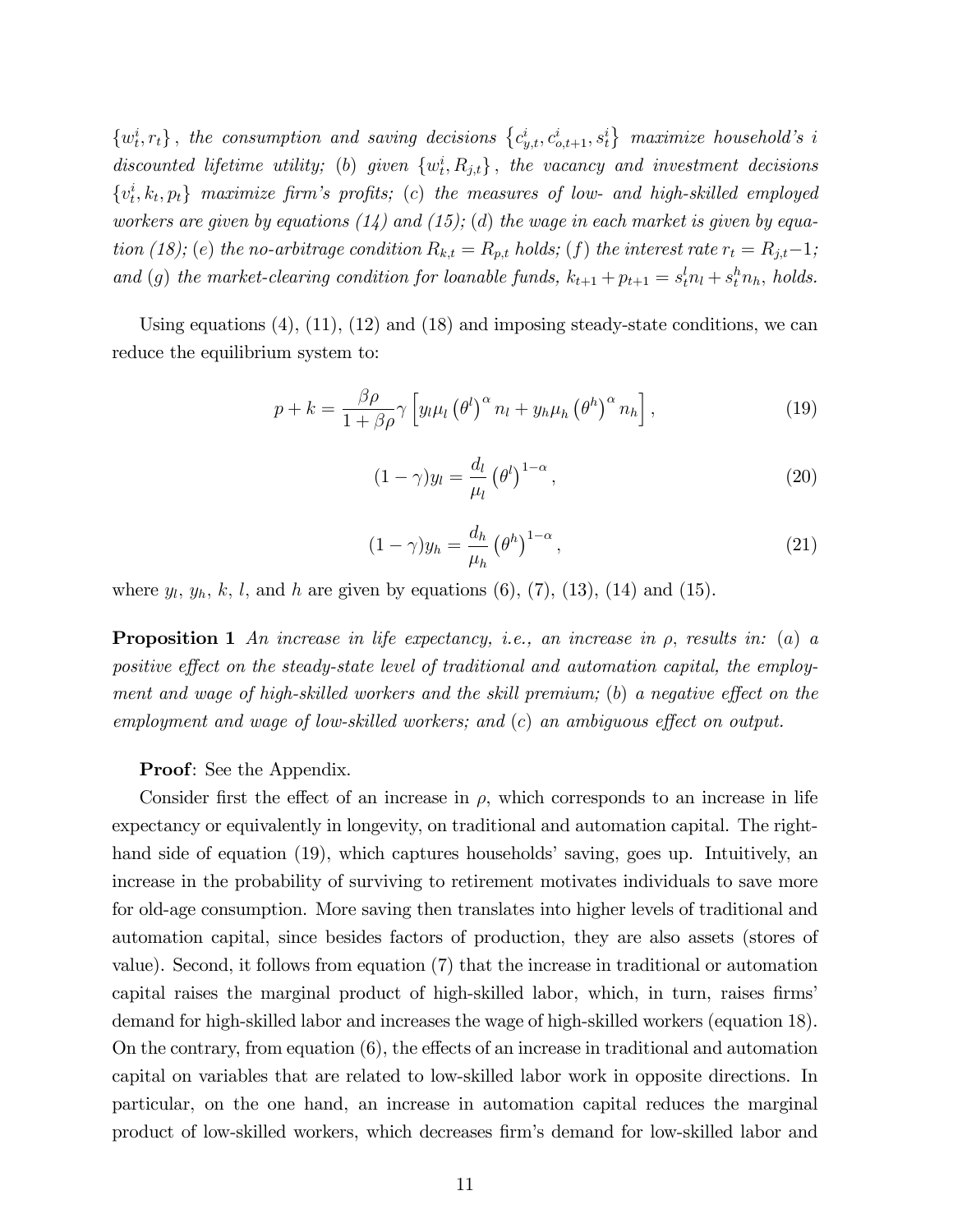lowers the wage of low-skilled workers (see equation 18). On the other hand, an increase in traditional physical capital raises the marginal product of low-skilled workers. As a result, the employment and the wage of low-skilled workers tend to increase. Nevertheless, the former effect, which operates through automation capital, dominates the latter one, which operates via traditional capital. Therefore, an increase in life expectancy has a negative effect on the employment level and the wage of low-skilled workers. Next, the increase in  $w^h$  and the drop in  $w^l$  result in an increase in the skill premium, defined as  $w<sup>h</sup>/w<sup>l</sup>$ . Finally, the effect of an increase in life expectancy on output is ambiguous. This is so because, on the one hand, the employment of low-skilled workers goes down, but, on the other hand, the level of traditional physical capital, automation capital and the employment of high-skilled workers go up.

# 4 Quantitative Analysis

In this section, we calibrate the model to the US data and obtain quantitative results regarding the effects of an increase in life expectancy/longevity. We are primarily interested in the effects of an increase in life expectancy on output, automation capital, wages, employment of skilled and unskilled labor, skill premium and income distribution.

### 4.1 Calibration

There are 14 parameters in the model: the discount factor  $\beta$ , the elasticity of the matching function with respect to the measure of vacancies  $\alpha$ , the matching efficiency parameters  $\mu_h$  and  $\mu_l$ , the workers' bargaining power  $\gamma$ , the capital income share  $\psi$ , the share of highskilled labor force  $n_h$ , the vacancy costs  $d_h$  and  $d_l$ , the production parameters  $A$ ,  $\sigma$  and  $\lambda$ , the probability of survival to the old age  $\rho$ , and the relative productivity of automation capital  $\phi$ . One period in our model lasts for 30 years.

First, we use the annual discount factor of 0.98, which implies  $\beta = 0.545$ . Second, following common practice, we set  $\alpha = \gamma = 0.5$ , and  $\psi = 0.3$ . Third, following, among others, Chassamboulli and Palivos  $(2014)$  and Prettner and Strulik  $(2020)$ , we define as skilled a worker with at least a Bachelor's degree and set the percentage of skilled workers  $n_h$  equal to 0.323. Fourth, based on Acemoglu and Restrepo (2020), we use the value of  $\phi = 3$ .<sup>11</sup> Fifth,  $\rho$  is set equal to 0.6, so that the life expectancy obtained is consistent with that in the data (78 years). Finally, based on the estimates of Ottaviano and Peri (2012), we set the production parameter  $\sigma$  equal to 0.5, implying an elasticity of substitution

<sup>&</sup>lt;sup>11</sup>Nevertheless, our results are robust to lower values of  $\phi$ .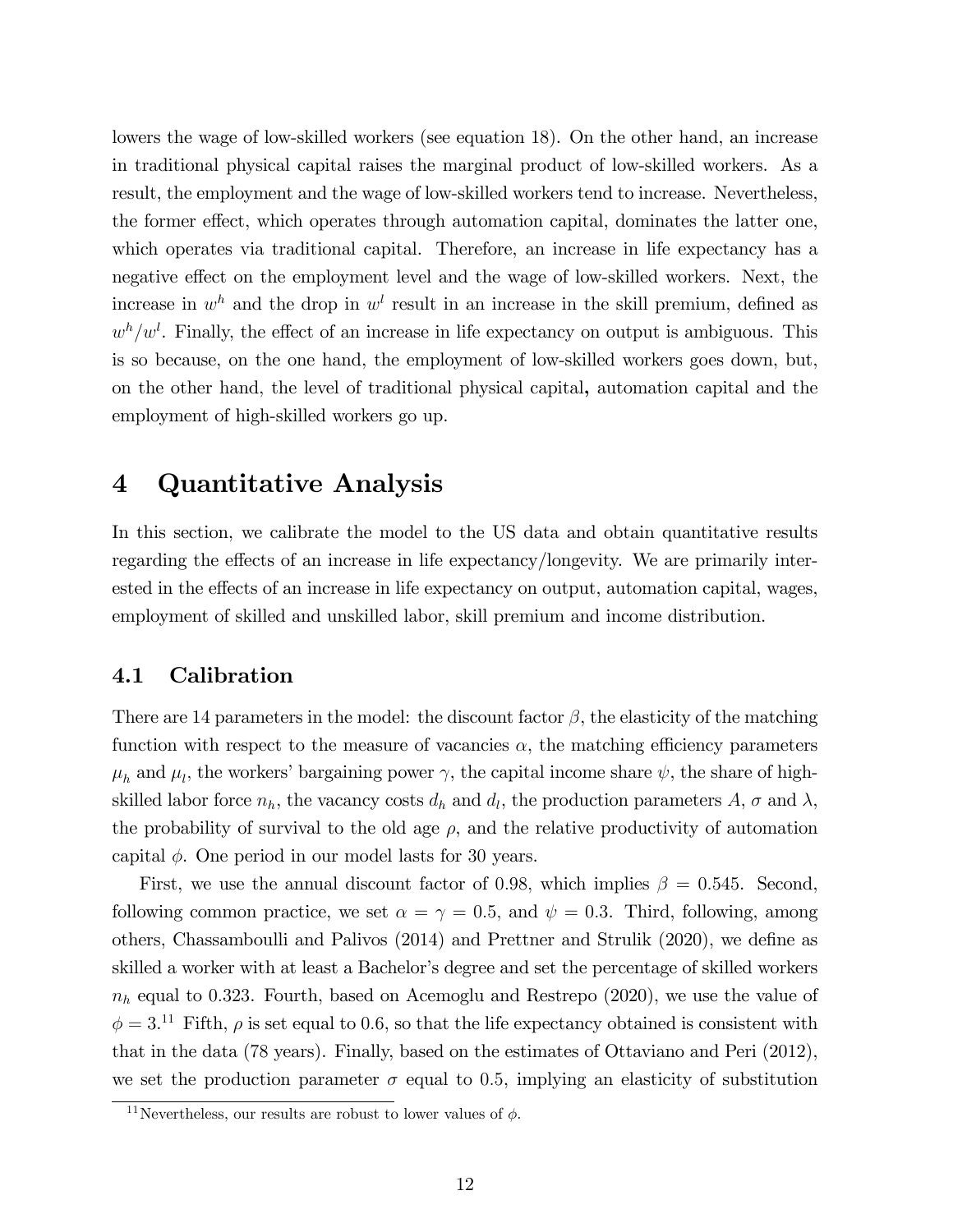between high- and low-skilled labor equal to  $2.0^{12}$ 

The remaining parameters are jointly calibrated to match the following 6 targets obtained from the US data: a) the average employment rates of workers with at least a Bachelor's degree (skilled labor) and of workers with less than a Bachelor's degree (unskilled labor) equal 0.976 and 0.939, respectively; b) the skill premium is 1.97; c) the vacancy to unemployment ratios equal 0.620; d) the robots to labor ratio is  $2\%$ . The values of the calibrated parameters are presented in Table 1.

Table 1: Values of the Calibrated Parameters

| Value                          | Interpretation                  |
|--------------------------------|---------------------------------|
| $\lambda = 0.427$              | Labor income share parameter    |
| $A = 6.830$                    | Production efficiency parameter |
| $\mu_l = 1.203, \mu_h = 1.240$ | Matching efficiency parameters  |
| $d_l = 0.975, d_h = 1.979$     | Vacancy costs                   |

#### 4.2 Results

To assess the effects of longevity we perform a simulation exercise. More specifically, we let  $\rho$  increase gradually from its baseline value 0.6 (life expectancy = 78 years) to 0.9 (life expectancy  $= 87$  years). The results regarding the level of automation capital  $(p)$ , the employment levels (l and h) and wages  $(w_l \text{ and } w_h)$  for low- and high-skilled workers, and output  $(y)$  are presented in Figure 1 (dashed line).<sup>13</sup> As can be seen, consistent with our theoretical results, an increase in life expectancy has a positive effect on automation capital, the wage and the employment level of high-skilled workers and the skill premium. On the contrary, it has a negative effect on the wage and the employment level of lowskilled workers.

<sup>&</sup>lt;sup>12</sup>Our results are also qualitatively robust to changes in  $\sigma$  (see Subsection A.3 in the Appendix). For high values of  $\sigma$  the adjustment in the quantities and prices of labor are relatively small. In fact, when  $\sigma = 1$ , the two types of labor become perfect substitutes. In this case, the ratios of their marginal products (wages) remain constant  $(=\lambda/1-\lambda)$  and their levels of employment cease to respond to changes in longevity.

<sup>&</sup>lt;sup>13</sup>In Subsection A.4 we also present all the results in a tabular form both in levels and in percentage changes.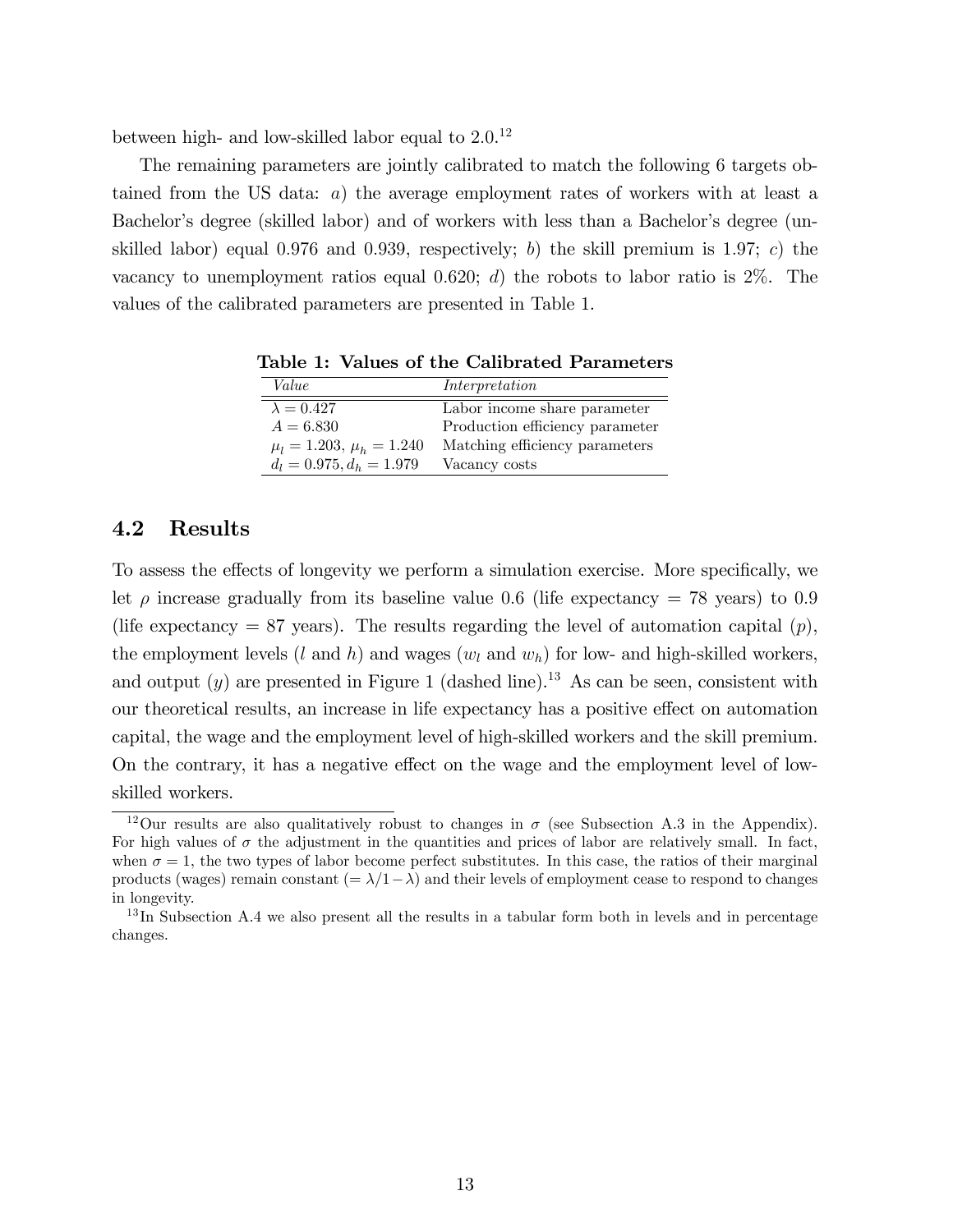

Figure 1: The effects of longevity

dashed line: baseline model, no subsidy, solid line: a vacancy-maintenance subsidy financed by a robot tax  $\tau = 0.1$ .

As a consequence of the aforementioned effects, there is an adverse change in the distribution of income. More specifically, based on the criteria of age and skill, there are four income groups in this economy: young low-skilled, young high-skilled, old low-skilled and old high-skilled. The income level of each group is affected by the changes in wages and the levels of employment. The change in the Gini coefficient, presented in Figure  $1$ , indicates that, as life expectancy increases, income inequality goes up.

Finally, the effect of an increase in life expectancy on output is positive, meaning that the effects via traditional physical capital, automation capital and the employment of high-skilled workers dominate on the effect through the employment of low-skilled workers. In Subsection  $A.2$  of the Appendix, we also present the effects on traditional capital (k) and the tightness in each labor market  $(\theta^i)$ . Quantitatively, the effects range from small (on wages and employment levels) to modest (on the skill premium and the Gini coefficient) to substantial (on output and automation capital).

### 4.3 A Vacancy-maintenance Subsidy

In this subsection, we consider a redistributive policy towards low-skilled workers. More specifically, the government provides to firms a subsidy for maintaining low-skilled vacancies and finances this subsidy with a "robot tax," i.e., a tax on the use of automation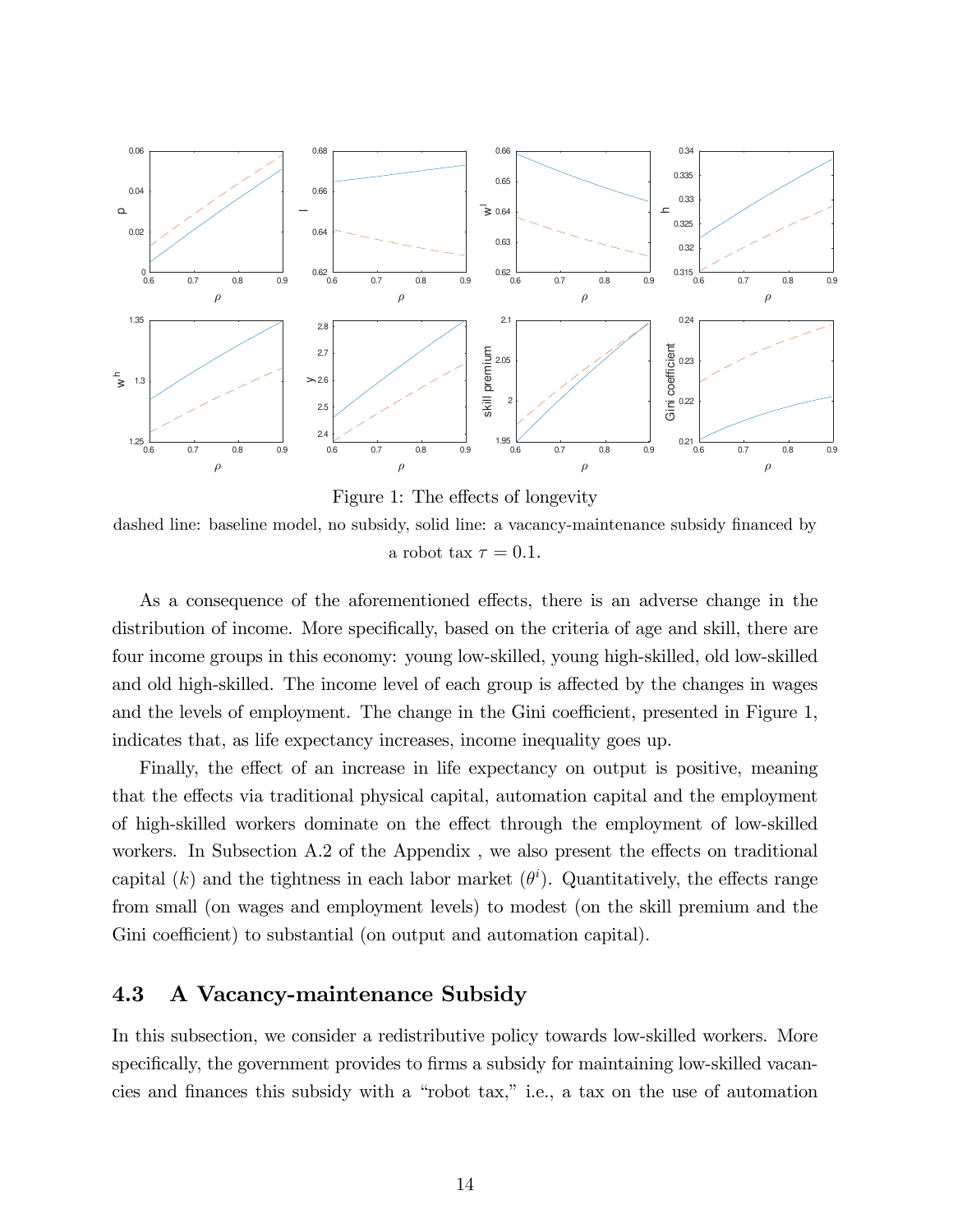capital (see Gasteiger and Prettner  $2020$ ).<sup>14</sup> As a result, the profit of the representative firm becomes:

$$
\pi_t = y_t - w_t^l l_t - w_t^h h_t - R_{k,t} k_t - (1 + \tau) R_{p,t} p_t - (d_l - \chi_t) v_t^l - d_h v_t^h,
$$

where  $\tau$  is the rate of the robot tax and  $\chi_t$  is the subsidy for maintaining a vacancy of type l. The first-order conditions with respect to  $p_t$  and  $v_t^l$  are

$$
\phi y_{l,t} = (1+\tau) R_{p,t},\tag{22}
$$

$$
y_{l,t}q_t^l - q_t^l w_t^l = d_l - \chi_t.
$$
\n(23)

:

Setting equations (9) and (22) equal to each other, we solve for  $k_t$ 

$$
k_t = (1+\tau) \frac{\psi}{1-\psi} \frac{\lambda (l_t + \phi p_t)^{\sigma} + (1-\lambda) h_t^{\sigma}}{\lambda (l_t + \phi p_t)^{\sigma-1} \phi}.
$$

Equation (20) changes now to

$$
(1 - \gamma)y_l = \frac{d_l - \chi_t}{\mu_l} (\theta^l)^{1 - \alpha}
$$

Finally, assuming that the government budget constraint is balanced in every period, we have

$$
\tau R_{p,t} p_t = \chi_t v_t^l. \tag{24}
$$

Acemoglu et al. (2020) find that the tax rate on equipment and software capital is around 10%. The same number is used by Guerreiro et al. (2021). Thus, we set  $\tau = 10\%$  and we let the government budget constraint (24) determine the subsidy  $\chi_t$ .<sup>15</sup> The resulting subsidy is presented in Subsection A.2 and in Table A.5 (Subsection A.4). As a percentage of the cost of maintaining a low-skilled vacancy, the subsidy ranges from  $0.4\%$  (when  $\rho = 0.6$ ) to  $4.0\%$  (when  $\rho = 0.9$ ).<sup>16</sup>

The results appear in Figure 1 (solid line). The subsidy lowers the cost of maintaining a low-skilled vacancy, spurs firms to open more low-skilled vacancies and increases the market tightness for low-skilled workers. At the same time, the robot tax discourages the

 $14A$  robot tax is often suggested as a way to mitigate the negative effects of automation (see Gasteiger and Prettner 2020 and Prettner and Bloom 2020 for details).

<sup>&</sup>lt;sup>15</sup>As shown in Subsection A.5.1, our results are robust with respect to changes in  $\tau$ .

 $16$  In Subsection A.6, we consider the case where a vacancy-maintenance subsidy at a constant rate is financed by a constant robot tax and additional lump-sum taxation. The results are qualitatively the same.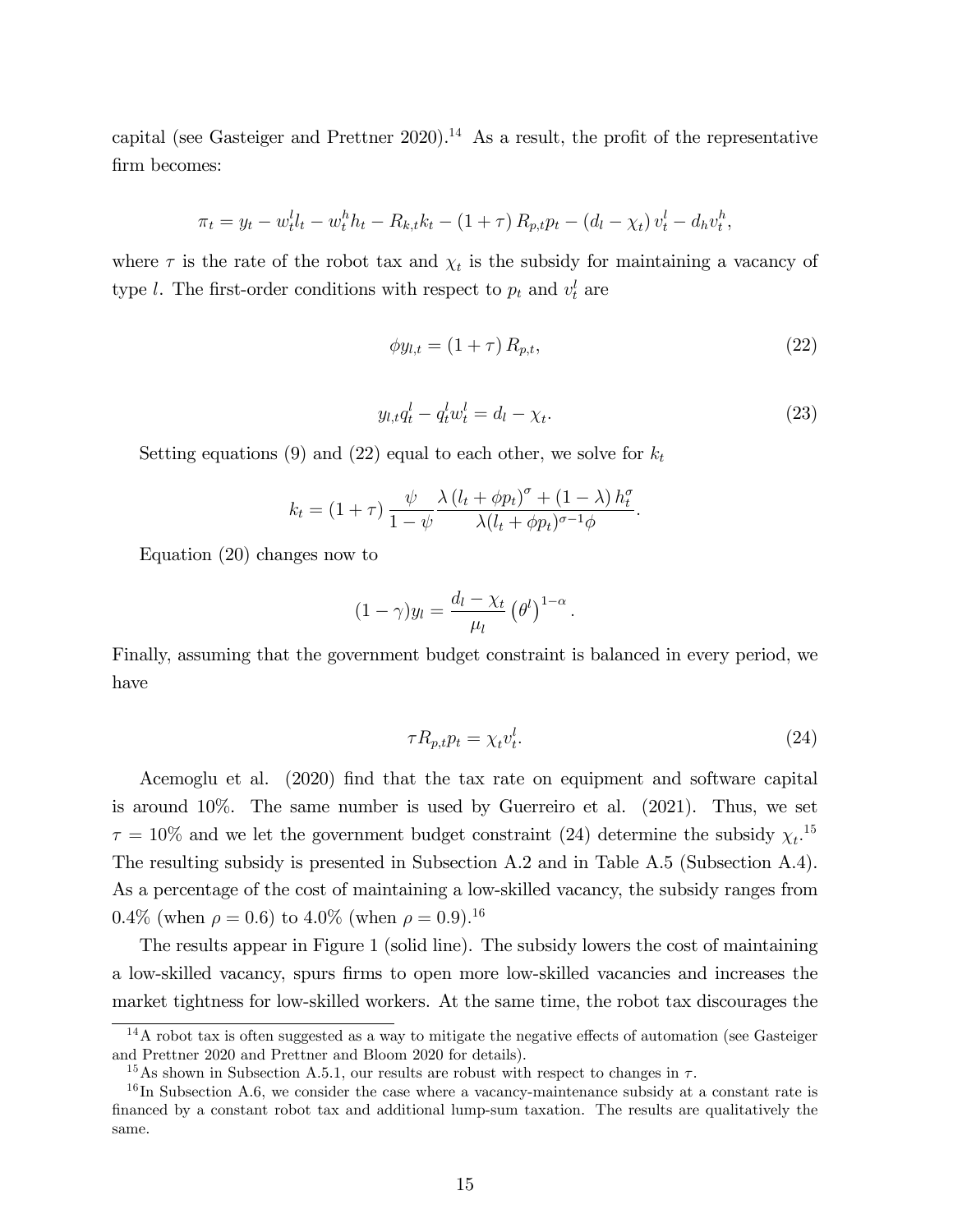accumulation of automation capital. If the subsidy is combined with the robot tax then, for any given  $\rho$ , automation capital, the skill premium and the Gini coefficient decrease. On the contrary, traditional capital, the wages and the quantities employed of both types of labor as well as total output increase.

As the policy of a maintenance subsidy in combination with a robot tax continues and longevity increases, the behavior of all the variables follows the same pattern as before, starting either from higher or lower value, except for that of low-skilled labor employed. The measure of employed low-skilled workers increases with the policy and continues to do so as  $\rho$  rises. Thus, the trend of a high rate of technological unemployment for lowskilled workers is not only mitigated, but reversed. The reason behind this result is that the subsidy that follows from equation (24) is rising with  $\rho$ , as a given robot tax rate is applied on a higher stock of automation capital. Regarding the skill premium, notice in Figure 1 that when the subsidy is applied the skill premium drops instantaneously because of the increase in market tightness  $\theta^l$  and the concomitant increase in the wage rate for low-skilled labor. As then  $\rho$  increases and the subsidy remains, the skill premium starts rising as before and eventually, for high values of longevity and hence high values of tightness in the market for low-skilled labor, it surpasses the one without the subsidy. Thus, there is a value of  $\rho$  below (above) which the skill premium with the subsidy is below (above) the one without the subsidy. Finally, the Gini coefficient in the presence of the subsidy remains far below the one without the subsidy. $17$ 

# 5 Extensions of the Baseline Model

Next, we consider two extensions of the basic model: (a) the existence of different survival probabilities between the two skill groups and (b) the presence of endogenous participation decision in tertiary education.

### 5.1 Differential Survival Probability

Recent empirical evidence suggests that there is a positive association between longevity and education. For instance, Sasson and Hayward (2019) find that the estimated life expectancy at age 25 years in the US between 2010 and 2017 declined among persons without a Bachelor's degree and increased among college-educated persons. They attribute these Öndings to the unhealthy lifestyle followed by people with lower educational

<sup>&</sup>lt;sup>17</sup>As mentioned by Gasteiger and Prettner (2020), in an open-economy world, the success of a robot tax requires its coordinated implementation in many countries to avoid the reallocation of capital to jurisdictions that do not impose such a tax.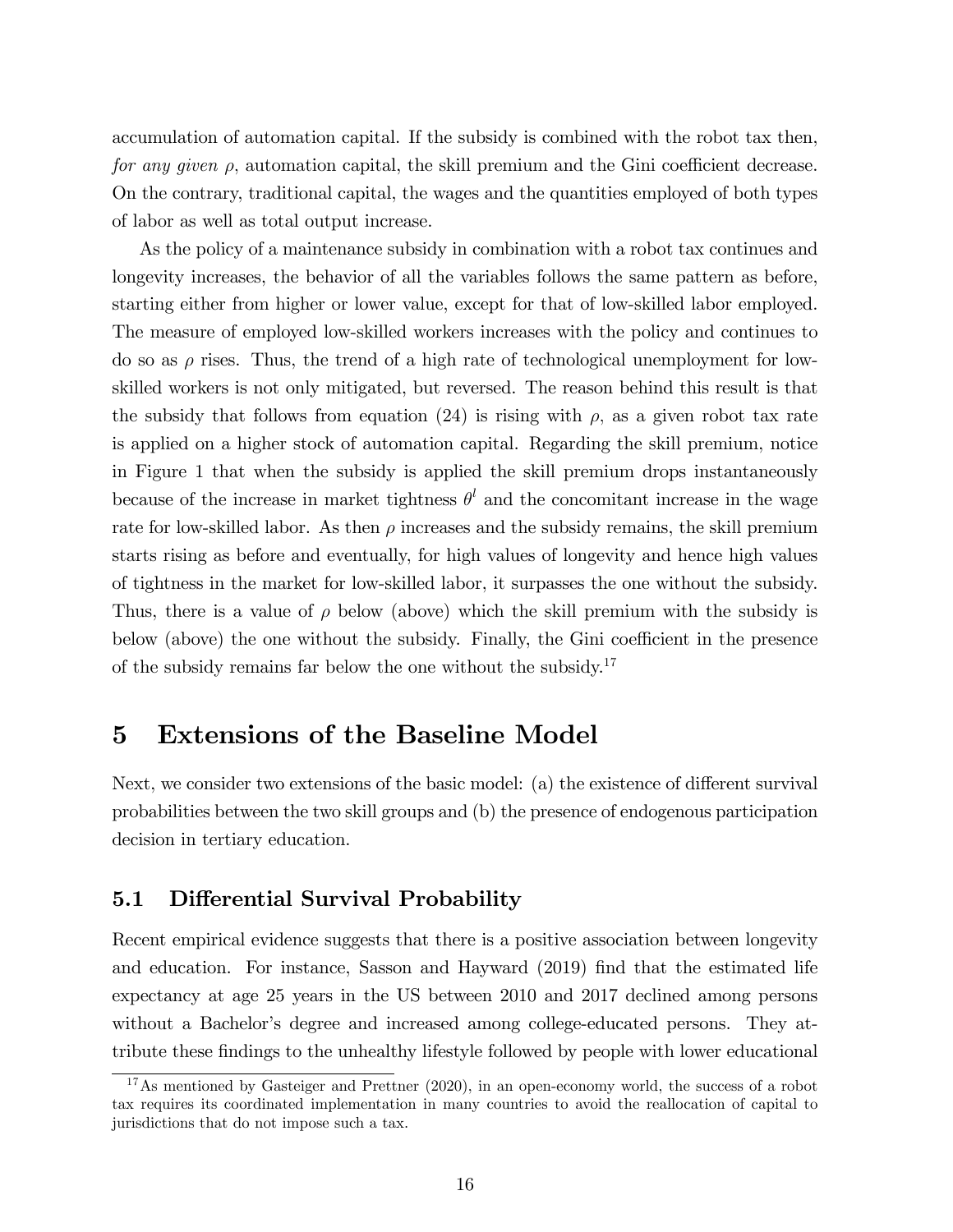background.<sup>18</sup> We therefore extend our model to allow for different survival probabilities between the two skill groups. In particular, we let  $\rho_i \in [0, 1]$  denote the probability that a young agent with skill i survives to maturity.

Each household's  $i$  behavior follows now from the maximization of

$$
U_t^i = \log c_{y,t}^i + \beta \rho_i \log c_{o,t+1}^i,
$$

subject to the first-period budget constraint (1) and

$$
c_{o,t+1}^i = \frac{1 + r_{t+1}}{\rho_i} s_t^i.
$$

The first-order conditions are equation  $(3)$  and the expression for saving:

$$
s^i_t = \frac{\beta \rho_i w^i_t e^i_t}{1 + \beta \rho_i}.
$$

#### 5.1.1 Quantitative Analysis

In this subsection, we perform a simulation exercise regarding the effects of an increase in either  $\rho_l$  or  $\rho_h$ . There are now 15 parameter values; the previous 13 and the two probabilities of survival to the old age,  $\rho_l$  and  $\rho_h$ . For the parameters  $\{\beta, \alpha, \gamma, \psi, n_h, \sigma, \phi\},\$ we use the same values as in the baseline model. Following Sasson and Hayward (2019), we set  $\rho_l = 0.57$  and  $\rho_h = 0.82$ , so that the life expectancies obtained are consistent with the data (77:1 years for unskilled labor and 84:6 for skilled labor). Finally, the remaining 6 parameters  $\{\lambda, A, \mu_h, \mu_l, d_h, d_l\}$  are recalibrated to match the above-mentioned 6 targets obtained from the US data. The calibrated parameter values are presented in Table 2.

| Value                          | Interpretation                  |
|--------------------------------|---------------------------------|
| $\lambda = 0.427$              | Labor income share parameter    |
| $A = 6.180$                    | Production efficiency parameter |
| $\mu_l = 1.203, \mu_h = 1.240$ | Matching efficiency parameters  |
| $d_l = 0.882, d_h = 1.791$     | Vacancy costs                   |

Table 2: Values of the Calibrated Parameters

The results, presented in Figure 2, indicate that an increase in either  $\rho_l$  or  $\rho_h$  has always a positive effect on high-skilled labor and a negative effect on low-skilled labor. The effect

<sup>&</sup>lt;sup>18</sup>This is not the first time that we observe a decrease in the life expectancy of certain groups. For example, the average life expectancy among American women without a high school diploma declined from 78.5 years in 1990 to 73.5 years in 2008 (Olshansky et al. 2012).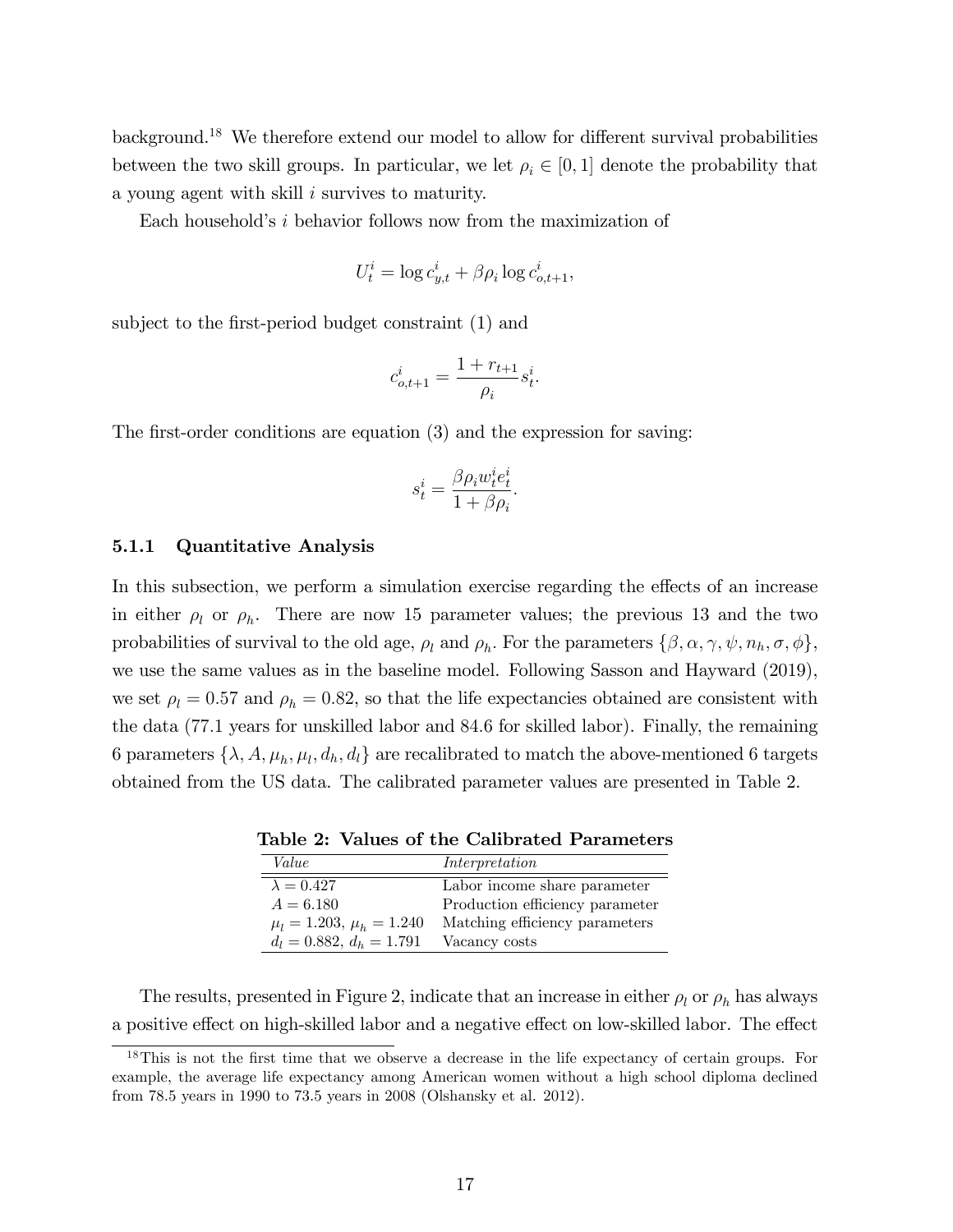on output is also positive.<sup>19</sup> The intuition is the same as the one described before when the survival probability was the same between the two skill groups. The interesting finding is that the welfare of the low-skilled group declines even as their prospects for survival to the old age improve. Furthermore, the only difference in the effects resulting from a change in the two survival probabilities is with respect to the Gini coefficient for income distribution. As seen in Figure 2 (solid line), an increase in the survival probability of the low-skilled workers raises income inequality, since more agents are in the second lowest income group.<sup>20</sup> On the other hand, an increase in the survival probability of the highskilled workers lowers income inequality, since more agents are in the highest income group (dashed line).



Figure 2: Differential survival probability

dashed line: the effects of an increase in  $\rho_h$ , solid line: the effects of an increase in  $\rho_l$ .

### 5.2 Endogenous Investment in Tertiary Education

As we have shown in the previous sections, an increase in life expectancy has positive effects on high-skilled and negative effects on low-skilled households. Therefore, one may expect that more households are willing to invest in education. In this subsection, we pursue this extension and allow for endogenous education decision.

<sup>&</sup>lt;sup>19</sup>In addition, automation capital and traditional physical capital increase as either  $\rho_h$  or  $\rho_l$  goes up (see Subsection A.2 in the Appendix).

 $^{20}$ Note that the income of the old high-skilled is the highest among the four groups, followed by the income of the young high-skilled, then by the income of the old low-skilled and finally by the income of the young low-skilled.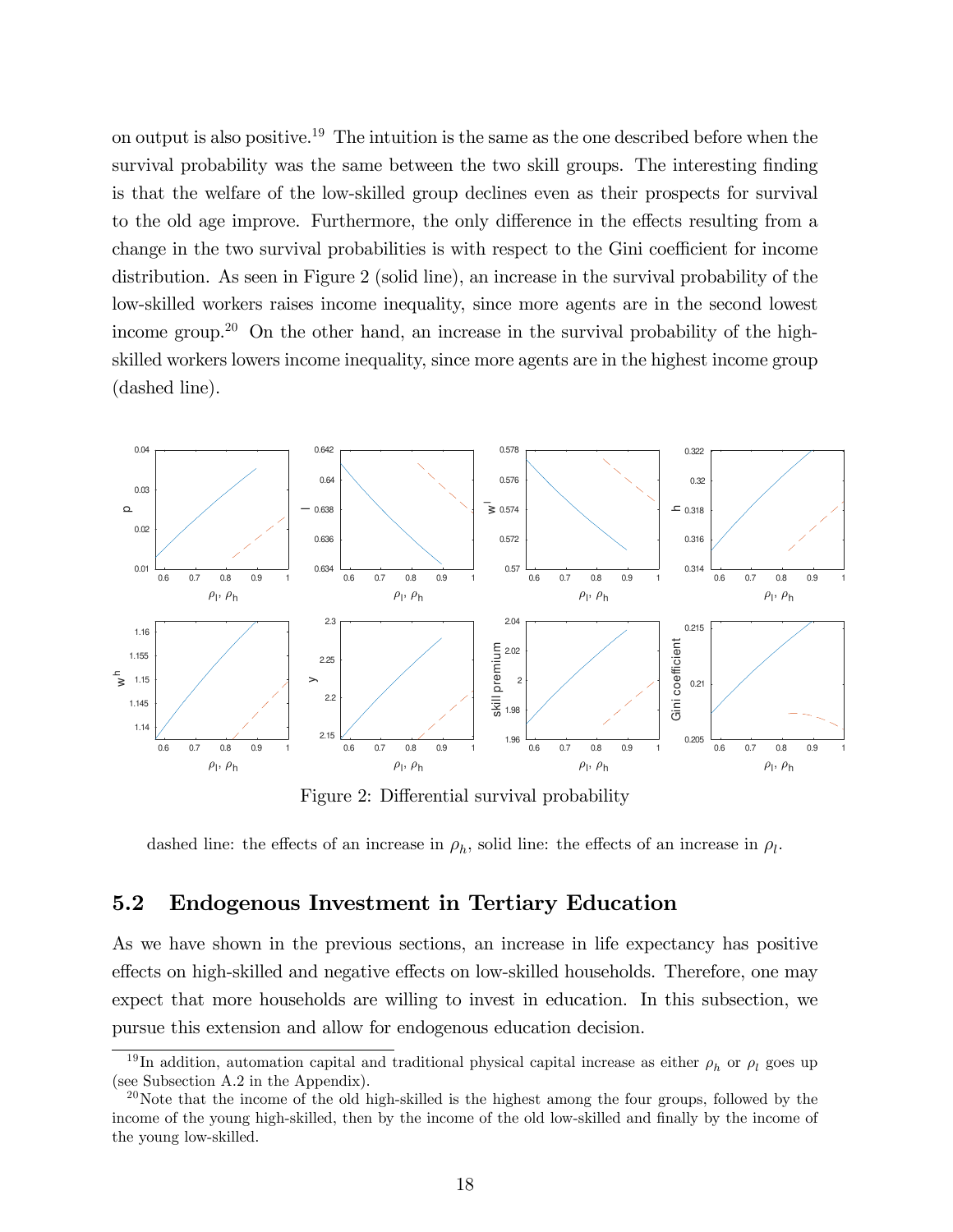Following Prettner and Strulik  $(2020)$ , we assume that each household's i utility is now given by:

$$
U_t^i = \log c_{y,t}^i + \beta \rho \log c_{o,t+1}^i - 1_{[i=h]} v(a), \qquad (25)
$$

where  $1_{[i=h]}$  denotes an indicator function that takes the value 1 if  $i = h$  and zero otherwise; i.e., it takes the value 1 for individuals that obtain a Bachelor's degree. Moreover, agents are assumed to be heterogeneous in ability, a; and more able individuals need to spend less effort on obtaining a university degree:  $v'(a) < 0$ . The last term then in (25) captures the disutility from the effort that is required to obtain a university degree. As in Prettner and Strulik (2020), we assume that the effort function takes the form  $v(a) = \theta \log \left( \frac{\xi}{a - a_{\min}} \right)$ for  $a \ge a_{\min}$  and  $v(a) = \infty$  otherwise (individuals with an ability level below  $a_{\min}$  must spend infinite effort). The positive parameters  $\theta$  and  $\xi$  are used below to calibrate the ability function. The household's budget constraint in the first-period of life changes to:

$$
c_{y,t}^i + s_t^i = w_t^i e_t^i (1 - \eta_i) + T_t^i,
$$

where  $\eta_i$  is the constant investment of time spent on education; hence,  $\eta_i = 0$  for  $i = l$ (no college degree) and  $\eta_i = \eta$ , for  $i = h$  (college degree), where  $0 < \eta < 1$ . Also,  $T_t^i > 0$ , if  $i = h$  and  $T_t^i = 0$  if  $i = l$ ; hence,  $T_t^i$  is a transfer/subsidy towards those that choose to invest in education. Utility maximization yields the following expressions for consumption:

$$
c_{y,t}^i = \frac{w_t^i e_t^i (1 - \eta_i) + T_t^i}{1 + \beta \rho}.
$$
\n(26)

$$
c_{o,t+1}^i = \frac{\beta (1 + r_{t+1}) \left[ w_t^i e_t^i (1 - \eta_i) + T_t^i \right]}{1 + \beta \rho}.
$$
 (27)

Substituting (26) and (27) in equation (25), we obtain the indirect utility function for any given education decision. Household members compare the utility levels with and without a college degree and choose to invest in higher education if

$$
v(a) \le (1 + \beta \rho) \log \left[ \frac{w_t^h e_t^h (1 - \eta) + T_t^h}{w_t^l e_t^l} \right].
$$
 (28)

Substituting the effort function  $v(a)$ , we solve (28) with equality to obtain the threshold ability level,  $a_t^*$  $_{t}^{*}$ , above which household members obtain a college degree:

$$
a_t^* = \xi \left[ \frac{w_t^h e_t^h (1 - \eta) + T_t^h}{w_t^l e_t^l} \right]^{-\frac{1 + \beta \rho}{\theta}} + a_{\min}.
$$

If we let  $F(a)$  denote the cumulative distribution function of ability, then the share of high-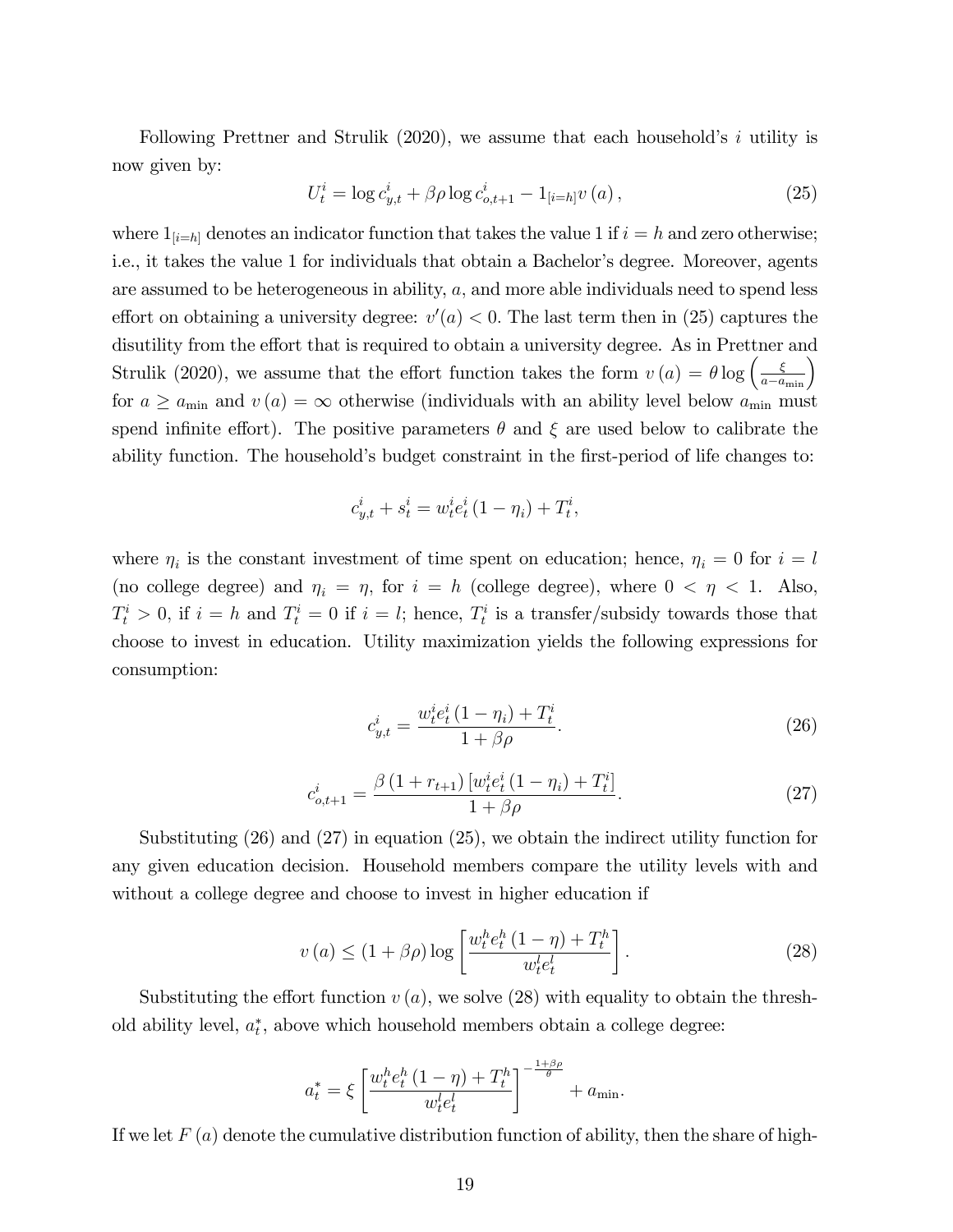skilled households  $n_{h,t} = 1 - F(a_t^*)$  $_{t}^{*}$ ). Note that, ceteris paribus, a higher life expectancy strengthens individuals' incentives to pursue a college degree and hence  $n_{h,t}$  increases.

The government finances the education subsidy with a robot tax and is subject to the following budget constraint:

$$
\tau R_{p,t} p_t = n_{h,t} T_t^h. \tag{29}
$$

#### 5.2.1 Quantitative Analysis

We first calibrate the model assuming away any tax or subsidy. We then introduce an education subsidy that is financed by a robot tax and study the effects on output, employment and distribution. In this version of the model, there are 17 parameter values to be determined; the previous 13, that is, the 14 parameters that are present in the baseline model except for  $n_h$ , which now becomes an endogenous variable; the time spent on education  $\eta$ ; and the parameters of the effort function  $\theta$ ,  $\xi$ , and  $a_{\min}$ . For the parameters  $\{\beta,\alpha,\gamma,\psi,\sigma,\phi,\rho\},\$  we use the same values as in the baseline model. Following Prettner and Strulik (2020), we set the time spent on education  $\eta = 0.11$  and the ability level  $a_{\min} =$ 100; moreover, we assume that ability follows a normal distribution with a mean of 100 and a standard deviation of 15.<sup>21</sup> Finally, the remaining 8 parameters  $\{\lambda, A, \mu_h, \mu_l, d_h, d_l, \theta, \xi\}$ are recalibrated to match the above-mentioned 6 targets as well as two additional targets obtained from the US data: the percentage of individuals with at least a Bachelor's degree, which is  $32.3\%$ , and the elasticity of college attendance with respect to its price, which is 1:5 (Dynarski, 2003). The calibrated parameter values are presented in Table 3.

| Value                          | Interpretation                  |
|--------------------------------|---------------------------------|
| $\lambda = 0.441$              | Labor income share parameter    |
| $A = 6.809$                    | Production efficiency parameter |
| $\mu_l = 1.203, \mu_h = 1.240$ | Matching efficiency parameters  |
| $d_l = 0.980, d_h = 1.990$     | Vacancy costs                   |
| $\theta = 0.452, \xi = 39$     | Ability function parameters     |

Table 3: Values of the Calibrated Parameters

<sup>21</sup>As explained in detail in Prettner and Strulik (2020), these numbers are based on the empirical approximation of the ability distribution with the IQ distribution.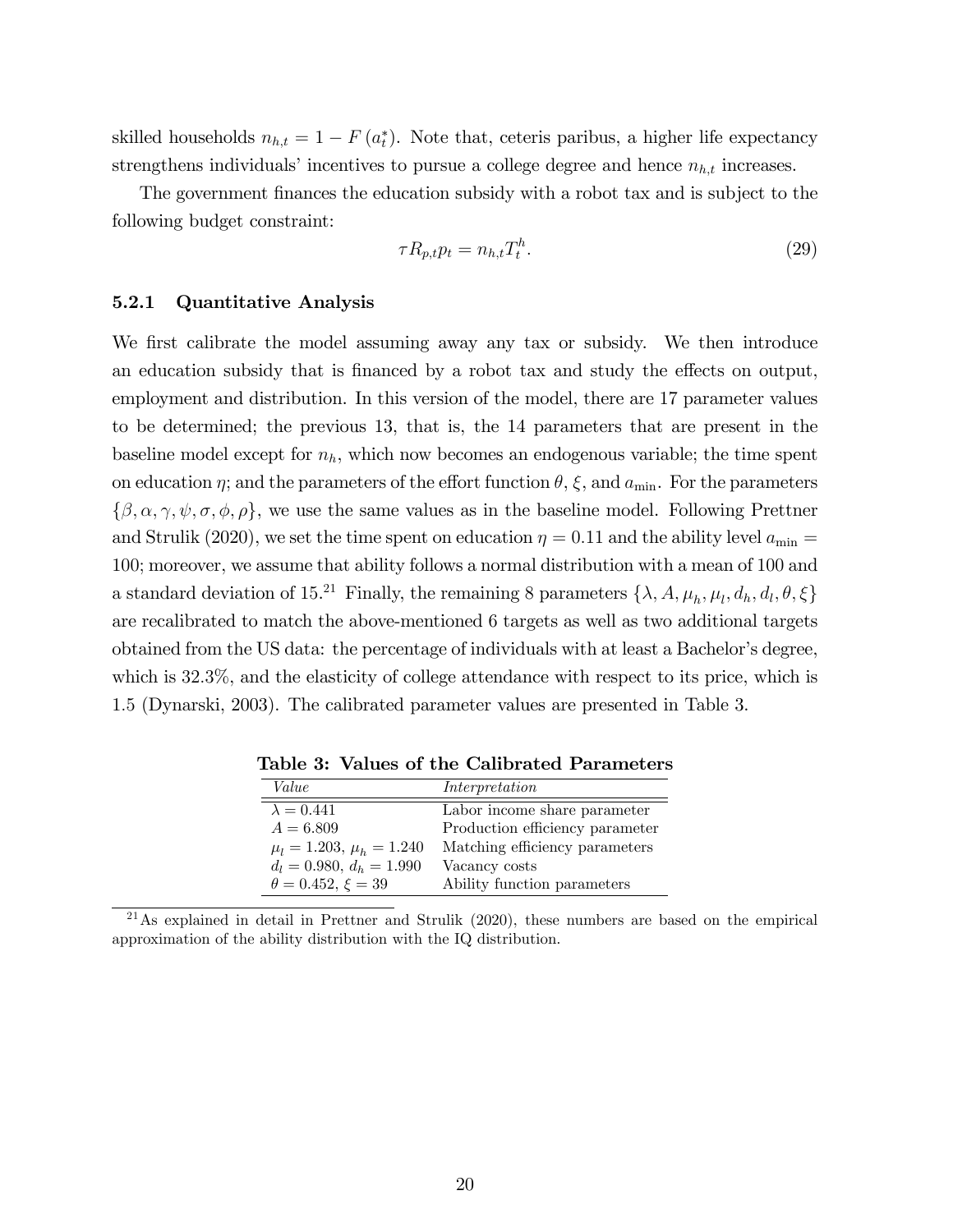

Figure 3: The effects of an education subsidy

dashed line: baseline model, no subsidy, solid line: an education subsidy financed by a robot tax  $\tau = 0.1$ .

The results, shown in Figure 3 (dashed line), indicate that when education investment is endogenized, an increase in life expectancy raises the number of high-skilled households. Due to this change, an increase in life expectancy still has positive effects on automation capital, the employment and the wage of high-skilled workers and output (the results on automation capital, traditional physical capital and market tightness in the two labor markets are presented in Appendix A.2). As for the low-skilled workers, their employment and their wage decrease. Consequently, the skill premium increases. Finally, given the above changes in the wages and the employment levels of the two skill groups as well as the changes in the relative frequencies, the distribution of income gets better, while at the same time the position of those who remain low-skilled worsens in both absolute and in relative terms.

Next, based on the work of Acemoglu et al. (2020) and Guerreiro et al. (2021) mentioned above in the case of the maintenance subsidy, we introduce a tax on robots at the rate  $\tau = 0.1$  and let the government budget constraint (29) determine the education subsidy  $T_t^{h,22}$  The resulting subsidy is presented in Subsection A.2 and in Table A.9 (Subsection A.4). As a percentage of the labor income of high-skilled household, the subsidy ranges from 0.5% (when  $\rho = 0.6$ ) to 4.8% (when  $\rho = 0.9$ ).<sup>23</sup>

<sup>&</sup>lt;sup>22</sup>As shown in Subsection A.5.2, our results are robust with respect to changes in  $\tau$ .

 $^{23}$ In Subsection A.6, we consider the case where an education subsidy at a constant rate is financed by a constant robot tax and additional lump-sum taxation. The results are qualitatively the same.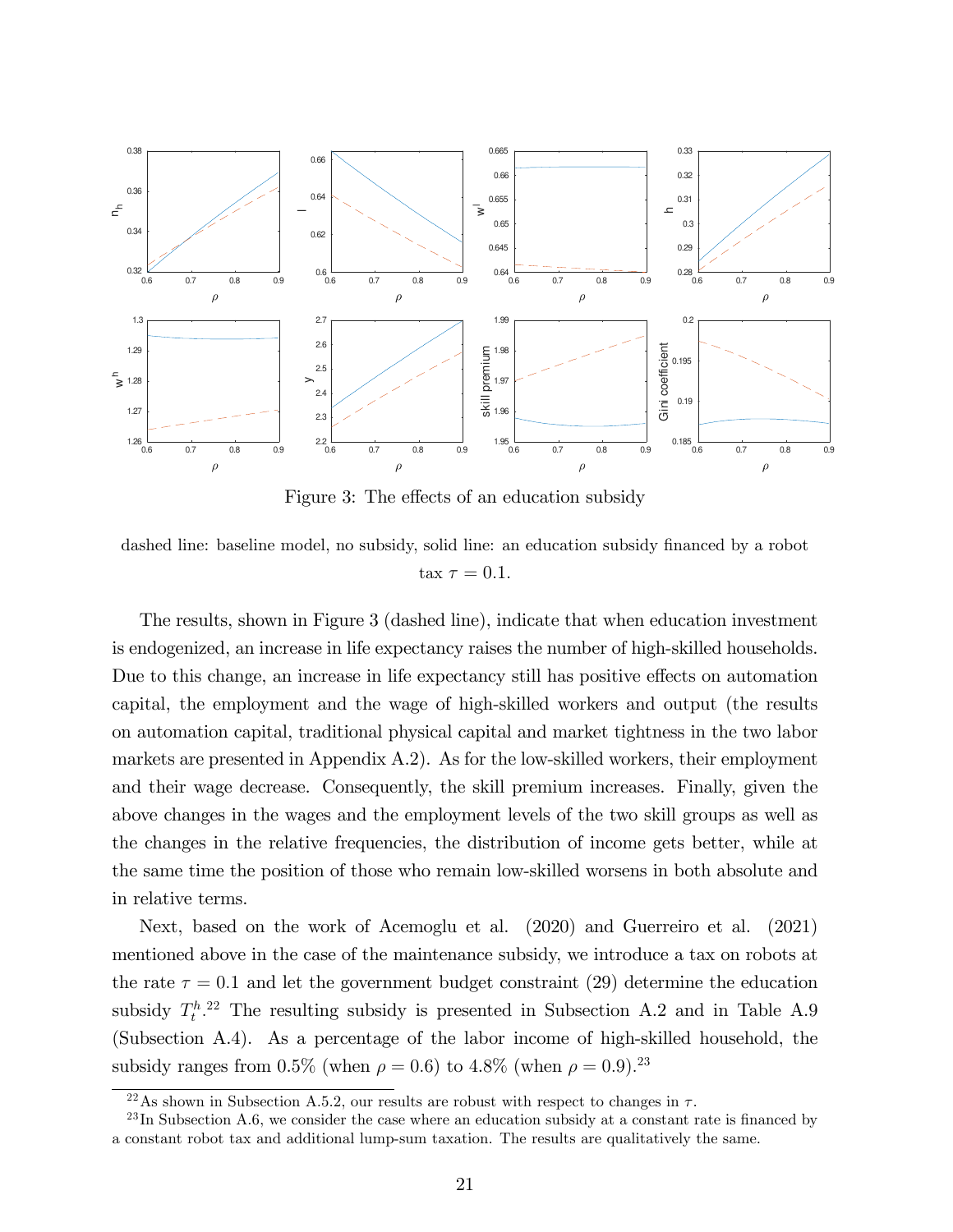The effects of longevity in the presence of the redistributive policy are again shown in Figure 3 (solid line). For any given level of longevity, the robot tax lowers the level of automated capital and raises the level of traditional capital. On the other hand, the education subsidy induces, ceteris paribus, individuals to invest in education. These adjustments have countervailing effects on the wages and employment levels. The immediate (i.e., for a given  $\rho$ ) decrease in automation capital and the increase in traditional capital drive the initial increase in the wage of the low-skilled workers and the decrease in the number of educated high-skilled workers in comparison with the situation before the policy is instigated. Nevertheless, as the education subsidy and the robot tax continue to be applied and longevity increases, the number of high-skilled workers increases and the level of automation capital starts rising again (see Appendix A.2). Among the most notable changes then in the effects of longevity, in the presence of the redistributive policy, are that the wages of low- and high-skilled workers are stabilized at higher levels. At the same time, the skill premium and the Gini coefficient jump to a lower level and remain essentially insensitive to changes in longevity. Thus, as before, the redistributive policy that we analyzed in this subsection mitigates some of the negative effects that follow from an increase in life expectancy.

## 6 Conclusion

We have analyzed the effects of an increase in life expectancy or, equivalently, longevity, on output, employment and income distribution in the presence of automation as well as traditional capital. We have shown that an increase in life expectancy raises the level of automation capital, the employment and the wage of high-skilled labor, as well as the skill premium. On the other hand, it lowers the employment and the wage of low-skilled labor. Finally, it has an ambiguous effect on output. When calibrating the model to the US data, our simulation analysis shows that output goes up, but the distribution of income deteriorates. Thus, changes in life expectancy have significant distributional effects. Most of these results remain qualitatively the same when we extend the model to allow for different mortality rates between low- and high-skilled workers or for an endogenous education decision. We have also examined the effects of redistributive policies, such as a subsidy towards the maintenance of low-skilled vacancies or education that is financed by a robot tax, and have shown that such policies can alleviate some of the negative effects of increased life expectancy and automation capital.

Our analysis is subject to several qualifications that call for further research. For the sake of brevity we outline just two of them. First, in our analysis, the increase in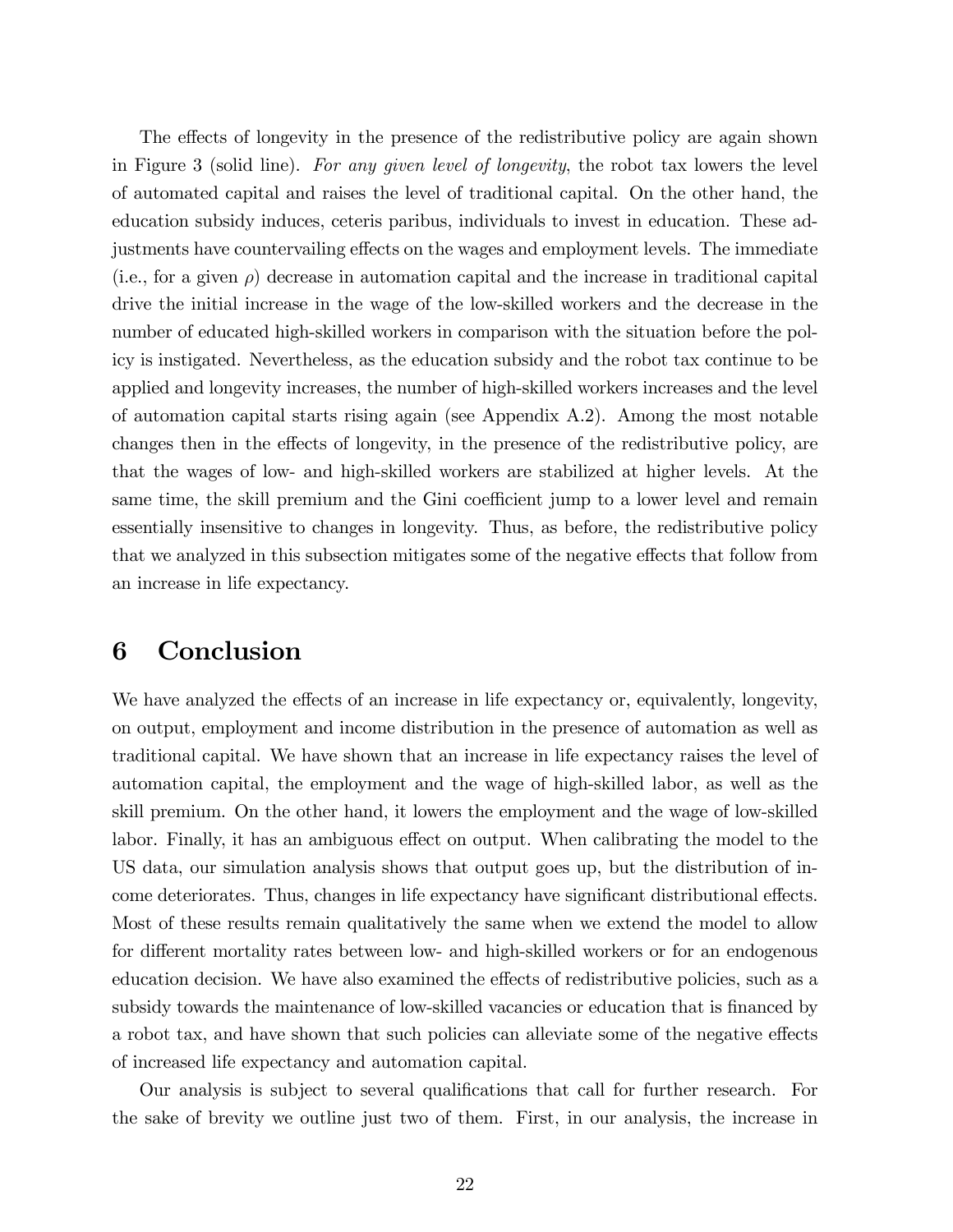life expectancy occurs as a parametric shift and is not related to any medical R&D that occurs in the economy. It is likely, however, that advances in both artificial intelligence and in longevity medicine are the results of systematic research efforts. To study then more deeply the interplay between digital health technologies and automation, one would have to introduce an R&D sector, as in Prettner and Strulik (2020), where new discoveries affect both the production and the healthcare sectors.

Another caveat of our model is that changes in longevity as well as in automation do not influence the length of agents' working life. It will be an interesting extension to endogenize the retirement age in the presence of automation. In fact, in the current framework, changes in longevity and in automation will result in different retirement age for each skill group. This is an additional dimension that will influence not only the distribution of income but also the sustainability of the public pension system. We leave these, and other extensions, for future work.

# References

- [1] Abeliansky, A., and K. Prettner (2017). Automation and demographic change, Hohenheim Discussion Papers in Business, Economics and Social Sciences. Discussion Paper 05-2017.
- [2] Acemoglu D., A. Manera, and P. Restrepo (2020). Does the us tax code favor automation?, NBER working Paper 27052.
- [3] Acemoglu, D., and P. Restrepo (2018). Demographics and automation, NBER working paper 24421.
- [4] Acemoglu, D., and P. Restrepo (2020). Robots and jobs: evidence from US labor markets, Journal of Political Economy 128, 2188-244.
- [5] Baldanzi, A., K. Prettner, and P. Tscheuschner (2019). Longevity-induced vertical innovation and the tradeoff between life and growth, Journal of Population Economics 32, 1293–313.
- [6] Blackburn, K., and P. Cipriani (2002). A model of longevity, fertility and growth, Journal of Economic Dynamics and Control 26, 187-204.
- [7] Bloom, D., D. Canning and B. Graham (2003). Longevity and life-cycle savings, Scandinavian Journal of Economics 105, 319-338.
- [8] Brynjolfsson, E. and A. McAfee (2016). The second machine age: Work, progress, and prosperity in a time of brilliant technologies, W. W. Norton & Company.
- [9] Chassamboulli A. and T. Palivos  $(2014)$ . A search-equilibrium approach to the effects of immigration on labor market outcomes, International Economic Review 55, 111- 129.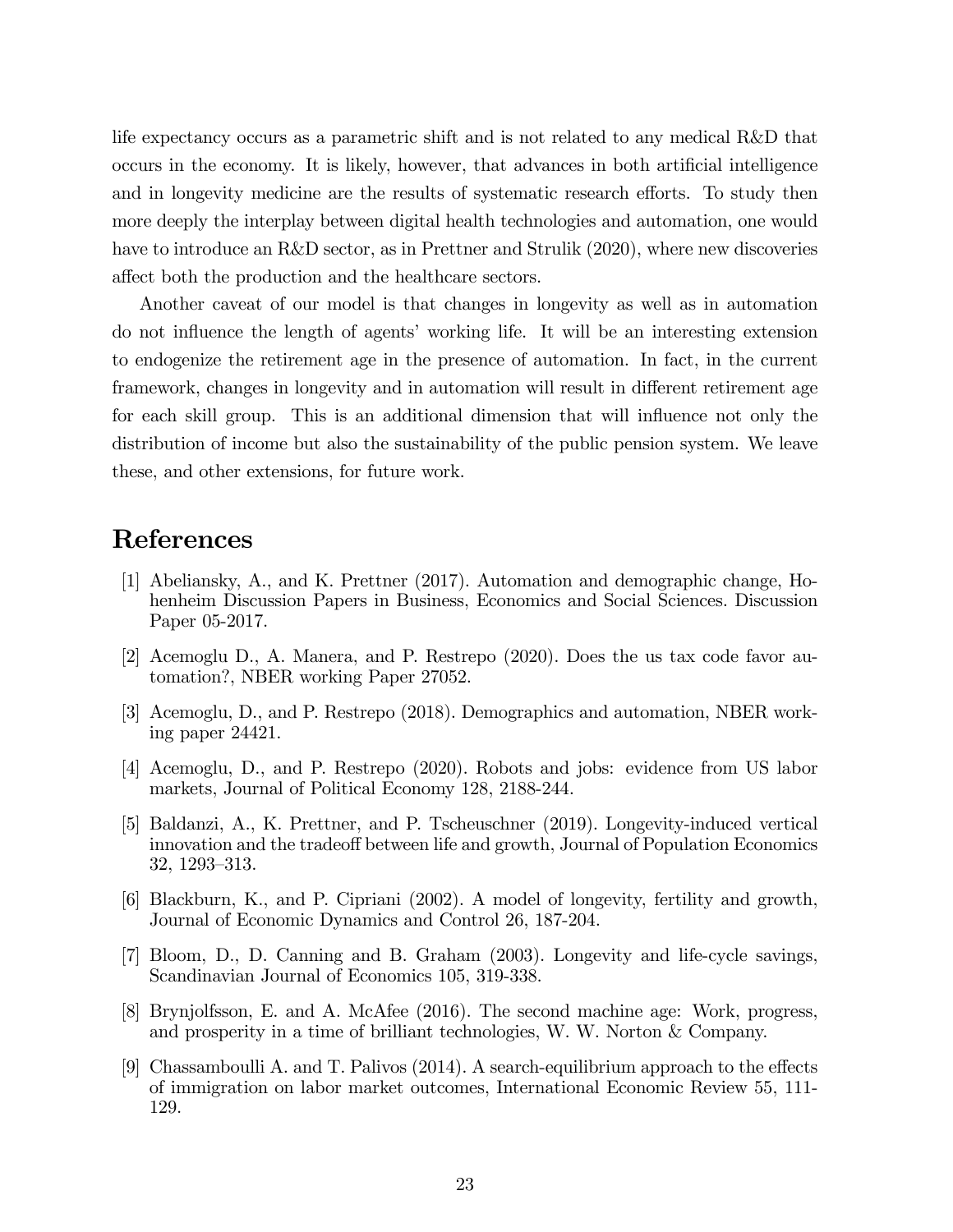- [10] Chakraborty, S. (2004). Endogenous lifetime and economic growth, Journal of Economic Theory 116,  $119-137$ .
- [11] Cipriani, P. (2014). Population aging and PAYG pensions in the OLG model, Journal of Population Economics 27, 251-56.
- [12] Cords, D. and K. Prettner, (2019). Technological unemployment revisited: Automation in a search and matching framework. GLO Discussion Paper Series 308, Global Labor Organization.
- [13] de la Croix, D., O. Pierrard and H. Sneessens (2013). Aging and pensions in general equilibrium: labor market imperfections matter, Journal of Economics Dynamics and Control 37, 104-24.
- [14] Dynarski, S. M. (2003). Does aid matter? Measuring the effect of student aid on college attendance and completion, American Economic Review, 93, 279-288.
- [15] Friese, M. (2016). The labor market effect of demographic change: alleviation for financing social security, unpublished working paper.
- [16] Gasteiger, E., and K. Prettner (2020). Automation, stagnation, and the implications of a robot tax, Macroeconomic Dynamics, forthcoming.
- [17] Gehringer, A., and K. Prettner (2019). Longevity and technological change, Macroeconomic Dynamics 23, 1471-1503.
- [18] Guerreiro, J., S. Rebelo, and P. Teles (2021). Should robots be taxed?, Review of Economic Studies, forthcoming.
- [19] Guimarães, L., and P. Gil (2019). Explaining the labor share: Automation vs labor market institutions, MPRA paper no. 92062.
- [20] IFR (2019a). World robotics industrial robots 2019, International Federation of Robotics.
- [21] IFR (2019b). World robotics service robots 2019, International Federation of Robotics.
- [22] Kinugasa, T., and A. Mason  $(2007)$ . Why countries become wealthy: the effects of adult longevity on saving, World Development 35, 1-23.
- [23] Lankisch, C., K. Prettner and A. Prskawetz  $(2019)$ . How can robots affect wage inequality? Economic Modelling 81, 161-169.
- [24] Li, H., J. Zhang and J. Zhang  $(2007)$ . Effects of longevity and dependency rates on saving and growth: Evidence from a panel of cross countries, Journal of Development Economics 84, 138-154.
- [25] Lucas, R. E. Jr (1990). Liquidity and interest rates. Journal of Economic Theory 50, 237-264.
- [26] Olshansky, S. J., T. Antonucci, L. Berkman, R. H. Binstock, A. Boersch-Supan, J. T. Cacioppo, B. A. Carnes, L. L. Carstensen, L. P. Fried, D. P. Goldman, J. Jackson, M. Kohli, J. Rother, Y. Zheng, and J. Rowe (2012). Differences in life expectancy due to race and educational differences are widening, and many may not catch up, Health Affairs 31, 1803-1813.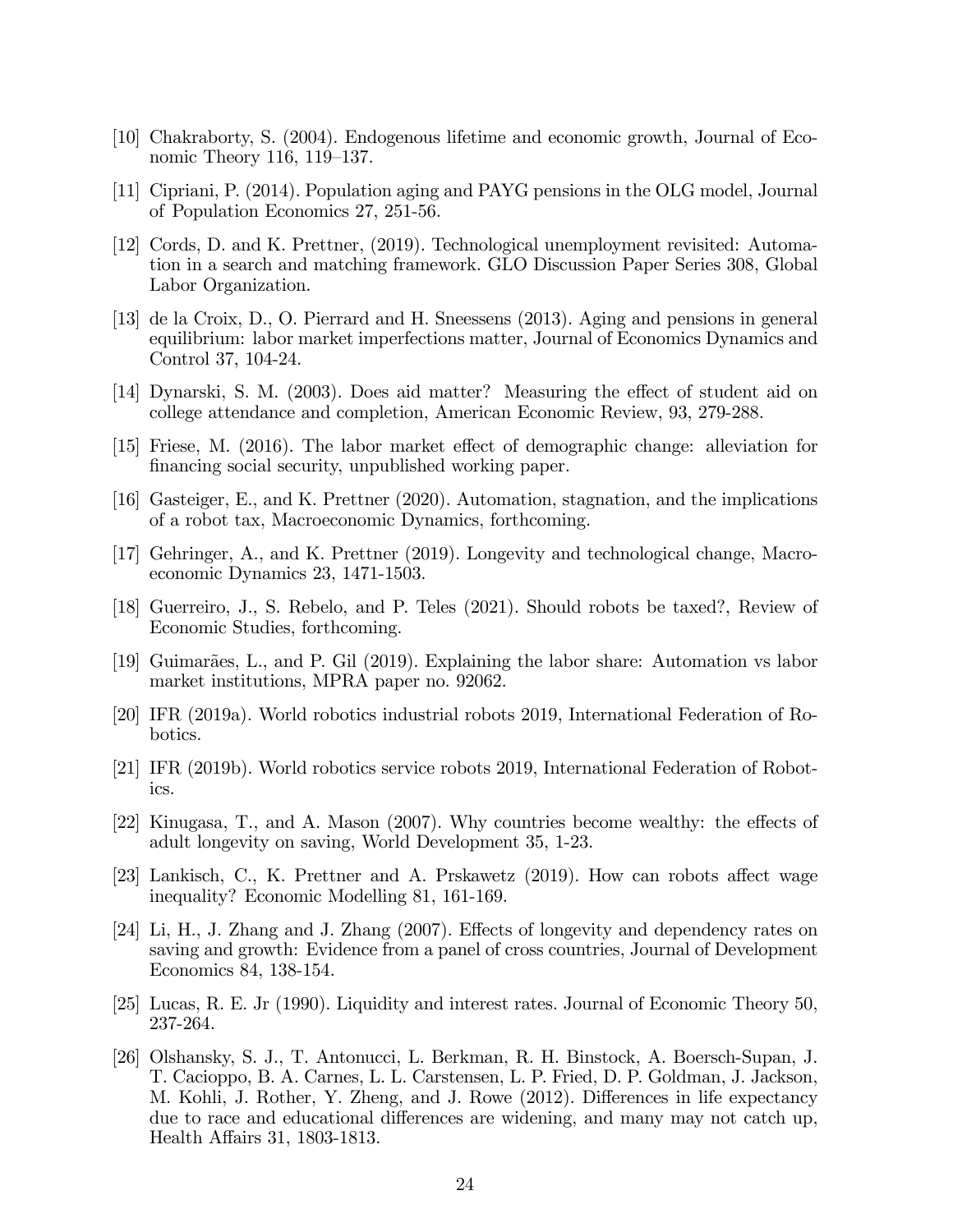- [27] Ottaviano, G. I., and G. Peri (2012). Rethinking the effect of immigration on wages, Journal of the European Economic Association 10, 152-97.
- [28] Palivos, T. and D. Varvarigos (2017). Pollution abatement as a source of stabilization and long-run growth, Macroeconomic Dynamics 21, 644-676.
- [29] Prettner, K. (2019). A note on the implications of automation for economic growth and the labor share, Macroeconomic Dynamics 23, 1294-301.
- [30] Prettner, K., and D.E. Bloom (2020). Automation and its macroeconomic consequences: Theory, evidence, and social impacts. Cambridge, MA, USA: Academic Press.
- [31] Prettner, K., and H. Strulik (2020). Innovation, automation, and inequality: Policy challenges in the race against the machine, Journal of Monetary Economics, forthcoming.
- [32] Sasson, I., and M. D. Hayward (2019). Association between educational attainment and causes of death among white and black US adults, 2010-2017. Journal of American Medical Association 322, 756–763.
- [33] Stähler, N. (2021). The impact of aging and automation on the macroeconomy and inequality, Journal of Macroeconomics 67:103278.
- [34] Wisskirchen, G., B. Biacabe, U. Bormann, A. Muntz, G. Niehaus, G. Soler, B. Brau- $\chi$ chitsch (2017). Artificial intelligence and robotics and their impact on the workplace, IBA Global Employment Institute 11, 49–67.
- [35] Zhang, J., J. Zhang and R. Lee (2001). Mortality decline and long-run economic growth, Journal of Public Economics 80, 485-507.
- [36] Zhang, J., and J. Zhang (2005). The effect of life expectancy on fertility, saving, schooling and economic growth: theory and evidence, Scandinavian Journal of Economics 107, 45-66.
- [37] Zhavoronkov, A., E. Bischof and K. Lee  $(2021)$ . Artificial intelligence in longevity medicine, Nature Aging  $1, 5-7$ .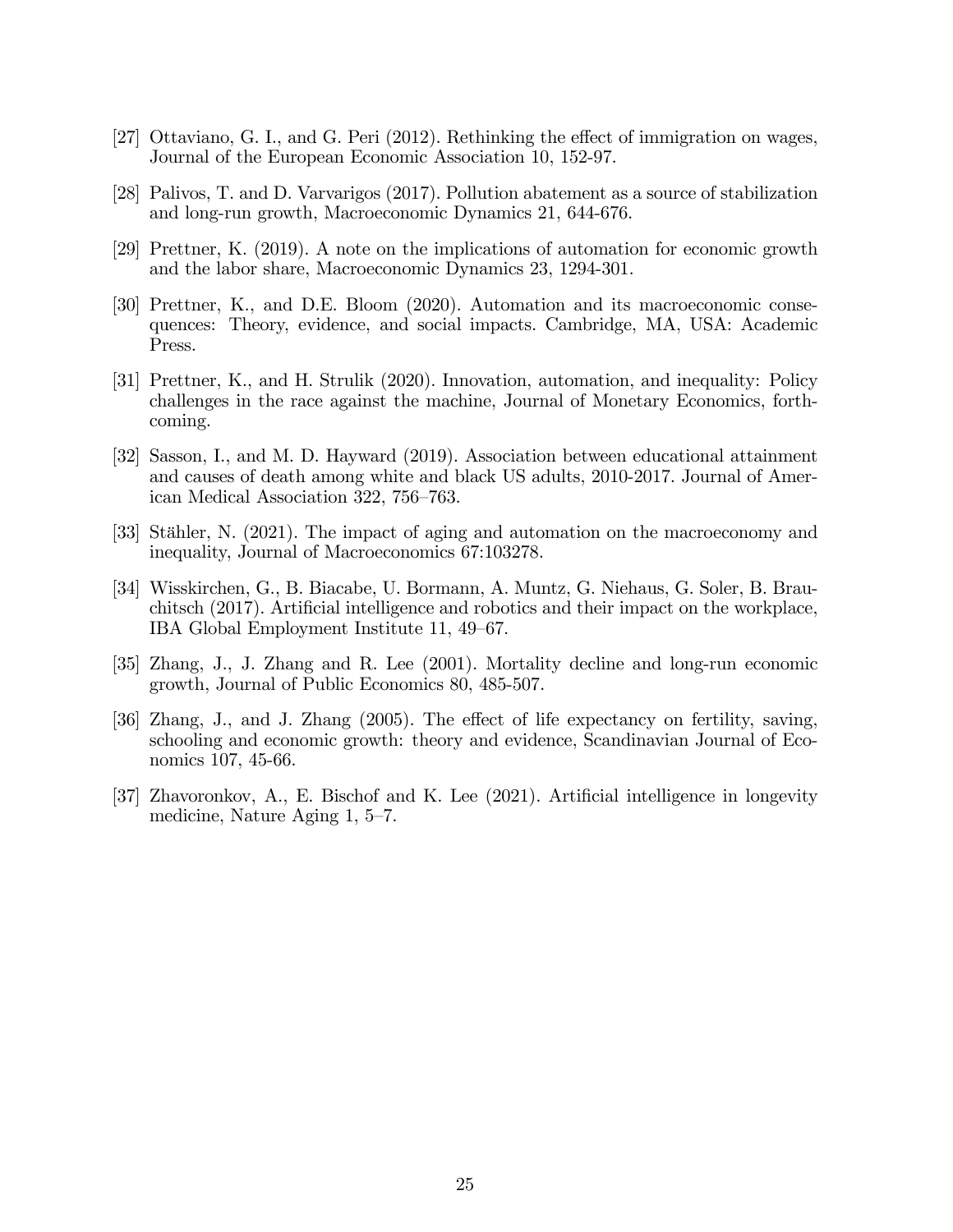# A Appendix

# A.1 Proof of Proposition 1

Taking logarithm of the system defined by equations  $(19)-(21)$  yields

$$
\ln\left(\frac{\beta\rho}{1+\beta\rho}\right) + \ln\gamma + \ln\left(y_l l + y_h h\right) - \ln\left(p+k\right) = 0,\tag{A.1}
$$

$$
\ln(1-\gamma) + \ln y_l - \ln d_l + \ln \mu_l - (1-\alpha) \ln \theta^l = 0,
$$
\n(A.2)

$$
\ln(1-\gamma) + \ln y_h - \ln d_h + \ln \mu_h - (1-\alpha) \ln \theta^h = 0.
$$
 (A.3)

The Jacobian of the system is

$$
\Delta = \begin{pmatrix}\n\frac{\partial \ln J_1}{\partial \ln p} & \frac{\partial \ln J_1}{\partial \ln \theta^l} & \frac{\partial \ln J_1}{\partial \ln \theta^h} \\
\frac{\partial \ln y_l}{\partial \ln p} & \frac{\partial \ln y_l}{\partial \ln l} & \frac{\partial \ln l}{\partial \ln \theta^l} - (1 - \alpha) & \frac{\partial \ln y_l}{\partial \ln h} & \frac{\partial \ln h}{\partial \ln \theta^h} \\
\frac{\partial \ln y_l}{\partial \ln p} & \frac{\partial \ln y_l}{\partial \ln l} & \frac{\partial \ln l}{\partial \ln \theta^l} & \frac{\partial \ln y_l}{\partial \ln h} & \frac{\partial \ln h}{\partial \ln \theta^h} - (1 - \alpha)\n\end{pmatrix},
$$
\n(A.4)

where

$$
\frac{\partial \ln J_1}{\partial \ln p} = \Omega \frac{\partial \ln y_l}{\partial \ln p} + (1 - \Omega) \frac{\partial \ln y_h}{\partial \ln p} - \frac{p}{p+k} - \frac{k}{p+k} \frac{\partial \ln k}{\partial \ln p},
$$

$$
\frac{\partial \ln J_1}{\partial \ln \theta^l} = \left[ \Omega \left( \frac{\partial \ln y_l}{\partial \ln l} + 1 \right) + (1 - \Omega) \frac{\partial \ln y_h}{\partial \ln l} - \frac{k}{p+k} \frac{\partial \ln k}{\partial \ln l} \right] \frac{\partial \ln l}{\partial \ln \theta^l},
$$

$$
\frac{\partial \ln J_1}{\partial \ln \theta^h} = \left[ \Omega \frac{\partial \ln y_l}{\partial \ln h} + (1 - \Omega) \left( \frac{\partial \ln y_h}{\partial \ln h} + 1 \right) - \frac{k}{p+k} \frac{\partial \ln k}{\partial \ln h} \right] \frac{\partial \ln h}{\partial \ln \theta^h},
$$

and

$$
\Omega = \frac{y_l l}{y_l l + y_h h},
$$

$$
\Omega_l = \frac{\lambda (l + \phi p)^{\sigma}}{\lambda (l + \phi p)^{\sigma} + (1 - \lambda) h^{\sigma}},
$$

$$
\frac{\partial \ln y_l}{\partial \ln p} = -(1 - \psi) (1 - \sigma) (1 - \Omega_l) \frac{\phi p}{l + \phi p} < 0,
$$

$$
\frac{\partial \ln y_l}{\partial \ln l} = -(1 - \psi) (1 - \sigma) (1 - \Omega_l) \frac{l}{l + \phi p} < 0,
$$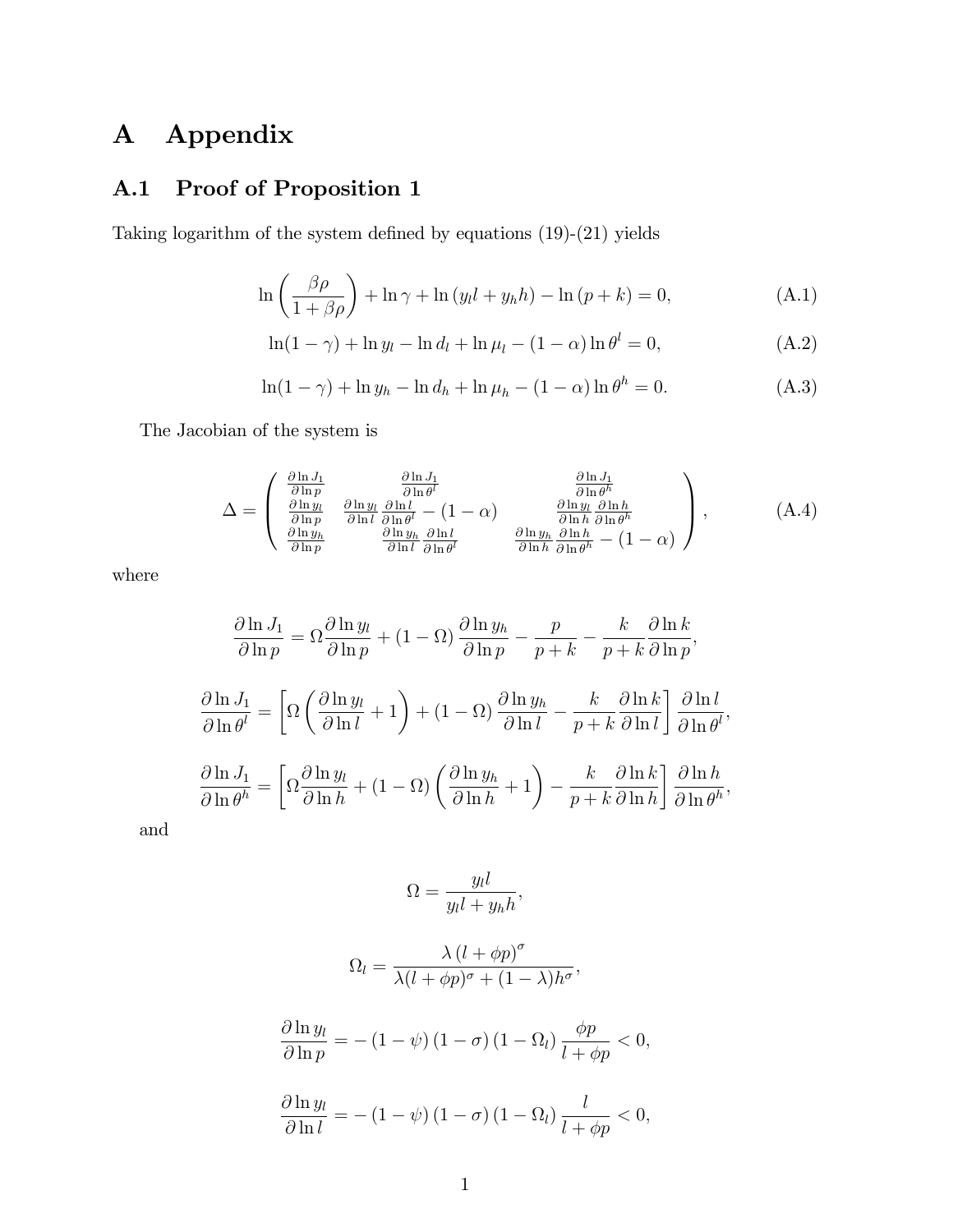$$
\frac{\partial \ln y_l}{\partial \ln h} = (1 - \psi) (1 - \sigma) (1 - \Omega_l) > 0,
$$
  

$$
\frac{\partial \ln y_h}{\partial \ln p} = (1 - \sigma) [1 - (1 - \psi) (1 - \Omega_l)] \frac{\phi p}{l + \phi p} > 0,
$$
  

$$
\frac{\partial \ln y_h}{\partial \ln l} = (1 - \sigma) [1 - (1 - \psi) (1 - \Omega_l)] \frac{l}{l + \phi p} > 0,
$$
  

$$
\frac{\partial \ln y_h}{\partial \ln h} = -(1 - \sigma) [1 - (1 - \psi) (1 - \Omega_l)] < 0.
$$

From equation (13), we have

$$
\ln k = \ln \psi - \ln (1 - \psi) + \ln \left[ \lambda (l + \phi p)^{\sigma} + (1 - \lambda) h^{\sigma} \right] - \ln \lambda - (\sigma - 1) \ln (l + \phi p) - \ln \phi.
$$

Thus,

$$
\frac{\partial \ln k}{\partial \ln p} = [1 - \sigma (1 - \Omega_l)] \frac{\phi p}{l + \phi p} > 0,
$$
  

$$
\frac{\partial \ln k}{\partial \ln l} = [1 - \sigma (1 - \Omega_l)] \frac{l}{l + \phi p} > 0,
$$
  

$$
\frac{\partial \ln k}{\partial \ln h} = \sigma (1 - \Omega_l) > 0, \text{ if } \sigma > 0.
$$

Given by equations  $(14)$  and  $(15)$ , we have

$$
\ln l = \ln \mu_l + \alpha \ln \theta^l + \ln n_l,
$$

$$
\ln h = \ln \mu_h + \alpha \ln \theta^h + \ln n_h.
$$

Thus,

$$
\frac{d\ln l}{d\ln\theta^l} = \alpha,
$$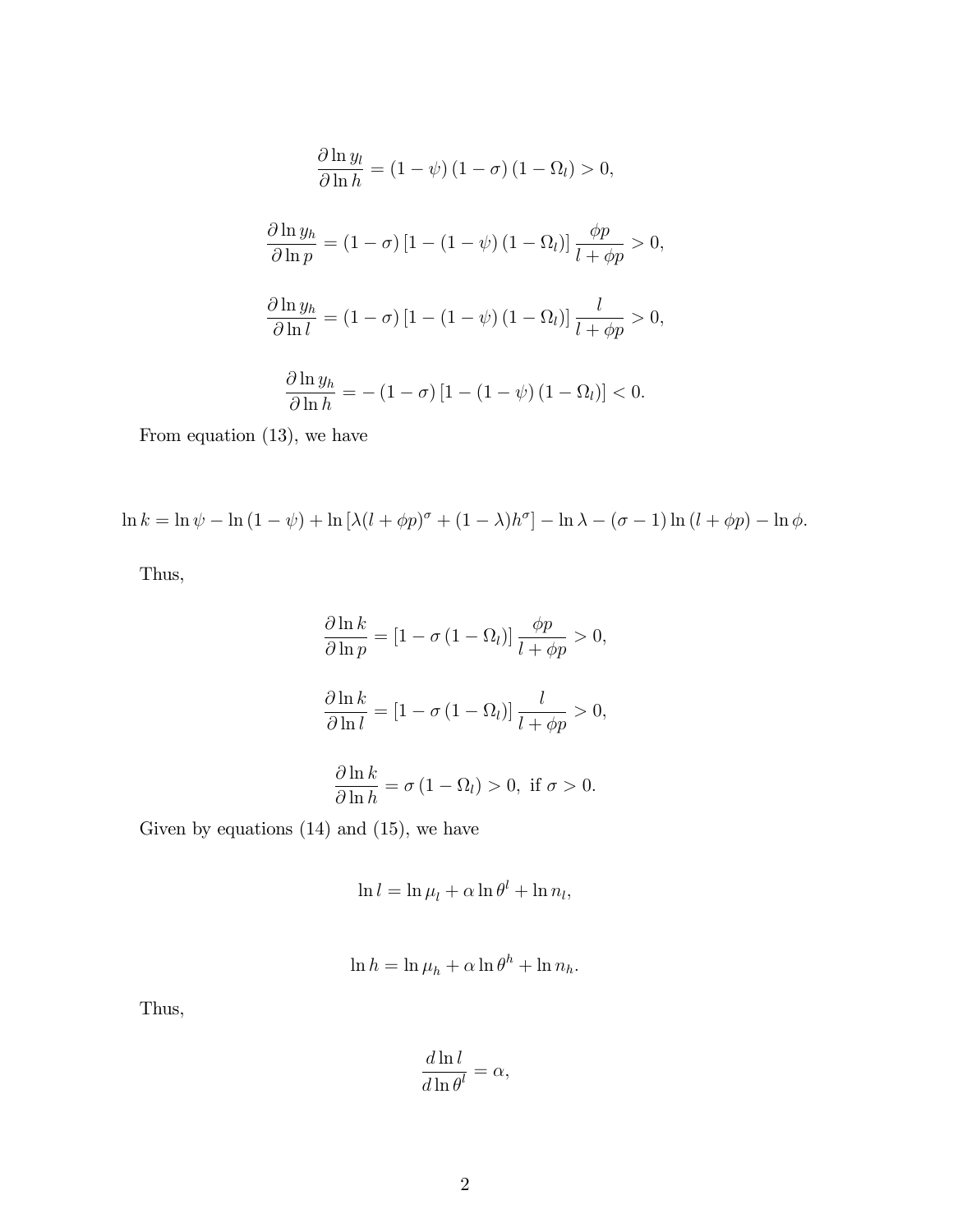$$
\frac{d\ln h}{d\ln\theta^h} = \alpha.
$$

The determinant of the Jacobian is

$$
|\Delta| = (1 - \alpha) \left[ \begin{array}{c} \Omega \frac{\partial \ln y_l}{\partial \ln p} + (1 - \Omega) \frac{\partial \ln y_h}{\partial \ln p} + \frac{p}{p+k} \left( \alpha \frac{\partial \ln y_l}{\partial \ln l} + \alpha \frac{\partial \ln y_h}{\partial \ln h} - (1 - \alpha) \right) \\ + \frac{k}{p+k} \frac{\partial \ln k}{\partial \ln p} \left( \alpha \frac{\partial \ln y_l}{\partial \ln l} + \alpha \frac{\partial \ln y_h}{\partial \ln h} - (1 - \alpha) \right) - \alpha \frac{k}{p+k} \frac{\partial \ln k}{\partial \ln l} \frac{\partial \ln y_l}{\partial \ln p} - \alpha \frac{k}{p+k} \frac{\partial \ln k}{\partial \ln h} \frac{\partial \ln y_h}{\partial \ln p} \end{array} \right],
$$
(A.5)

where

$$
\frac{\partial \ln y_{l}}{\partial \ln l} \frac{\partial \ln k}{\partial \ln p} = -(1 - \psi) (1 - \sigma) (1 - \Omega_{l}) \frac{l}{l + \phi p} [1 - \sigma (1 - \Omega_{l})] \frac{\phi p}{l + \phi p},
$$
  

$$
\frac{\partial \ln y_{h}}{\partial \ln h} \frac{\partial \ln k}{\partial \ln p} = -(1 - \sigma) [1 - (1 - \psi) (1 - \Omega_{l})] [1 - \sigma (1 - \Omega_{l})] \frac{\phi p}{l + \phi p},
$$
  

$$
\frac{\partial \ln y_{l}}{\partial \ln p} \frac{\partial \ln k}{\partial \ln l} = -(1 - \psi) (1 - \sigma) (1 - \Omega_{l}) \frac{\phi p}{l + \phi p} [1 - \sigma (1 - \Omega_{l})] \frac{l p}{l + \phi p},
$$
  

$$
\frac{\partial \ln y_{h}}{\partial \ln p} \frac{\partial \ln k}{\partial \ln h} = (1 - \sigma) [1 - (1 - \psi) (1 - \Omega_{l})] \frac{\phi p}{l + \phi p} \sigma (1 - \Omega_{l}).
$$

Thus,

$$
|\Delta| < \frac{p}{p+k} \left( \frac{\partial \ln y_h}{\partial \ln p} + \alpha \frac{\partial \ln y_h}{\partial \ln h} - (1 - \alpha) \right)
$$
  
+ 
$$
\frac{k}{p+k} \left( \frac{\partial \ln y_h}{\partial \ln p} + \alpha \frac{\partial \ln k}{\partial \ln p} \frac{\partial \ln y_h}{\partial \ln h} - \alpha \frac{\partial \ln k}{\partial \ln h} \frac{\partial \ln y_h}{\partial \ln p} - (1 - \alpha) \frac{\partial \ln k}{\partial \ln p} \right)
$$
  

$$
< \frac{p}{p+k} ((1 - \alpha) (1 - \sigma) [1 - (1 - \psi) (1 - \Omega_l)] - (1 - \alpha))
$$
  
+ 
$$
\frac{k}{p+k} \frac{\phi p}{l+\phi p} ((1 - \alpha) (1 - \sigma) [1 - (1 - \psi) (1 - \Omega_l)] - (1 - \alpha) [1 - \sigma (1 - \Omega_l)])
$$
  
= 
$$
-\frac{p}{p+k} (1 - \alpha) [\sigma + (1 - \sigma) (1 - \psi) (1 - \Omega_l)]
$$
  

$$
-\frac{k}{p+k} \frac{\phi p}{l+\phi p} (1 - \alpha) [(1 - \sigma) (1 - \psi) (1 - \Omega_l) + \sigma \Omega_l]
$$
  

$$
< 0, \text{ if } \sigma > 0.
$$

To analyze the effects of increased longevity on automation capital, we replace the first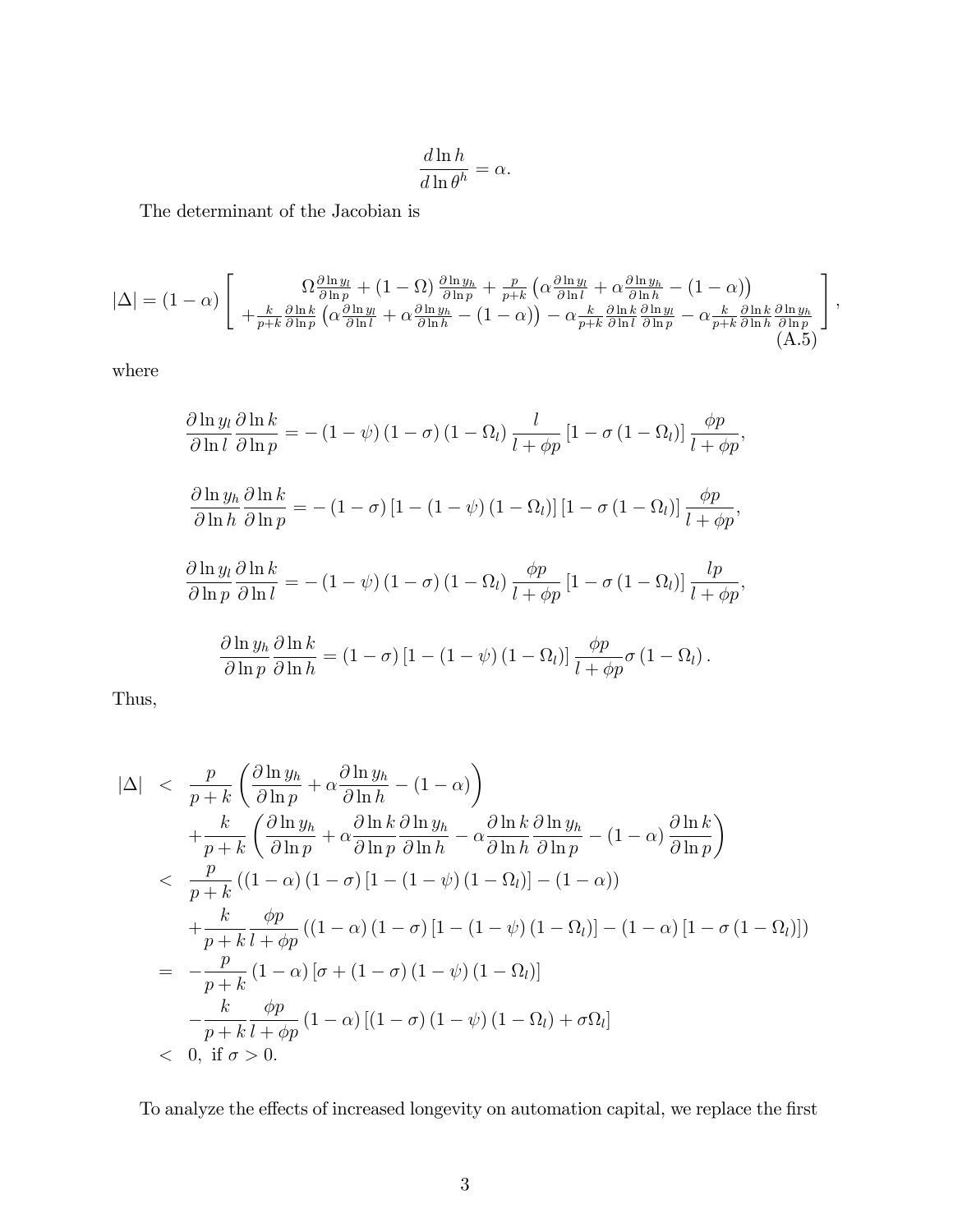column of the Jacobian by the partial derivatives of equations (A.1)-(A.3) with respect to  $\ln \rho$ :

$$
\Delta_{p,\rho} = \begin{pmatrix}\n\frac{1}{1+\beta\rho} & \frac{\partial \ln J_1}{\partial \ln \theta^l} & \frac{\partial \ln J_1}{\partial \ln \theta^h} \\
0 & \frac{\partial \ln y_l}{\partial \ln l} & \frac{\partial \ln l}{\partial \ln \theta^l} - (1-\alpha) & \frac{\partial \ln y_l}{\partial \ln h} & \frac{\partial \ln h}{\partial \ln \theta^h} \\
0 & \frac{\partial \ln y_h}{\partial \ln l} & \frac{\partial \ln l}{\partial \ln \theta^l} & \frac{\partial \ln y_h}{\partial \ln h} & \frac{\partial \ln h}{\partial \ln \theta^h} - (1-\alpha)\n\end{pmatrix}.
$$
\n(A.6)

The determinant of the matrix in equation (A.6) is positive

$$
|\Delta_{p,\rho}| = -\frac{1}{1+\beta\rho} \left(1-\alpha\right) \left[ \alpha \frac{\partial \ln y_l}{\partial \ln l} + \alpha \frac{\partial \ln y_h}{\partial \ln h} - (1-\alpha) \right] > 0. \tag{A.7}
$$

Applying Crammer's rule yields

$$
\frac{d\ln p}{d\ln \rho} = -\frac{|\Delta_{p,\rho}|}{|\Delta|} > 0.
$$

To analyze the effects of longevity on low-skilled labor market tightness, we substitute the second column of the Jacobian by the partial derivatives of equations (A.1)-(A.3) with respect to  $\ln \rho$ :

$$
\Delta_{\theta^l,\rho} = \begin{pmatrix}\n\frac{\partial \ln J_1}{\partial \ln p} & \frac{1}{1+\beta \rho} & \frac{\partial \ln J_1}{\partial \ln \theta^h} \\
\frac{\partial \ln y_l}{\partial \ln p} & 0 & \frac{\partial \ln y_l}{\partial \ln h} & \frac{\partial \ln h}{\partial \ln \theta^h} \\
\frac{\partial \ln y_h}{\partial \ln p} & 0 & \frac{\partial \ln y_h}{\partial \ln h} & \frac{\partial \ln h}{\partial \ln \theta^h} - (1-\alpha)\n\end{pmatrix}.
$$
\n(A.8)

The determinant of the matrix in equation (A.8) is positive

$$
\left|\Delta_{\theta^l,\rho}\right| = \frac{1}{1+\beta\rho} \left(1-\alpha\right) \frac{\partial \ln y_l}{\partial \ln p} < 0.
$$

Therefore

$$
\frac{d\ln\theta^l}{d\ln\rho}=-\frac{\left|\Delta_{\theta^l,\rho}\right|}{\left|\Delta\right|}<0.
$$

To analyze the effects of longevity on the tightness of high-skilled labor market, we replace the third column of the Jacobian by the partial derivatives of equations (A.1)-(A.3) with respect to  $\ln \rho$ , such that

$$
\Delta_{\theta^h,\rho} = \begin{pmatrix}\n\frac{\partial \ln J_1}{\partial \ln p} & \frac{\partial \ln J_1}{\partial \ln \theta^l} & \frac{1}{1+\beta \rho} \\
\frac{\partial \ln y_l}{\partial \ln p} & \frac{\partial \ln y_l}{\partial \ln l} & \frac{\partial \ln l}{\partial \ln \theta^l} - (1-\alpha) & 0 \\
\frac{\partial \ln y_h}{\partial \ln p} & \frac{\partial \ln y_h}{\partial \ln l} & \frac{\partial \ln l}{\partial \ln \theta^l} & 0\n\end{pmatrix}.
$$
\n(A.9)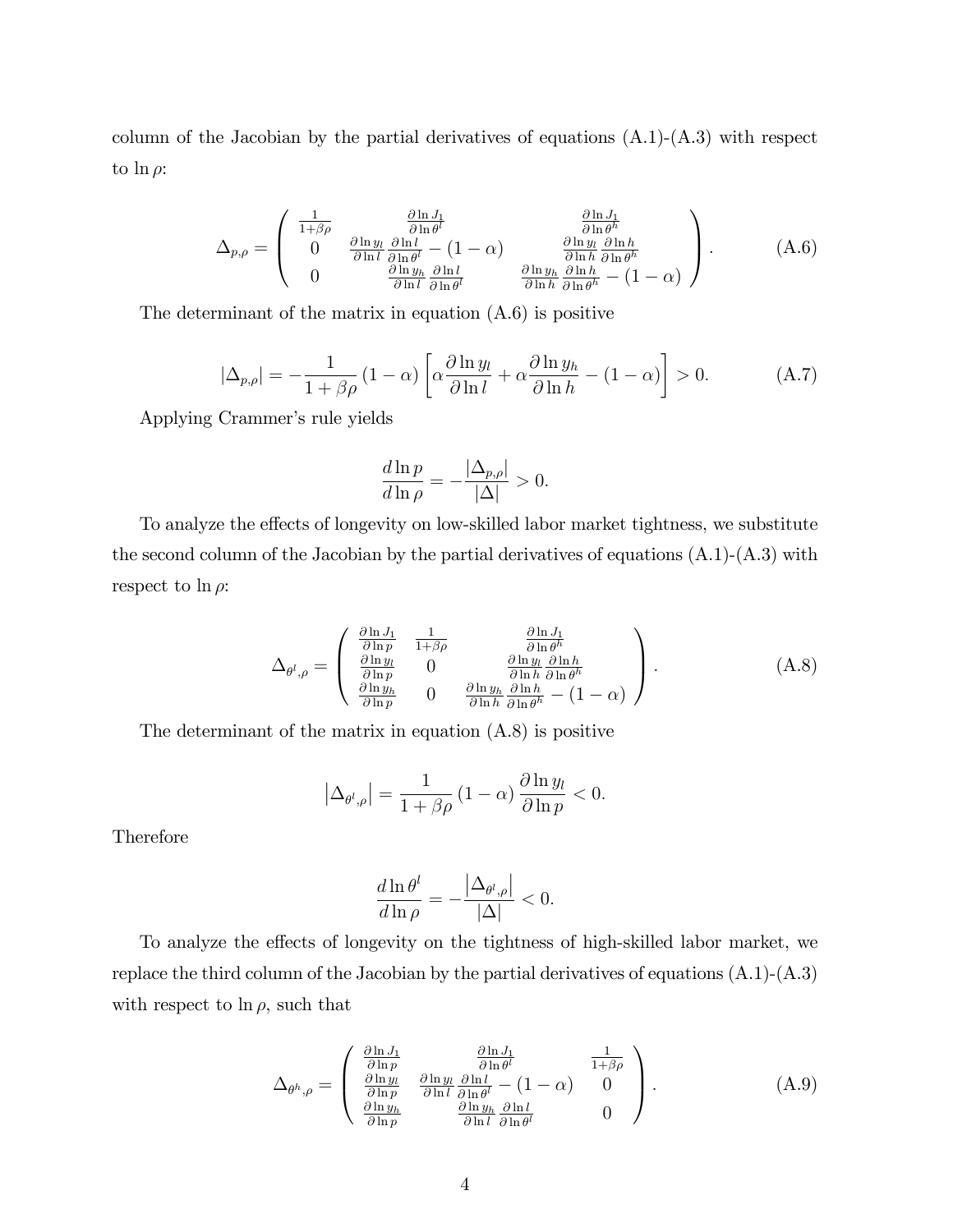The determinant of the matrix in equation (A.9) is positive

$$
\left|\Delta_{\theta^h,\rho}\right| = \frac{1}{1+\beta\rho} \left(1-\alpha\right) \frac{\partial \ln y_h}{\partial \ln p} > 0.
$$

Thus,

$$
\frac{d\ln\theta^h}{d\ln\rho} = -\frac{\left|\Delta_{\theta^h,\rho}\right|}{\left|\Delta\right|} > 0.
$$

$$
\frac{d\ln k}{d\ln \rho} = \frac{\partial \ln k}{\partial \ln p} \frac{d\ln p}{d\ln \rho} + \frac{\partial \ln k}{\partial \ln l} \frac{d\ln l}{d\ln \rho} \frac{d\ln \theta^l}{d\ln \rho} + \frac{\partial \ln k}{\partial \ln h} \frac{d\ln h}{d\ln \theta^h} \frac{d\ln \theta^h}{d\ln \rho}
$$
\n
$$
= \frac{1}{|\Delta|} \frac{1}{1 + \beta \rho} (1 - \alpha) \begin{bmatrix} \alpha \frac{\partial \ln k}{\partial \ln p} \frac{\partial \ln y_l}{\partial \ln l} + \alpha \frac{\partial \ln k}{\partial \ln p} \frac{\partial \ln y_h}{\partial \ln h} - (1 - \alpha) \frac{\partial \ln k}{\partial \ln p} \\ -\alpha \frac{\partial \ln k}{\partial \ln p} \frac{\partial \ln y_l}{\partial \ln p} - \alpha \frac{\partial \ln k}{\partial \ln h} \frac{\partial \ln y_h}{\partial \ln p} \end{bmatrix}
$$
\n
$$
= \frac{1}{|\Delta|} \frac{1}{1 + \beta \rho} (1 - \alpha) \begin{bmatrix} \alpha \frac{\partial \ln k}{\partial \ln p} \frac{\partial \ln y_h}{\partial \ln h} - (1 - \alpha) \frac{\partial \ln k}{\partial \ln p} - \alpha \frac{\partial \ln k}{\partial \ln h} \frac{\partial \ln y_h}{\partial \ln p} \end{bmatrix} > 0,
$$

$$
\frac{d\ln y_l}{d\ln \rho} = \frac{\partial \ln y_l}{\partial \ln p} \frac{d\ln p}{d\ln \rho} + \frac{\partial \ln y_l}{\partial \ln l} \frac{\partial \ln l}{\partial \ln \rho} \frac{d\ln \theta^l}{d\ln \rho} + \frac{\partial \ln y_l}{\partial \ln h} \frac{\partial \ln h}{\partial \ln \theta_h} \frac{d\ln \theta^h}{d\ln \rho}
$$
\n
$$
= \frac{1}{|\Delta|} \frac{1}{1 + \beta \rho} (1 - \alpha) \begin{bmatrix} \alpha \frac{\partial \ln y_l}{\partial \ln p} \frac{\partial \ln y_l}{\partial \ln l} + \alpha \frac{\partial \ln y_l}{\partial \ln p} \frac{\partial \ln y_h}{\partial \ln h} - (1 - \alpha) \frac{\partial \ln y_l}{\partial \ln p} \\ -\alpha \frac{\partial \ln y_l}{\partial \ln l} \frac{\partial \ln y_l}{\partial \ln p} - \alpha \frac{\partial \ln y_l}{\partial \ln h} \frac{\partial \ln y_h}{\partial \ln p} \end{bmatrix}
$$
\n
$$
= -\frac{1}{|\Delta|} \frac{1}{1 + \beta \rho} (1 - \alpha)^2 \frac{\partial \ln y_l}{\partial \ln p} \le 0,
$$

$$
\frac{d\ln y_h}{d\ln \rho} = \frac{\partial \ln y_h}{\partial \ln p} \frac{d\ln p}{d\ln \rho} + \frac{\partial \ln y_h}{\partial \ln l} \frac{\partial \ln l}{\partial \ln \rho} \frac{d\ln \theta^l}{d\ln \rho} + \frac{\partial \ln y_h}{\partial \ln h} \frac{\partial \ln h}{\partial \ln \theta_h} \frac{d\ln \theta^h}{d\ln \rho}
$$
\n
$$
= \frac{1}{|\Delta|} \frac{1}{1 + \beta \rho} (1 - \alpha) \left[ \alpha \frac{\partial \ln y_h}{\partial \ln p} \frac{\partial \ln y_l}{\partial \ln l} + \alpha \frac{\partial \ln y_h}{\partial \ln p} \frac{\partial \ln y_h}{\partial \ln h} - (1 - \alpha) \frac{\partial \ln y_h}{\partial \ln p} \right]
$$
\n
$$
= -\frac{1}{|\Delta|} \frac{1}{1 + \beta \rho} (1 - \alpha)^2 \frac{\partial \ln y_h}{\partial \ln p} > 0.
$$

# A.2 Additional Results

In this subsection, we present the effects of longevity on traditional and automation capital, the market tightness for low- and high- skilled workers and the resulting subsidy.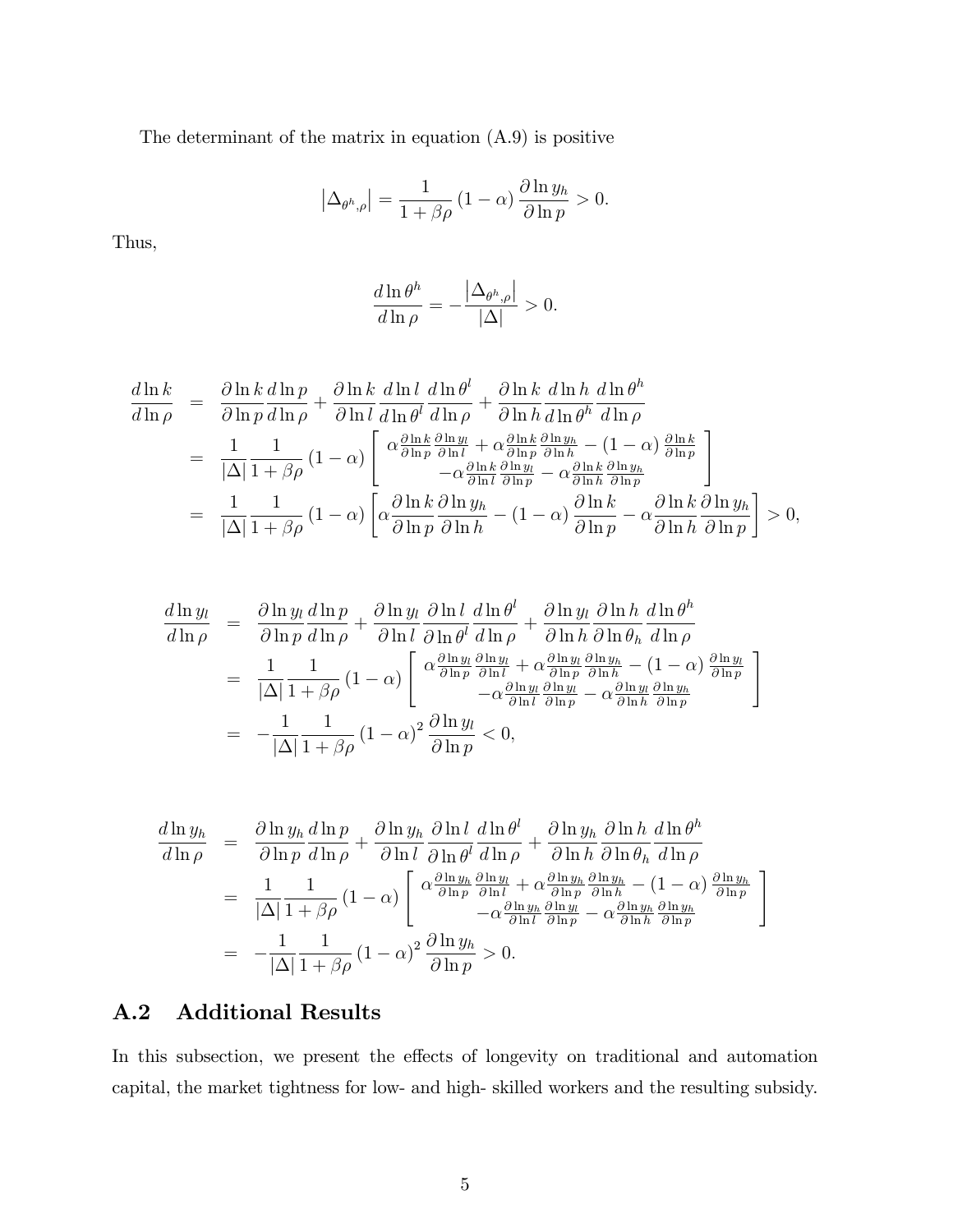

Figure A1: The effects of longevity

dashed line: baseline model, no subsidy, solid line: a vacancy-maintenance subsidy financed by a robot tax  $\tau = 0.1$ .

Vacancy-maintenance subsidy as a proportion of the cost of maintaining a low-skilled vacancy:



Figure A2: Size of vacancy-maintenance subsidy a vacancy-maintenance subsidy financed by a robot tax  $\tau = 0.1$ .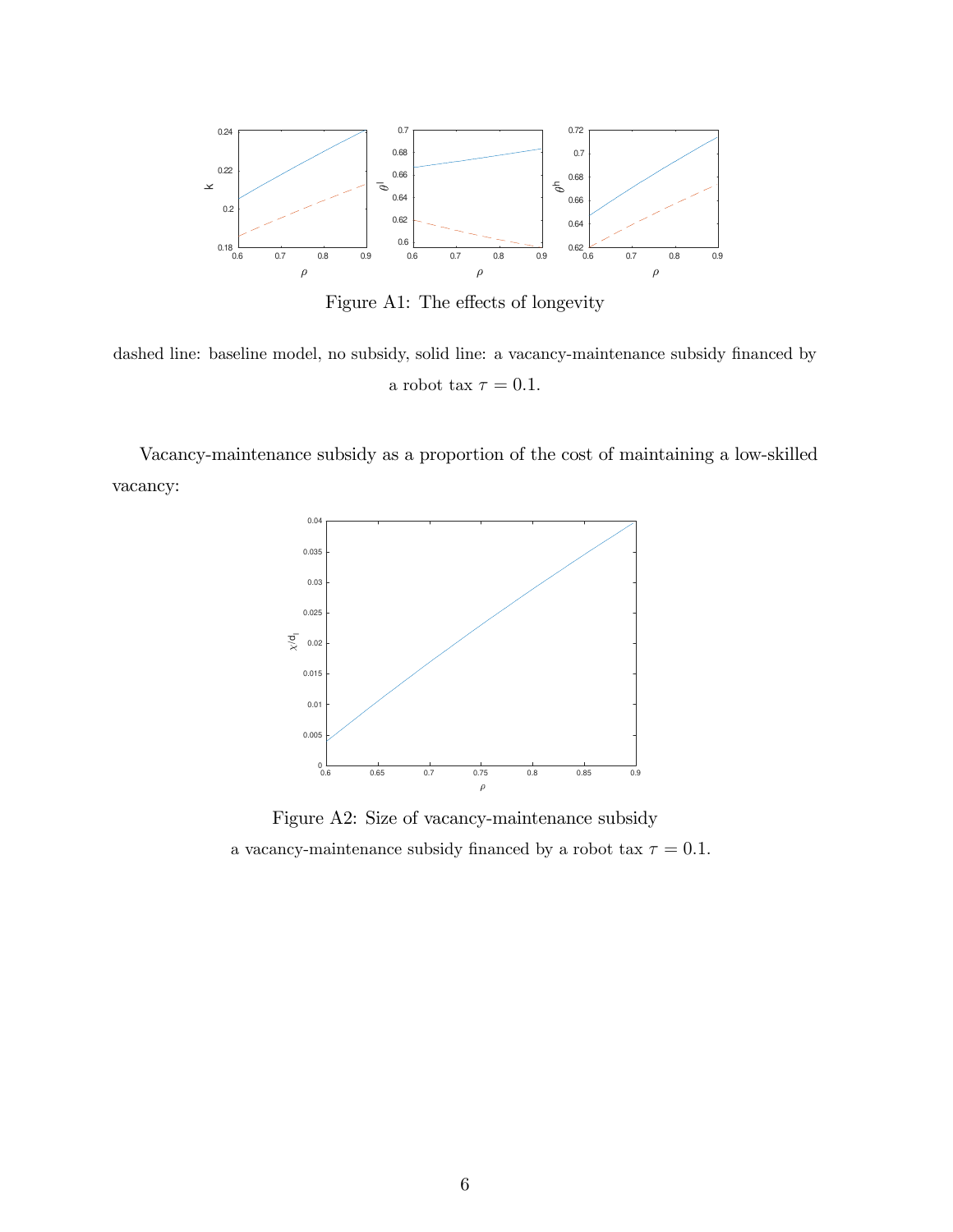

Figure A3: Differential survival probability

dashed line: the effects of an increase in  $\rho_h$ , solid line: the effects of an increase in  $\rho_l$ .



Figure A4: The effects of an education subsidy

dashed line: baseline model, no subsidy, solid line: an education subsidy financed by a robot tax  $\tau = 0.1$ .

Education subsidy as a proportion of the labor income of a high-skilled household.



Figure A5: Size of education subsidy an education subsidy financed by a robot tax  $\tau = 0.1$ .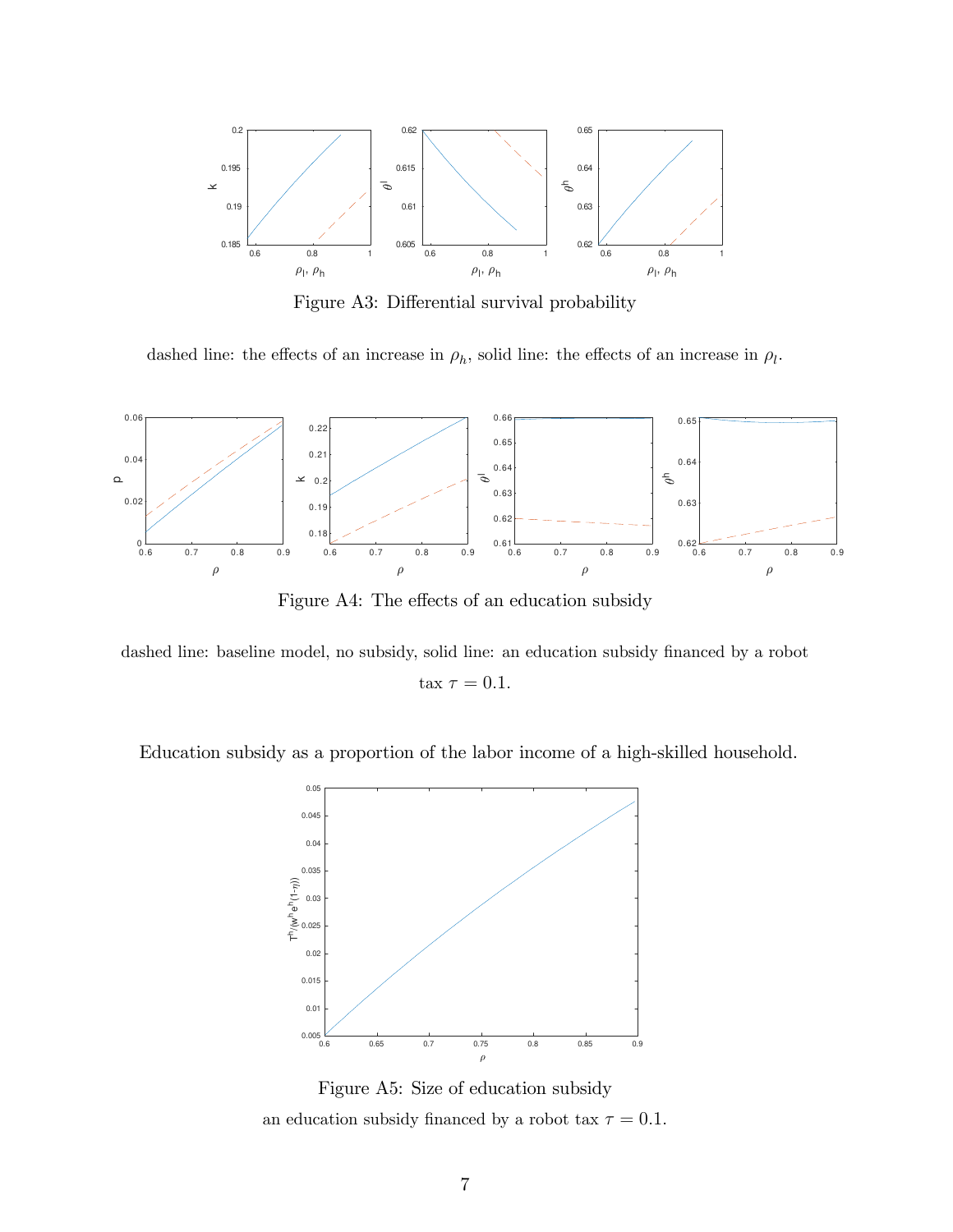### A.3 Sensitivity Analysis with respect to  $\sigma$

In this subsection, we check whether our results are robust with respect to changes in the elasticity of substitution between low- and high-skilled workers. Recall that the elasticity of substitution is equal to  $1/(1 - \sigma)$ . Indeed, if low- and high-skilled labor are gross substitutes for each other, i.e.,  $\sigma > 0$ , an increase in longevity has a positive effect on the steady-state levels of traditional and automation capital, the employment and wages of high-skilled workers, output, the skill premium and the Gini coefficient. On the other hand, it has a negative effect on the employment and wages of low-skilled workers.

|                  |       | $1401C$ A.I. $U = U_{11}$ |       |       |
|------------------|-------|---------------------------|-------|-------|
| $\rho$           | 0.600 | 0.700                     | 0.800 | 0.900 |
| $\boldsymbol{p}$ | 0.004 | 0.019                     | 0.034 | 0.048 |
| $\boldsymbol{k}$ | 0.198 | 0.210                     | 0.221 | 0.232 |
| l                | 0.599 | 0.591                     | 0.584 | 0.577 |
| $w_l$            | 0.596 | 0.588                     | 0.581 | 0.575 |
| $\hbar$          | 0.340 | 0.348                     | 0.354 | 0.361 |
| $w_h$            | 1.356 | 1.385                     | 1.412 | 1.438 |
| $\boldsymbol{y}$ | 1.058 | 1.124                     | 1.188 | 1.250 |
| skill premium    | 2.273 | 2.355                     | 2.431 | 2.502 |
| Gini coefficient | 0.240 | 0.258                     | 0.273 | 0.287 |

Table A.1:  $\sigma = 0.1$ 

| $\rho$           | 0.600 | 0.700 | 0.800 | 0.900 |
|------------------|-------|-------|-------|-------|
| $\boldsymbol{p}$ | 0.013 | 0.029 | 0.044 | 0.058 |
| $\boldsymbol{k}$ | 0.186 | 0.195 | 0.205 | 0.213 |
| l                | 0.641 | 0.636 | 0.632 | 0.628 |
| $w_l$            | 0.638 | 0.633 | 0.629 | 0.625 |
| $\boldsymbol{h}$ | 0.315 | 0.320 | 0.325 | 0.329 |
| $w_h$            | 1.257 | 1.277 | 1.294 | 1.311 |
| $\boldsymbol{y}$ | 2.794 | 2.904 | 3.007 | 3.104 |
| skill premium    | 1.970 | 2.016 | 2.058 | 2.096 |
| Gini coefficient | 0.169 | 0.181 | 0.191 | 0.200 |

Table A.2:  $\sigma = 0.5$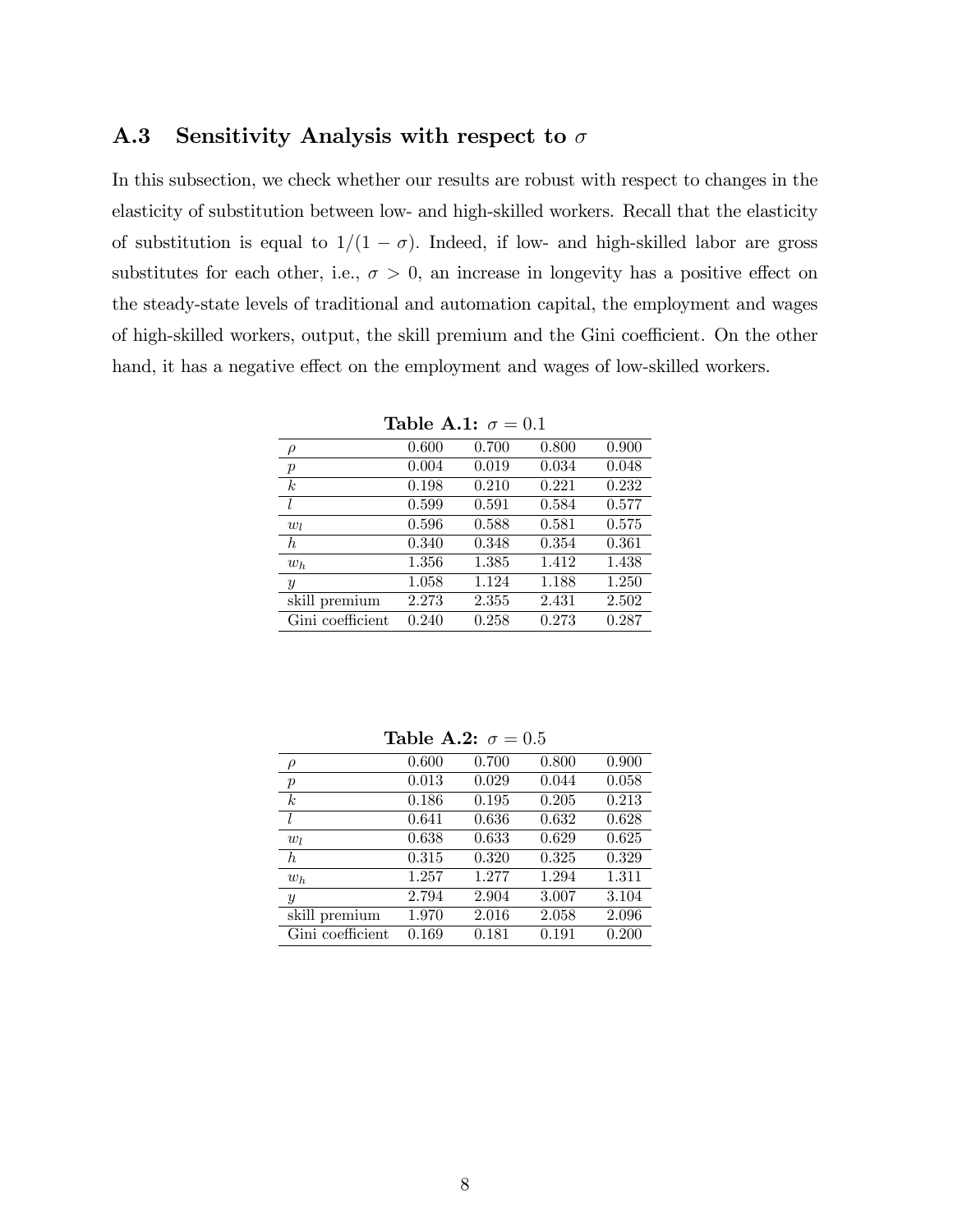| $\rho$           | 0.600 | 0.700 | 0.800 | 0.900 |
|------------------|-------|-------|-------|-------|
| $\boldsymbol{p}$ | 0.025 | 0.041 | 0.057 | 0.071 |
| $\boldsymbol{k}$ | 0.186 | 0.195 | 0.205 | 0.213 |
| $\iota$          | 0.714 | 0.713 | 0.712 | 0.711 |
| $w_l$            | 0.710 | 0.709 | 0.708 | 0.708 |
| h                | 0.267 | 0.268 | 0.269 | 0.270 |
| $w_h$            | 1.062 | 1.067 | 1.071 | 1.074 |
| $\boldsymbol{y}$ | 3.141 | 3.247 | 3.345 | 3.436 |
| skill premium    | 1.496 | 1.504 | 1.511 | 1.518 |
| Gini coefficient | 0.035 | 0.038 | 0.040 | 0.042 |
|                  |       |       |       |       |

Table A.3:  $\sigma=0.9$ 

## A.4 Tabular Presentation of the Results

This Subsection reports the results presented in the main text (Figures 1, 2 and 3) in a tabular form. Related to Figure 1:

| $\frac{1}{2}$    |       |       |        |       |                    |          |          |  |
|------------------|-------|-------|--------|-------|--------------------|----------|----------|--|
|                  |       |       | Values |       | Percentage Changes |          |          |  |
| $\rho$           | 0.600 | 0.700 | 0.800  | 0.900 | 0.700              | 0.800    | 0.900    |  |
| $\boldsymbol{p}$ | 0.013 | 0.029 | 0.044  | 0.058 | 124.9              | 242.5    | 353.3    |  |
|                  | 0.641 | 0.636 | 0.632  | 0.628 | $-0.764$           | $-1.433$ | $-2.026$ |  |
| $w^{\iota}$      | 0.638 | 0.633 | 0.629  | 0.625 | $-0.764$           | $-1.433$ | $-2.026$ |  |
| $\hbar$          | 0.315 | 0.320 | 0.325  | 0.329 | 1.553              | 2.969    | 4.266    |  |
| $w^h$            | 1.257 | 1.277 | 1.295  | 1.311 | 1.553              | 2.969    | 4.266    |  |
| $\boldsymbol{y}$ | 2.372 | 2.476 | 2.573  | 2.665 | 4.388              | 8.500    | 12.36    |  |
| skill premium    | 1.970 | 2.016 | 2.058  | 2.097 | 2.335              | 4.466    | 6.421    |  |
| Gini coefficient | 0.225 | 0.231 | 0.235  | 0.239 | 2.666              | 4.727    | 6.361    |  |
| k <sub>i</sub>   | 0.186 | 0.195 | 0.205  | 0.213 | 5.192              | 10.08    | 14.68    |  |
| $\theta^l$       | 0.620 | 0.611 | 0.602  | 0.595 | $-1.522$           | $-2.846$ | $-4.010$ |  |
| $\theta^h$       | 0.620 | 0.639 | 0.657  | 0.674 | 3.130              | 6.025    | 8.713    |  |

Table A.4: The effects of longevity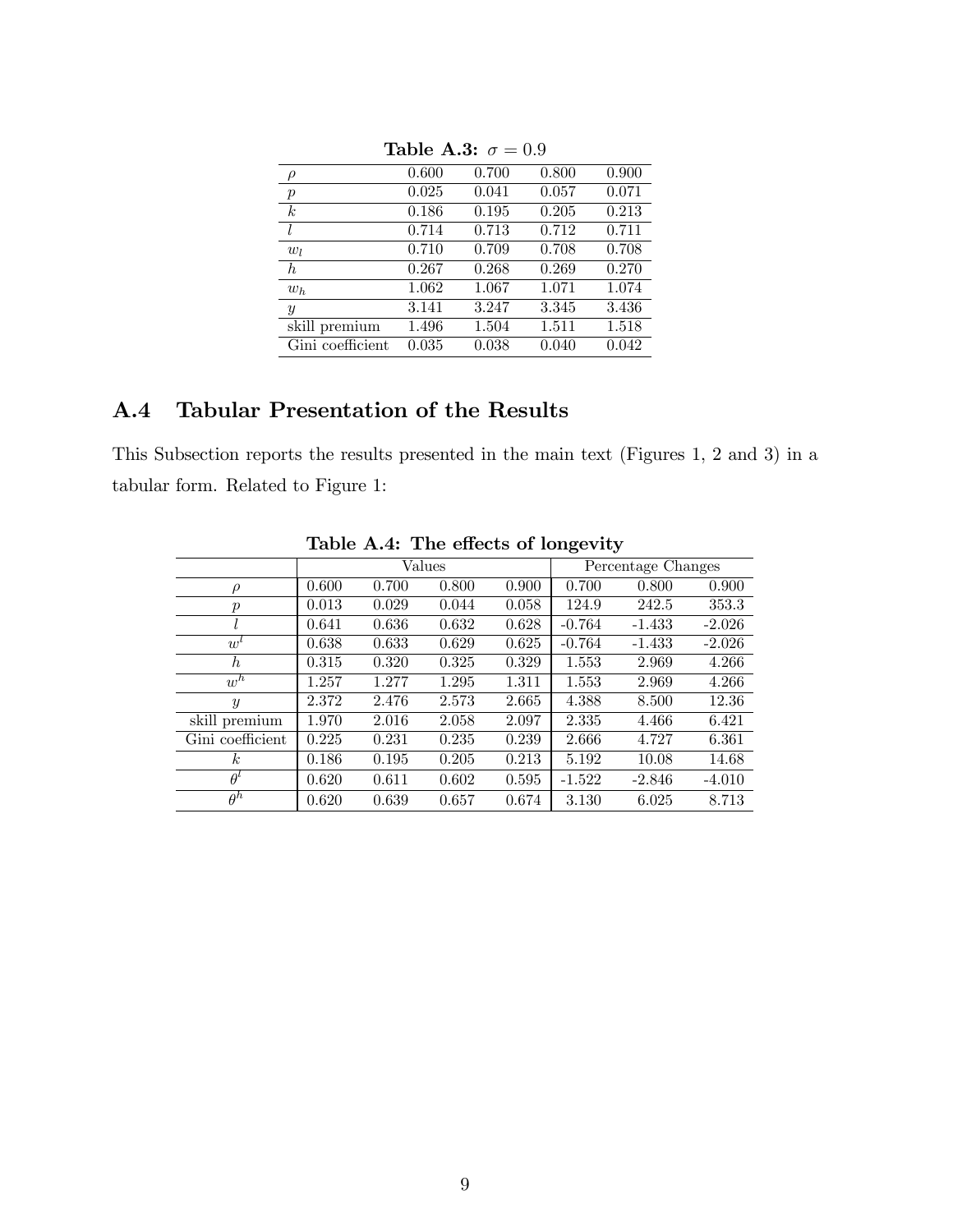|                    | Values |       |       |       |          | Percentage Changes |          |
|--------------------|--------|-------|-------|-------|----------|--------------------|----------|
| $\rho$             | 0.600  | 0.700 | 0.800 | 0.900 | 0.700    | 0.800              | 0.900    |
| $\boldsymbol{p}$   | 0.005  | 0.021 | 0.037 | 0.051 | 337.0    | 660.2              | 969.2    |
| l                  | 0.665  | 0.667 | 0.670 | 0.673 | 0.387    | 0.818              | 1.263    |
| $w^t$              | 0.659  | 0.653 | 0.648 | 0.643 | $-0.905$ | $-1.703$           | $-2.407$ |
| $\hbar$            | 0.322  | 0.328 | 0.333 | 0.338 | 1.829    | 3.519              | 5.075    |
| $w^h$              | 1.284  | 1.308 | 1.330 | 1.350 | 1.832    | 3.522              | 5.078    |
| $\boldsymbol{y}$   | 2.461  | 2.589 | 2.710 | 2.826 | 5.183    | 10.13              | 14.81    |
| skill premium      | 1.949  | 2.002 | 2.052 | 2.098 | 2.762    | 5.315              | 7.669    |
| Gini coefficient   | 0.211  | 0.215 | 0.219 | 0.221 | 2.236    | 3.861              | 5.055    |
| k <sub>i</sub>     | 0.205  | 0.218 | 0.230 | 0.242 | 6.144    | 12.03              | 17.64    |
| $\theta^l$         | 0.667  | 0.672 | 0.678 | 0.684 | 0.775    | 1.643              | 2.541    |
| $\theta^h$         | 0.647  | 0.671 | 0.693 | 0.714 | 3.692    | 7.162              | 10.41    |
| $\frac{\chi}{d_l}$ | 0.004  | 0.017 | 0.029 | 0.040 | 329.7    | 635.2              | 917.6    |

Table A.5: The effects of longevity in the presence of a vacancy-maintenance subsidy

Related to Figure 2:

Table A.6: The effects of  $\rho_l$ 

|                  |       |       | Values |       | Percentage Changes |          |          |
|------------------|-------|-------|--------|-------|--------------------|----------|----------|
| $\rho_l$         | 0.570 | 0.700 | 0.800  | 0.900 | 0.700              | 0.800    | 0.900    |
| $\,p\,$          | 0.013 | 0.023 | 0.029  | 0.036 | 76.18              | 128.9    | 177.2    |
|                  | 0.641 | 0.638 | 0.636  | 0.634 | $-0.473$           | $-0.787$ | $-1.067$ |
| $w^t$            | 0.577 | 0.575 | 0.573  | 0.571 | $-0.473$           | $-0.787$ | $-1.067$ |
| $\hbar$          | 0.315 | 0.318 | 0.320  | 0.322 | 0.953              | 1.602    | 2.188    |
| $w^h$            | 1.138 | 1.148 | 1.156  | 1.162 | 0.953              | 1.602    | 2.188    |
| $\boldsymbol{y}$ | 2.146 | 2.203 | 2.243  | 2.279 | 2.678              | 4.527    | 6.220    |
| skill premium    | 1.970 | 1.998 | 2.017  | 2.035 | 1.433              | 2.408    | 3.291    |
| Gini coefficient | 0.207 | 0.211 | 0.213  | 0.216 | 1.764              | 2.960    | 4.041    |
| k.               | 0.186 | 0.192 | 0.196  | 0.199 | 3.166              | 5.357    | 7.366    |
| $\theta^t$       | 0.620 | 0.614 | 0.610  | 0.607 | $-0.943$           | $-1.568$ | $-2.123$ |
| $\theta^h$       | 0.620 | 0.632 | 0.640  | 0.647 | 1.916              | 3.229    | 4.424    |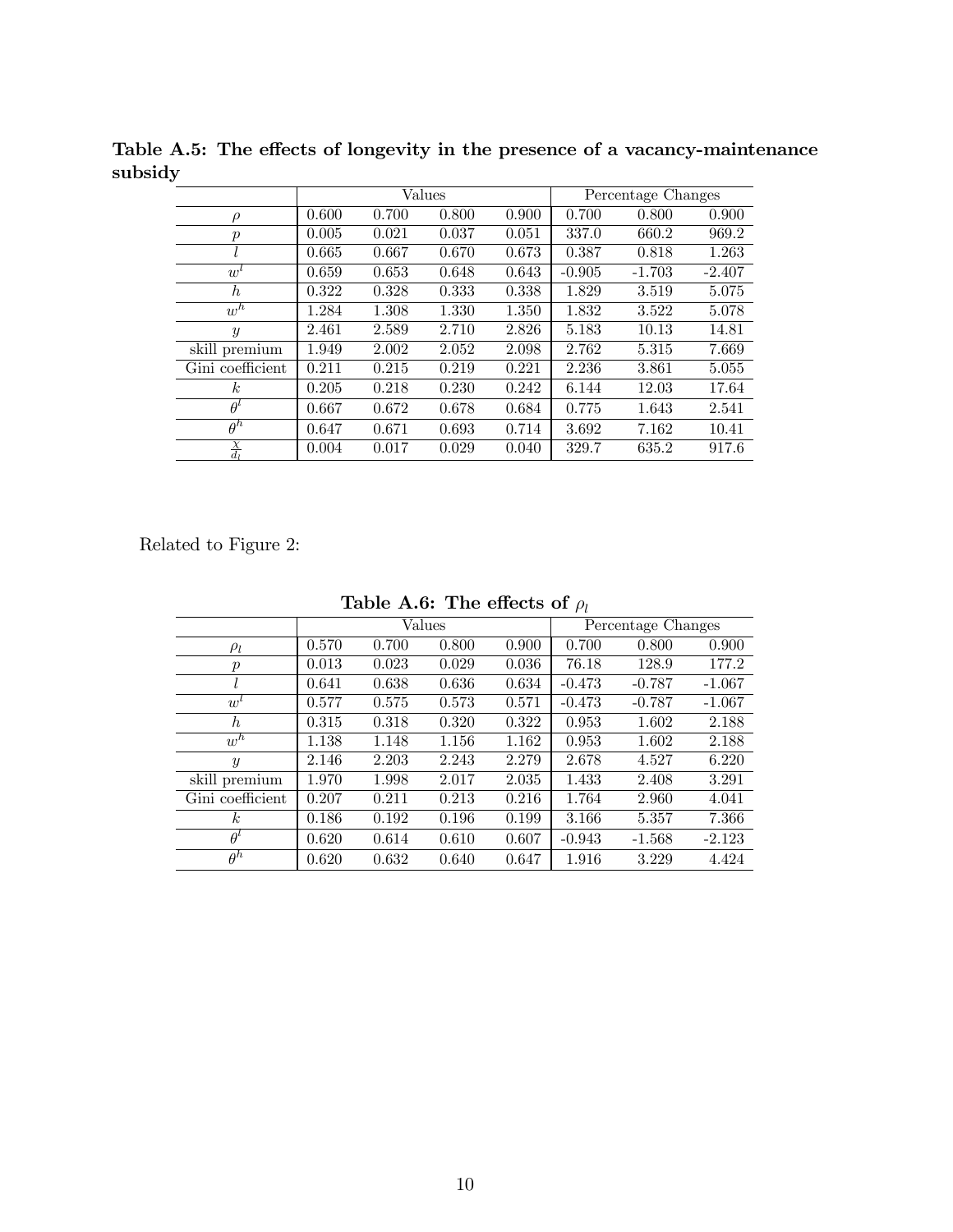|                  |       |       |        |       | $\cdots$           |          |          |
|------------------|-------|-------|--------|-------|--------------------|----------|----------|
|                  |       |       | Values |       | Percentage Changes |          |          |
| $\rho_h$         | 0.820 | 0.880 | 0.940  | 1.000 | 0.880              | 0.940    | 1.000    |
| $\boldsymbol{p}$ | 0.013 | 0.017 | 0.020  | 0.024 | 29.28              | 57.71    | 85.33    |
|                  | 0.641 | 0.640 | 0.639  | 0.638 | $-0.184$           | $-0.360$ | $-0.528$ |
| $w^{\iota}$      | 0.577 | 0.576 | 0.575  | 0.574 | $-0.184$           | $-0.360$ | $-0.528$ |
| $\hbar$          | 0.315 | 0.316 | 0.318  | 0.319 | 0.369              | 0.724    | 1.066    |
| $w^h$            | 1.138 | 1.142 | 1.146  | 1.150 | 0.369              | 0.724    | 1.066    |
| $\mathcal{Y}$    | 2.146 | 2.168 | 2.189  | 2.210 | 1.030              | 2.030    | 3.000    |
| skill premium    | 1.970 | 1.981 | 1.991  | 2.002 | 0.554              | 1.088    | 1.603    |
| Gini coefficient | 0.207 | 0.207 | 0.207  | 0.206 | $-0.045$           | $-0.289$ | $-0.707$ |
| $\boldsymbol{k}$ | 0.186 | 0.188 | 0.190  | 0.192 | 1.217              | 2.398    | 3.546    |
| $\theta^l$       | 0.620 | 0.618 | 0.616  | 0.613 | $-0.368$           | $-0.719$ | $-1.053$ |
| $\theta^h$       | 0.620 | 0.625 | 0.629  | 0.633 | 0.739              | 1.453    | 2.144    |
|                  |       |       |        |       |                    |          |          |

Table A.7: The effects of  $\rho_h$ 

Related to Figure 3:

|                  |       |       | Values |       | Percentage Changes |          |          |  |
|------------------|-------|-------|--------|-------|--------------------|----------|----------|--|
| $\rho$           | 0.600 | 0.700 | 0.800  | 0.900 | 0.700              | 0.800    | 0.900    |  |
| $n_h$            | 0.323 | 0.337 | 0.350  | 0.362 | 4.334              | 8.377    | 12.15    |  |
| L                | 0.641 | 0.627 | 0.614  | 0.603 | $-2.150$           | $-4.154$ | $-6.021$ |  |
| $w^t$            | 0.642 | 0.641 | 0.641  | 0.640 | $-0.084$           | $-0.164$ | $-0.239$ |  |
| $\hbar$          | 0.281 | 0.293 | 0.305  | 0.316 | 4.527              | 8.766    | 12.74    |  |
| $w^h$            | 1.264 | 1.266 | 1.268  | 1.271 | 0.185              | 0.359    | 0.526    |  |
| $\boldsymbol{y}$ | 2.259 | 2.369 | 2.473  | 2.571 | 4.876              | 9.471    | 13.81    |  |
| skill premium    | 1.970 | 1.975 | 1.980  | 1.985 | 0.270              | 0.523    | 0.767    |  |
| Gini coefficient | 0.197 | 0.196 | 0.193  | 0.190 | $-0.979$           | $-2.248$ | $-3.664$ |  |
| $\boldsymbol{p}$ | 0.013 | 0.029 | 0.044  | 0.058 | 125.8              | 244.3    | 356.0    |  |
| $\boldsymbol{k}$ | 0.176 | 0.185 | 0.193  | 0.201 | 4.964              | 9.650    | 14.08    |  |
| $\theta^t$       | 0.620 | 0.619 | 0.618  | 0.617 | $-0.169$           | $-0.327$ | $-0.478$ |  |
| $\theta^h$       | 0.620 | 0.622 | 0.624  | 0.627 | 0.370              | 0.719    | 1.055    |  |

Table A.8: The effects of longevity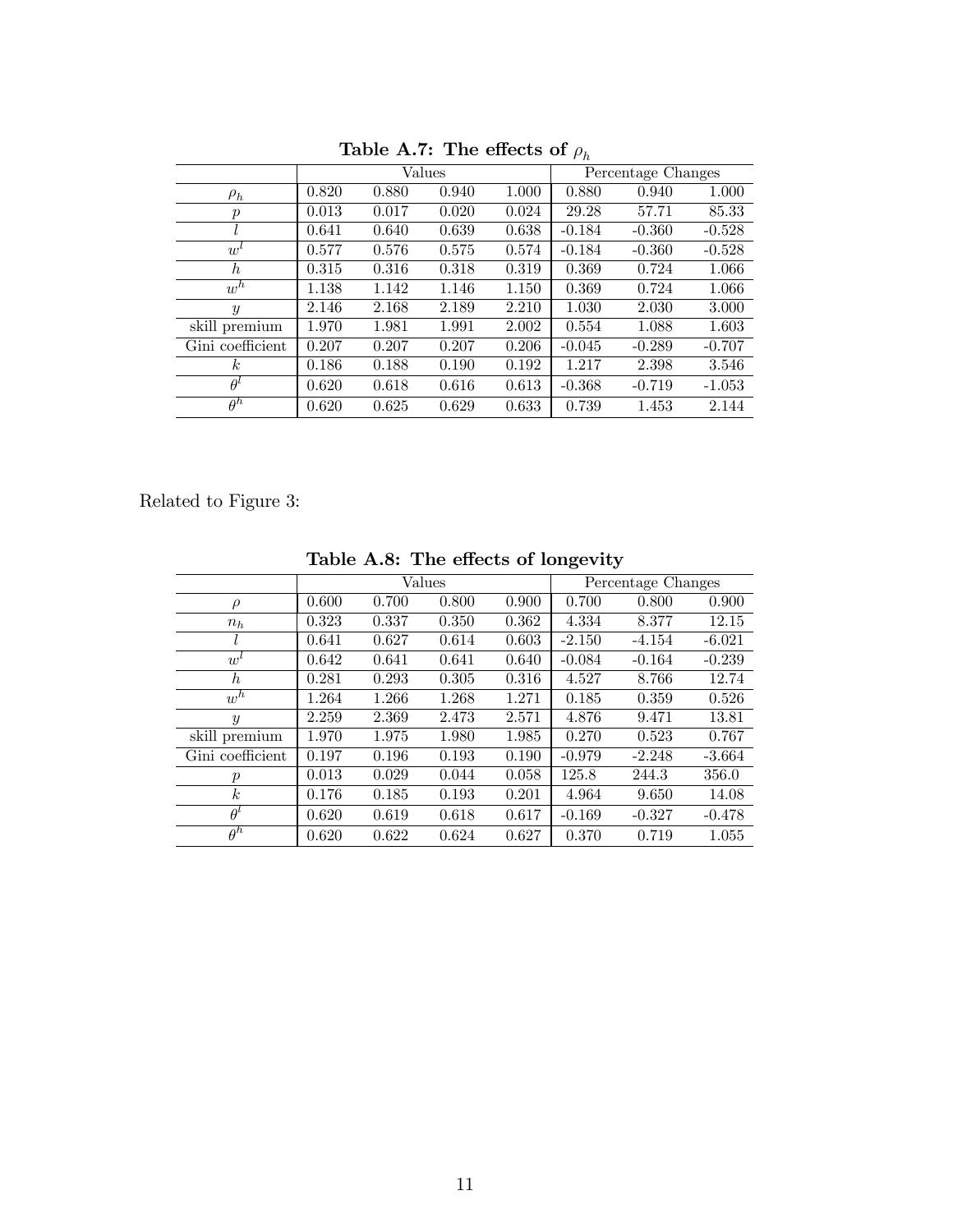|                                       | Values |       |       |       | Percentage Changes |          |          |
|---------------------------------------|--------|-------|-------|-------|--------------------|----------|----------|
| $\rho$                                | 0.600  | 0.700 | 0.800 | 0.900 | 0.700              | 0.800    | 0.900    |
| $n_h$                                 | 0.319  | 0.338 | 0.354 | 0.370 | 4.334              | 8.377    | 12.15    |
|                                       | 0.664  | 0.647 | 0.631 | 0.616 | $-2.618$           | $-5.065$ | $-7.345$ |
| $w^l$                                 | 0.661  | 0.662 | 0.662 | 0.662 | 0.037              | 0.045    | 0.028    |
| $\hbar$                               | 0.284  | 0.300 | 0.315 | 0.329 | 5.568              | 10.77    | 15.63    |
| $w^{\overline{h}}$                    | 1.295  | 1.294 | 1.294 | 1.294 | $-0.081$           | $-0.098$ | $-0.061$ |
| $\boldsymbol{y}$                      | 2.338  | 2.464 | 2.585 | 2.700 | 5.414              | 10.58    | 15.50    |
| skill premium                         | 1.958  | 1.956 | 1.955 | 1.956 | $-0.118$           | $-0.143$ | $-0.089$ |
| Gini coefficient                      | 0.187  | 0.188 | 0.188 | 0.187 | 0.371              | 0.351    | 0.093    |
| $\boldsymbol{p}$                      | 0.005  | 0.023 | 0.040 | 0.057 | 339.0              | 663.0    | 972.8    |
| $\boldsymbol{k}$                      | 0.194  | 0.205 | 0.215 | 0.224 | 5.375              | 10.53    | 15.47    |
| $\theta^l$                            | 0.659  | 0.660 | 0.660 | 0.659 | 0.075              | 0.090    | 0.056    |
| $\theta^h$                            | 0.651  | 0.650 | 0.650 | 0.650 | $-0.162$           | $-0.196$ | $-0.122$ |
| $T^h$<br>$\overline{w^h e^h(1-\eta)}$ | 0.005  | 0.021 | 0.036 | 0.048 | 316.3              | 589.8    | 828.6    |

Table A.9: The effects of longevity in the presence of an education subsidy

### A.5 Sensitivity Analysis with respect to  $\tau$

#### A.5.1 Maintenance Subsidy

In Subsection 4.3, to ensure that the amount of automation capital is positive, the rate of robot tax  $\tau$  cannot exceed 0.15. Figure A6 presents the results for  $\tau = 0.07, 0.1$  and 0:13: As can be seen below, the results are robust with respect to changes in the value of  $\tau.$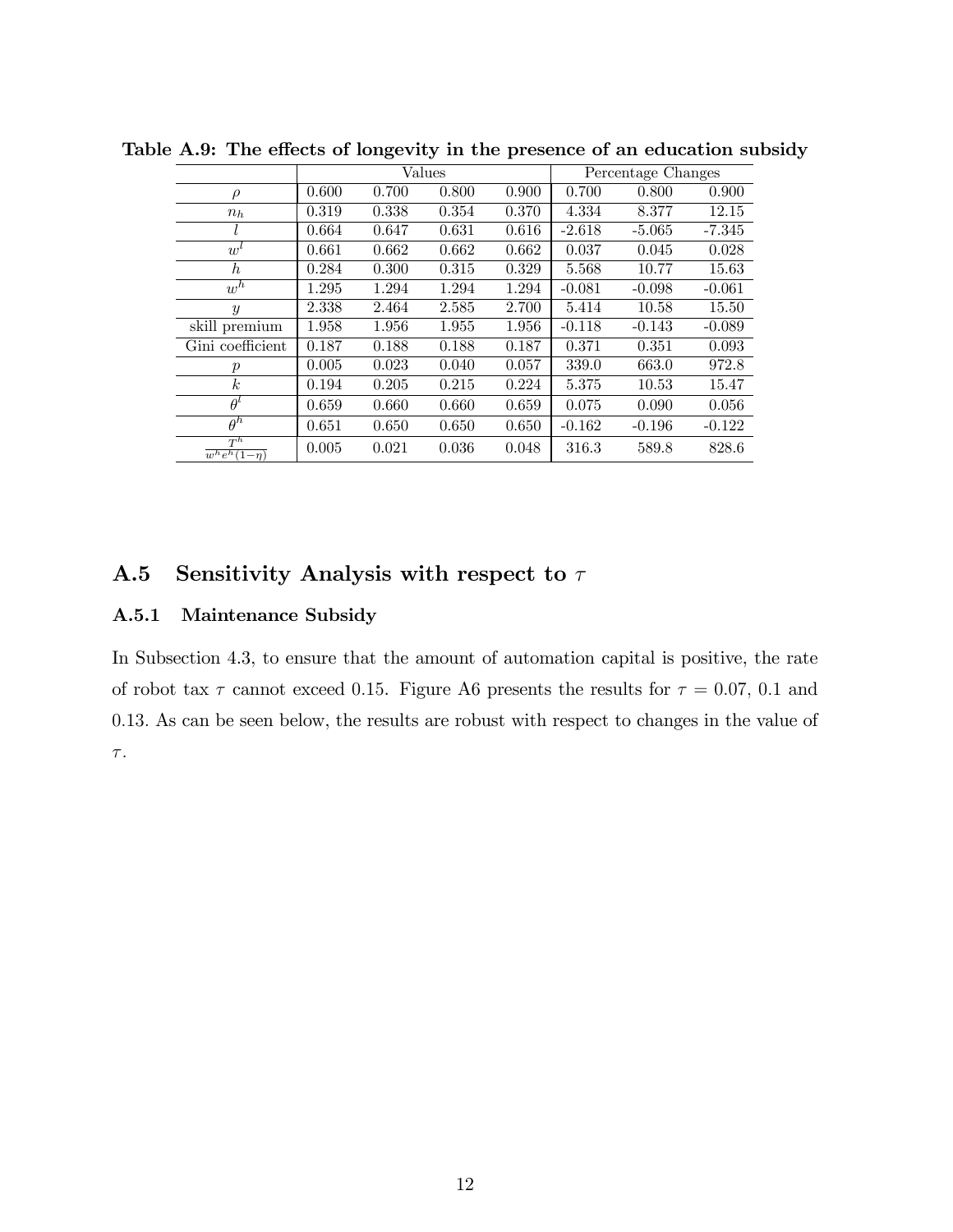

Figure A6: The effects of longevity

### A.5.2 Education Subsidy

In Section 5.2, to ensure that the amount of automation capital is positive, the rate of robot tax  $\tau$  cannot exceed 0.16. Figure A7 presents the results for  $\tau = 0.07, 0.1$  and 0.13. As can be seen below, the results are robust with respect to changes in the value of  $\tau$ .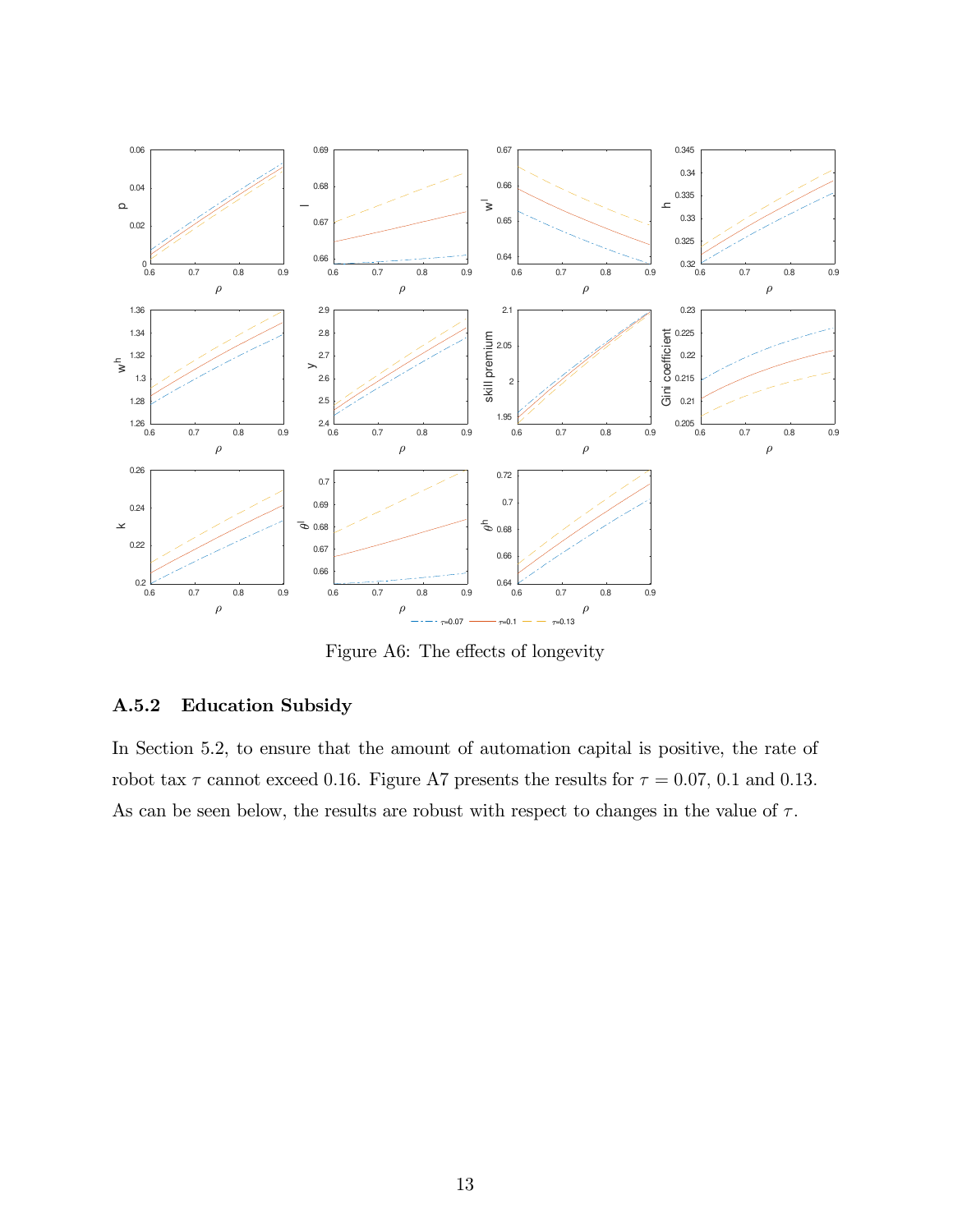

Figure A7: The effects of education subsidy

## A.6 Lump-sum Taxation

In this subsection, we consider the case where the two subsidies, i.e., the maintenance subsidy and the education subsidy, are financed by a robot tax and an additional lumpsum taxation.

#### A.6.1 Vacancy-maintenance subsidy

We assume a constant vacancy-maintenance subsidy  $\chi = 0.01d_l$  financed by a proportional robot tax  $\tau = 0.1$  and an additional lump-sum taxation  $T_t$ . The profit of the representative firm becomes

$$
\pi_t = y_t - w_t^l l_t - w_t^h h_t - R_{k,t} k_t - (1+\tau) R_{p,t} p_t - (d_l - \chi) v_t^l - d_h v_t^h - T_t,
$$

The government budget constraint becomes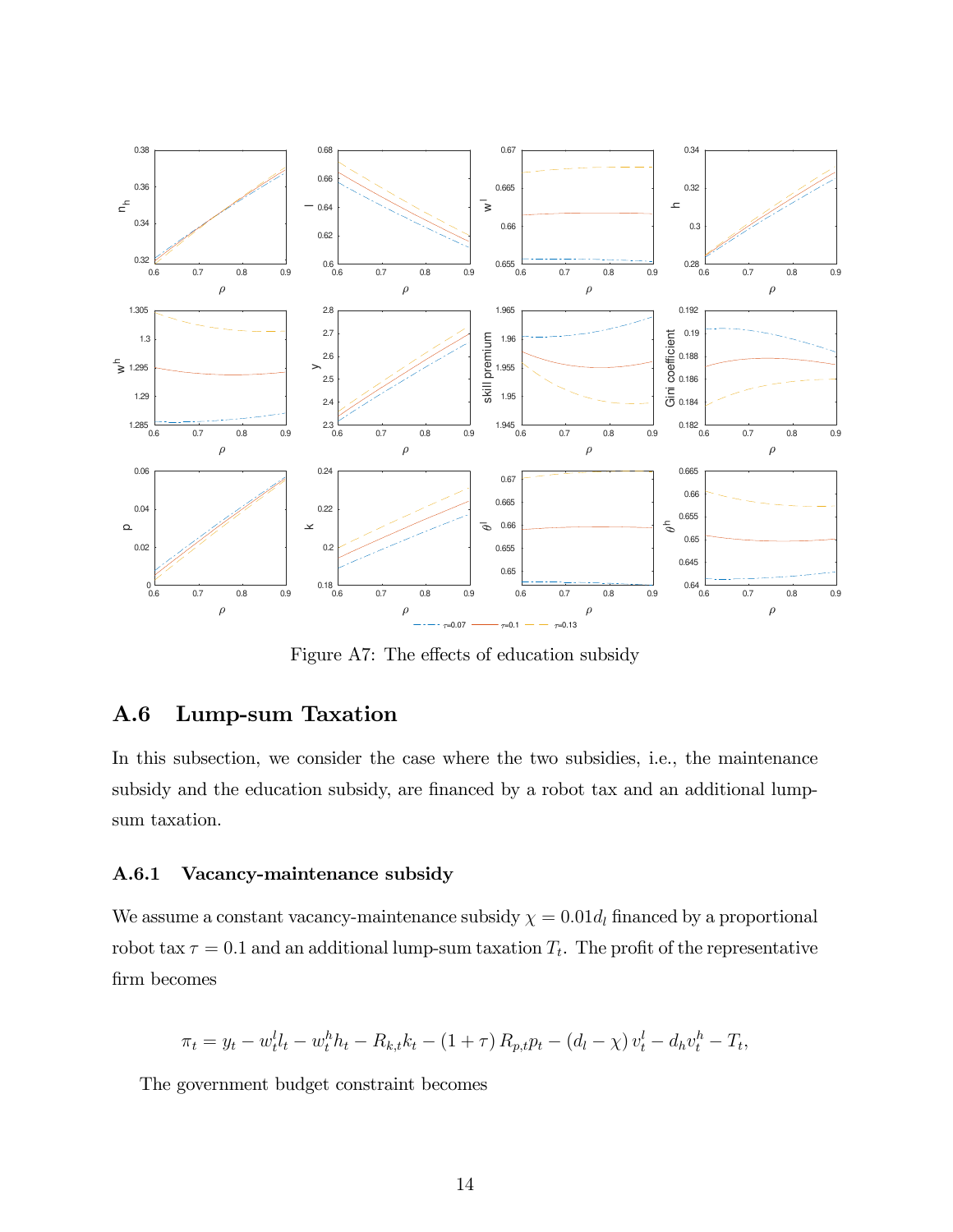$$
\tau R_{p,t} p_t + T_t = \chi v_t^l.
$$

Figure A8 presents the results.



Figure A8: The effects of a constant vacancy-maintenance subsidy

dashed line: baseline model, no subsidy, solid line: a vacancy-maintenance subsidy  $\chi=0.01d_{l}$ financed by a robot tax  $\tau = 0.1$  and a lump-sum tax  $T_t$ .

#### A.6.2 Education Subsidy

We assume a constant education subsidy  $T<sup>h</sup> = 0.05$  financed by a proportional robot tax  $\tau = 0.1$  and an additional lump-sum tax  $T_t$ . The profit of the representative firm becomes

$$
\pi_t = y_t - w_t^l l_t - w_t^h h_t - R_{k,t} k_t - (1 + \tau) R_{p,t} p_t - d_l v_t^l - d_h v_t^h - T_t,
$$

The government budget constraint becomes

$$
\tau R_{p,t} p_t + T_t = n_{h,t} T^h.
$$